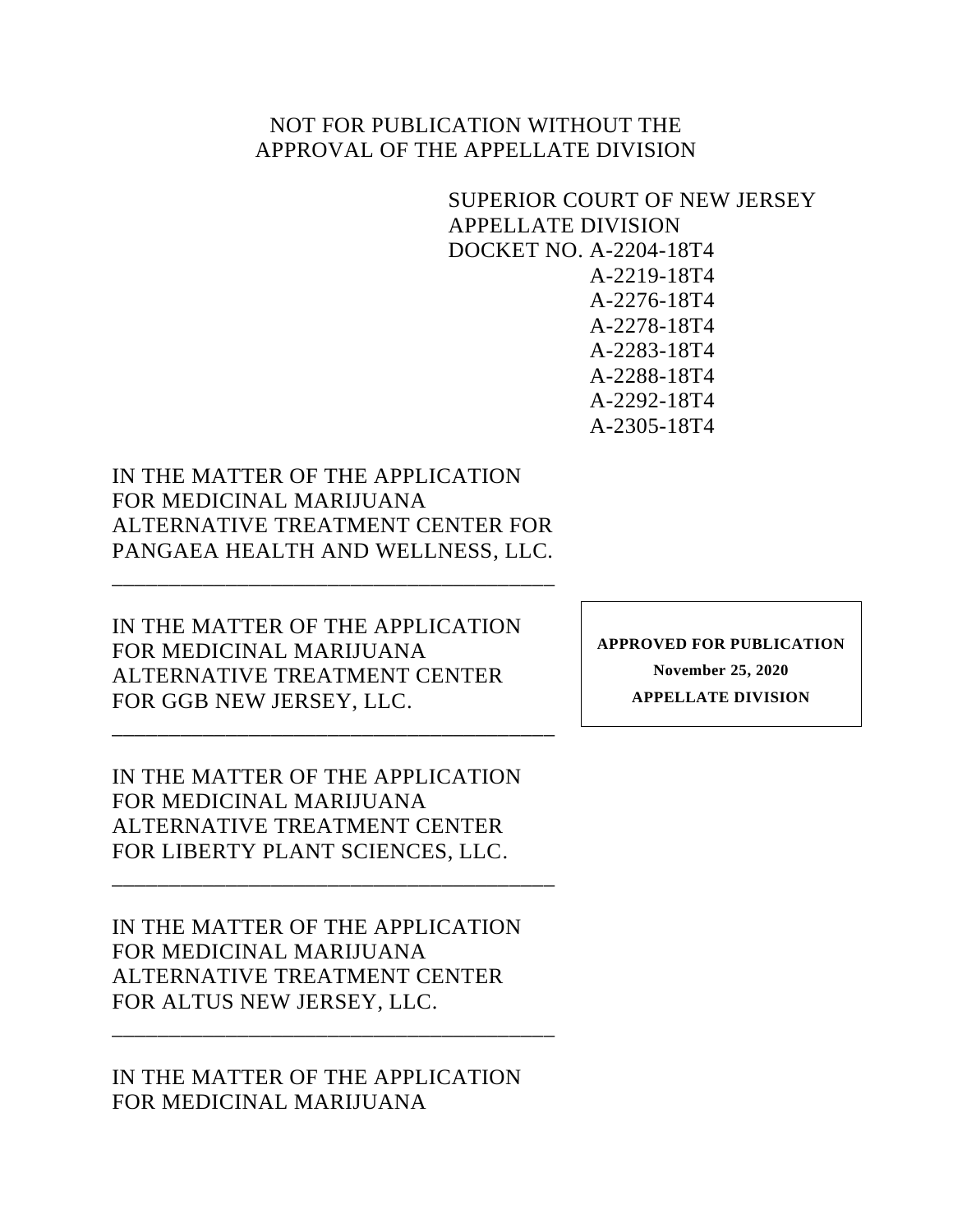## ALTERNATIVE TREATMENT CENTERS COMPASSIONATE CARE FOUNDATION, INC.

\_\_\_\_\_\_\_\_\_\_\_\_\_\_\_\_\_\_\_\_\_\_\_\_\_\_\_\_\_\_\_\_\_\_\_\_\_\_\_

IN THE MATTER OF THE APPLICATION FOR MEDICINAL MARIJUANA ALTERNATIVE TREATMENT CENTER FOR ALTUS NEW JERSEY, LLC.

\_\_\_\_\_\_\_\_\_\_\_\_\_\_\_\_\_\_\_\_\_\_\_\_\_\_\_\_\_\_\_\_\_\_\_\_\_\_\_

IN THE MATTER OF THE APPLICATION FOR MEDICINAL MARIJUANA ALTERNATIVE TREATMENT CENTER FOR HARVEST OF NEW JERSEY, LLC.

\_\_\_\_\_\_\_\_\_\_\_\_\_\_\_\_\_\_\_\_\_\_\_\_\_\_\_\_\_\_\_\_\_\_\_\_\_\_\_

IN THE MATTER OF THE APPLICATION FOR MEDICINAL MARIJUANA ALTERNATIVE TREATMENT CENTER FOR BLOOM MEDICINALS OF PA, LLC.

\_\_\_\_\_\_\_\_\_\_\_\_\_\_\_\_\_\_\_\_\_\_\_\_\_\_\_\_\_\_\_\_\_\_\_\_\_\_\_

Argued October 20, 2020 – Decided November 25, 2020

Before Judges Fisher, Moynihan and Gummer.

On appeal from a final agency decision of the New Jersey Department of Health, dated December 17, 2018.

John W. Bartlett argued the cause for appellant Pangaea Health and Wellness LLC (Murphy Orlando LLC, attorneys; John W. Bartlett, Jason F. Orlando and Christopher D. Zingaro, on the briefs in A-2204-18).

Joshua S. Bauchner argued the cause for appellant GGB New Jersey, LLC (Ansell Grimm & Aaron, P.C.,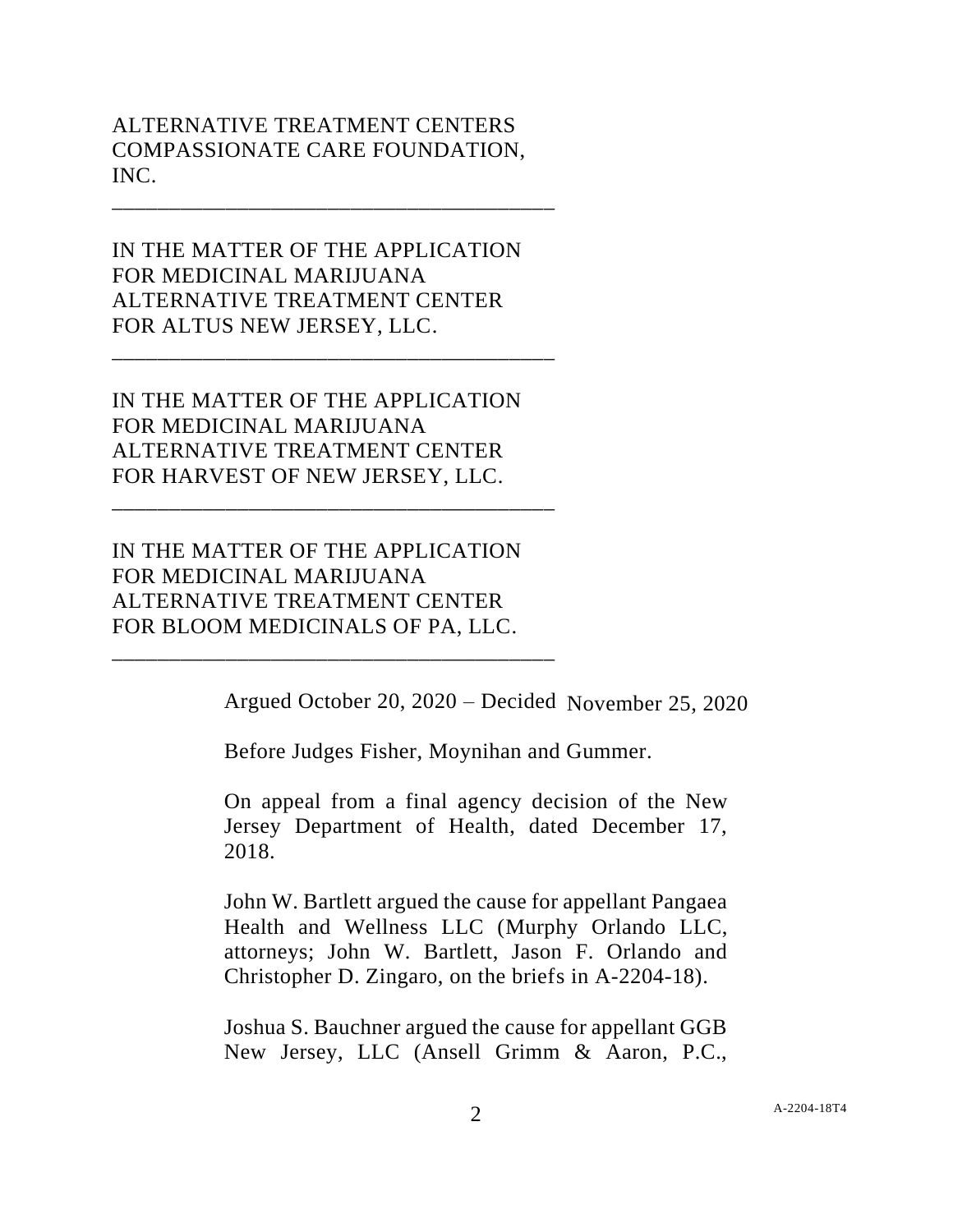attorneys; Joshua S. Bauchner, of counsel and on the briefs; Rahool Patel, on the briefs in A-2219-18).

Seth R. Tipton argued the cause for appellant Liberty Plant Sciences LLC (Florio Perrucci Steinhardt & Cappelli LLC, attorneys; Seth R. Tipton, of counsel and on the briefs in A-2276-18).

Kevin J. McKeon of the Pennsylvania bar, argued the cause for appellant Altus New Jersey (Hawke McKeon & Sniscak LLP, attorneys; Kevin J. McKeon, Judith D. Cassel and Melissa A. Chapaska, of counsel and on the briefs in A-2278-18 and A-2288-18; Rachel S. Cotrino, of counsel and on the briefs in A-2288-18).

Sean Mack argued the cause for appellant Compassionate Care Foundation, Inc. (Pashman Stein Walder Hayden, PC, attorneys; Sean Mack and Matthew Frisch, on the briefs in A-2283-18).

Maeve E. Cannon argued the cause for appellant Harvest of New Jersey LLC (Stevens & Lee, PC, attorneys; Maeve E. Cannon and Patrick D. Kennedy, of counsel and on the briefs; Wade D. Koenecke, on the briefs in A-2292-18).

Stuart M. Lederman argued the cause for appellant Bloom Medicinals of PA, LLC (Riker Danzig Sherer Hyland & Perretti LLP, attorneys; Stuart M. Lederman, of counsel and on the briefs; Diane N. Hickey, on the briefs in A-2305-18).

Jacqueline R. D'Alessandro, Deputy Attorney General, argued the cause for respondent New Jersey Department of Health (Gurbir S. Grewal, Attorney General, attorney; Melissa H. Raksa, Assistant Attorney General, of counsel; Jacqueline R. D'Alessandro, on the briefs in all appeals).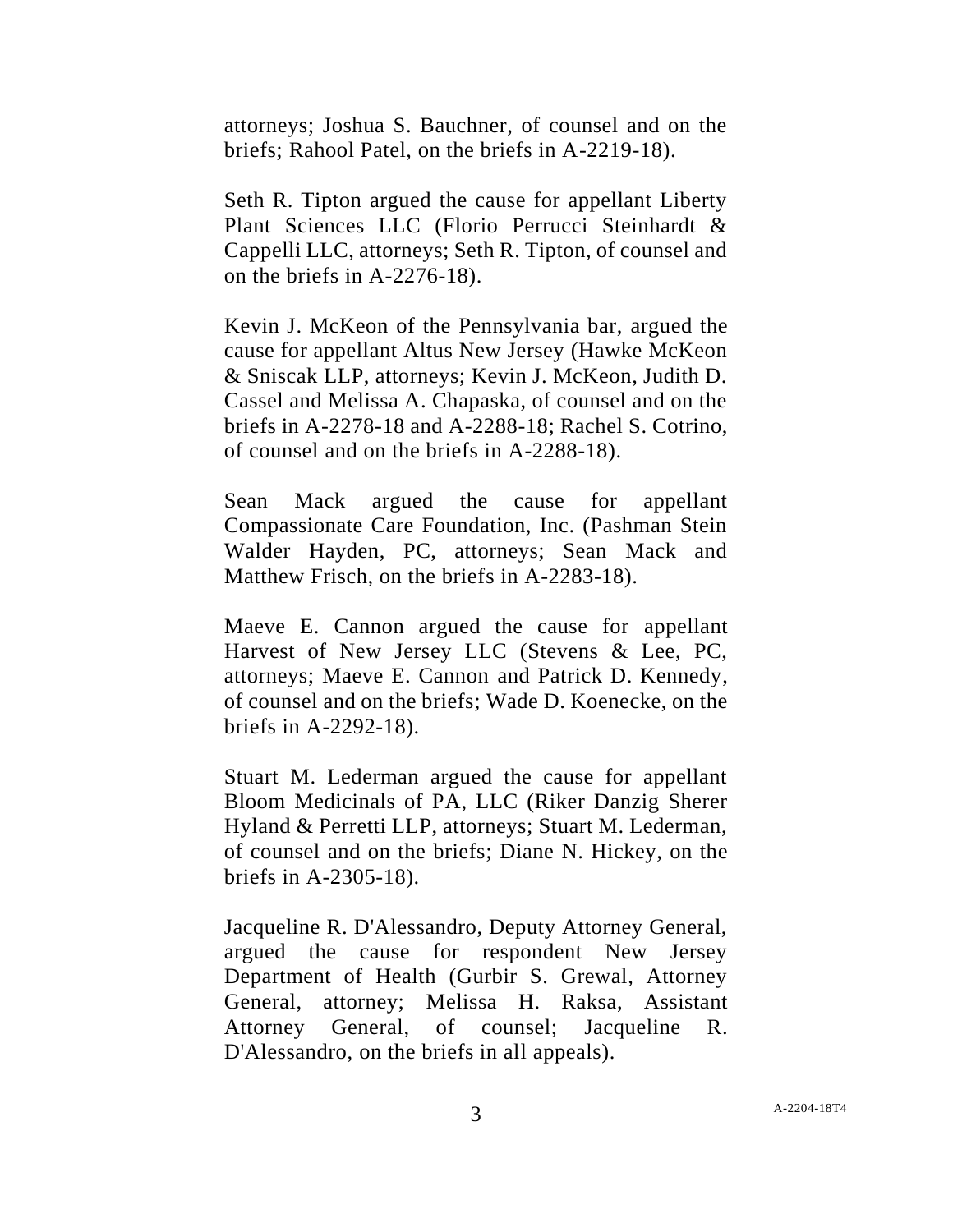Christopher R. Gibson argued the cause for respondent Columbia Care New Jersey, LLC (Archer & Greiner, PC, attorneys; Christopher R. Gibson and Patrick M. Flynn, of counsel and on the briefs in all appeals).

George R. Hirsch argued the cause for respondent MPX New Jersey, LLC (Sills Cummis & Gross, PC, attorneys; George R. Hirsch and Kenneth F. Oettle, of counsel and on the briefs in all appeals).

Eric I. Abraham argued the cause for respondent GTI New Jersey, LLC (Hill Wallack LLP, attorneys; Eric I. Abraham and Henry T. Chou, of counsel and on the briefs in all appeals).

Benjamin Clarke argued the cause for respondent Verano NJ, LLC (DeCotiis, Fitzpatrick, Cole & Giblin, LLP, attorneys; Benjamin Clarke, of counsel and on the briefs in all appeals; Michael DiFazio, on the briefs in all appeals; and join in the brief of respondent New Jersey Department of Health in A-2276-18, A-2283-18, A-2288-18 and A-2292-18).

Robert A. Magnanini argued the cause for respondent JG New Jersey, LLC (Stone & Magnanini, LLP and Frank Newel, (Loevy & Loevy) of the Illinois bar, admitted pro hac vice, attorneys; Robert A. Magnanini and Michael Clore, and Frank Newel, of counsel and on the briefs in A-2278-18, A-2288-18 and A-2292-18; and join in the brief of respondent New Jersey Department of Health in A-2204-18, A-2219-18, A-2276-18, A-2283-18, and A-2305-18).

A. Matthew Boxer argued the cause for respondent NETA NJ, LLC (Lowenstein Sandler, attorneys; A. Matthew Boxer and Steven Llanes, on the briefs in A-2219-18 and A-2305-18; and join in the brief of respondent New Jersey Department of Health in A-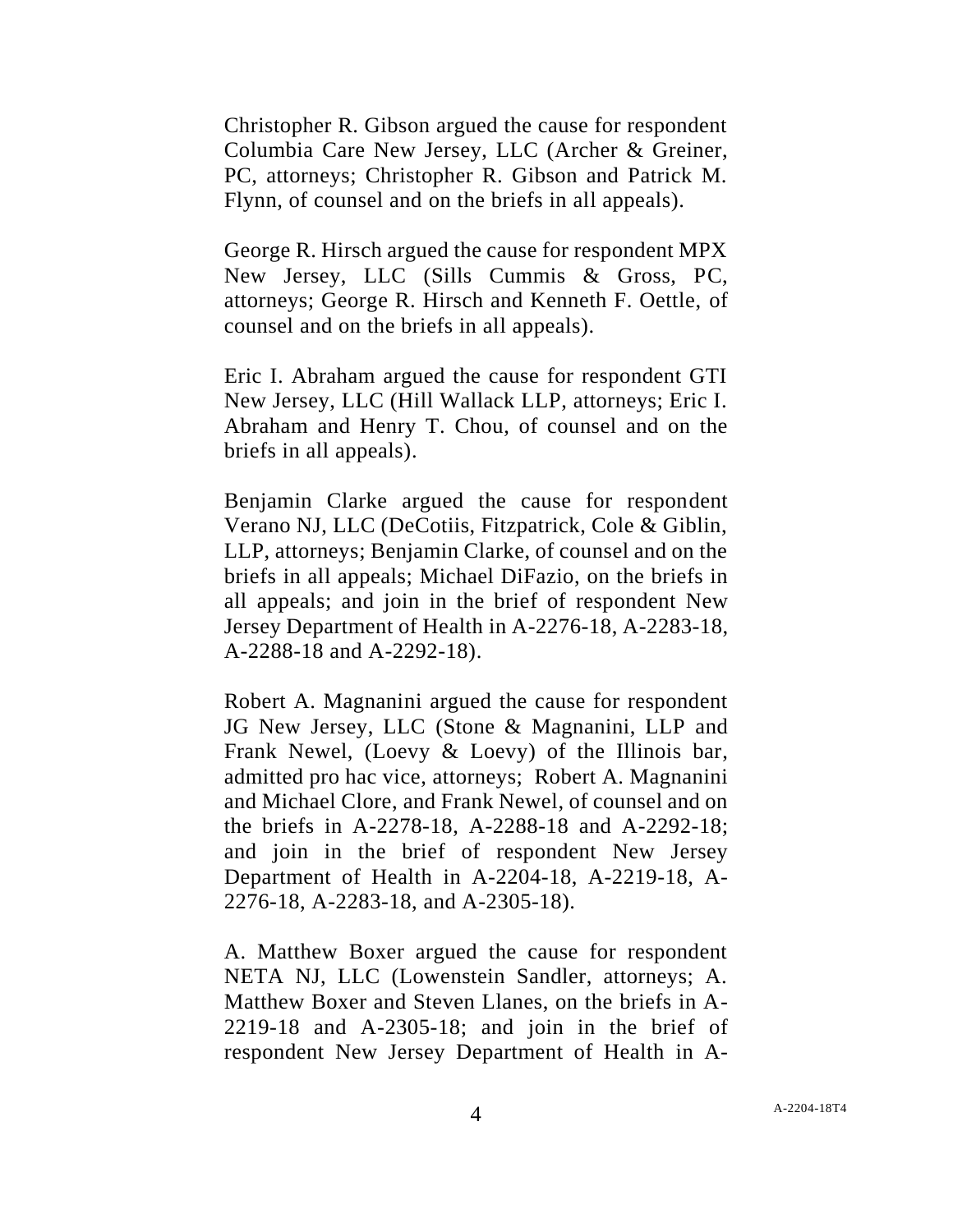2204-18, A- 2276-18, A-2278-18, A-2283-18, A-2288- 18 and A-2292-18).

The opinion of the court was delivered by

FISHER, P.J.A.D.

In these eight appeals, which have been calendared together, appellants contend the Department of Health made numerous errors in its selection of entities to operate Alternative Treatment Centers to grow, process, and dispense marijuana as part of the State's Medicinal Marijuana Program. Appellants Pangaea Health and Wellness LLC, Harvest of New Jersey, LLC, Liberty Plant Sciences LLC, Bloom Medicinals of PA, LLC, GGB New Jersey, LLC, Altus New Jersey, LLC, and Compassionate Care Foundation, Inc. complain about, among other things, the Department's selection process, including the criteria used, the manner in which their applications were scored, and the overall sufficiency and explanation of the final agency decisions. Because we agree with appellants that the scoring system produced arbitrary results that have gone unexplained, we intervene and vacate the final agency decisions in question, and we remand for further proceedings.

I

The Applicable Legislation. The Compassionate Use of Medical Marijuana Act, N.J.S.A. 24:6I-1 to -30, which was enacted on January 18, 2010,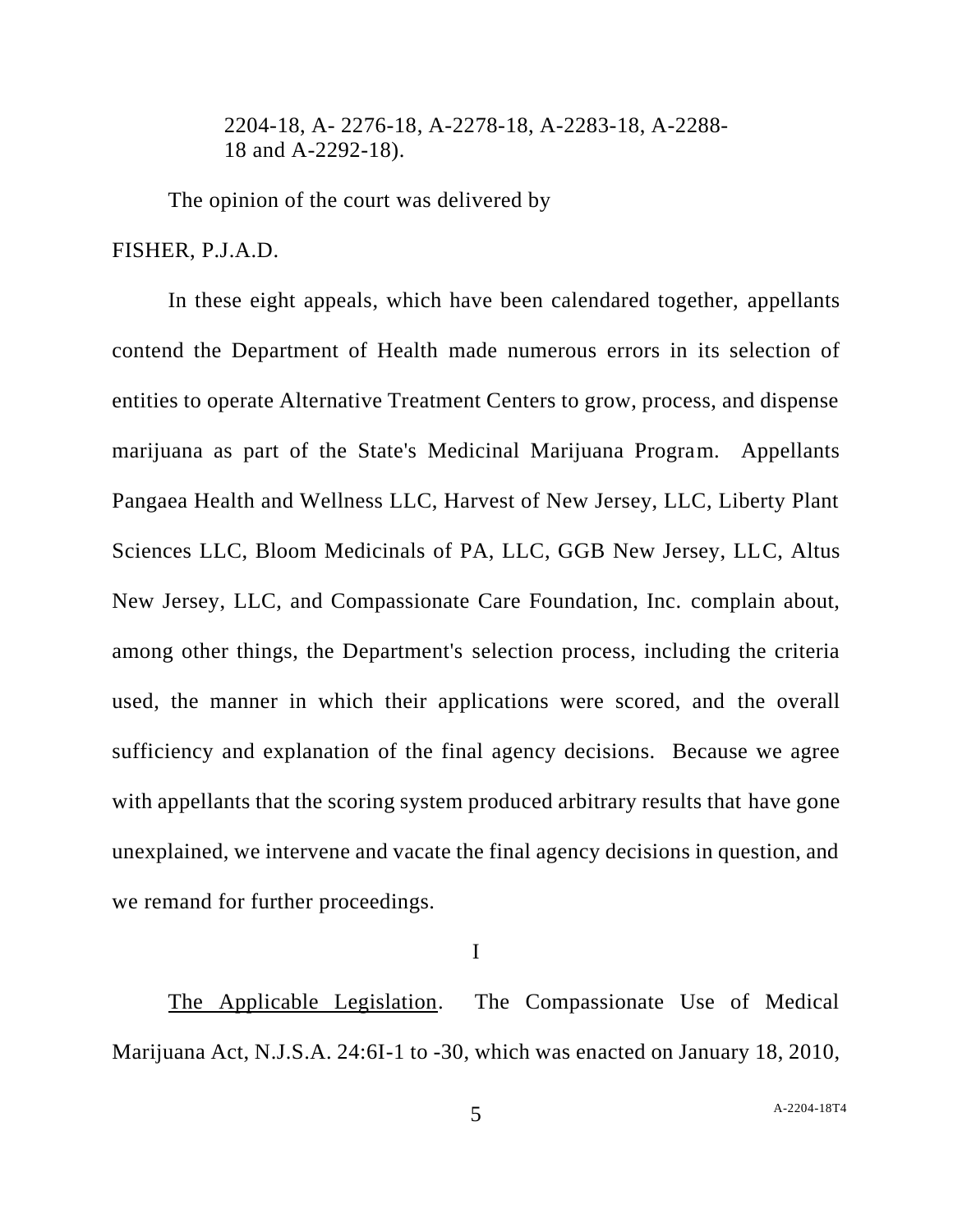protects qualifying patients and their caregivers from arrest, prosecution, and other penalties in New Jersey for possessing marijuana for medical purposes. N.J.S.A.  $24:6I-2(e)$ .<sup>1</sup> To qualify, a patient must suffer from one of the enumerated conditions or from any condition the Department establishes as debilitating. N.J.S.A. 24:6I-3.

The Compassionate Use Act also protects those authorized to produce, process, and dispense marijuana pursuant to the statute's terms, N.J.S.A. 24:6I-7, and charges the Department with implementing the State's Medicinal Marijuana Program (the Program), N.J.S.A. 24:6I-3. See Natural Med., Inc. v. N.J. Dep't of Health and Senior Servs., 428 N.J. Super. 259, 262 (App. Div. 2012). This includes establishing a registry of qualified patients and issuing permits for the operation of Alternative Treatment Centers (ATCs). N.J.S.A. 24:6I-4; N.J.S.A. 24:6I-7.1; Natural Med., 428 N.J. Super. at 262.

N.J.S.A. 24:6I-7(a)(3) tasks the Department with "ensur[ing] the availability of a sufficient number of [ATCs] throughout the State, pursuant to need" and requires that the Department issue permits for "at least two [ATCs]

<sup>&</sup>lt;sup>1</sup> The Act has undergone significant revisions. See L. 2019, c. 153. Those amendments, however, did not go into effect until July 2, 2019, and have no bearing on our disposition of these appeals about the final agency decisions rendered in December 2018.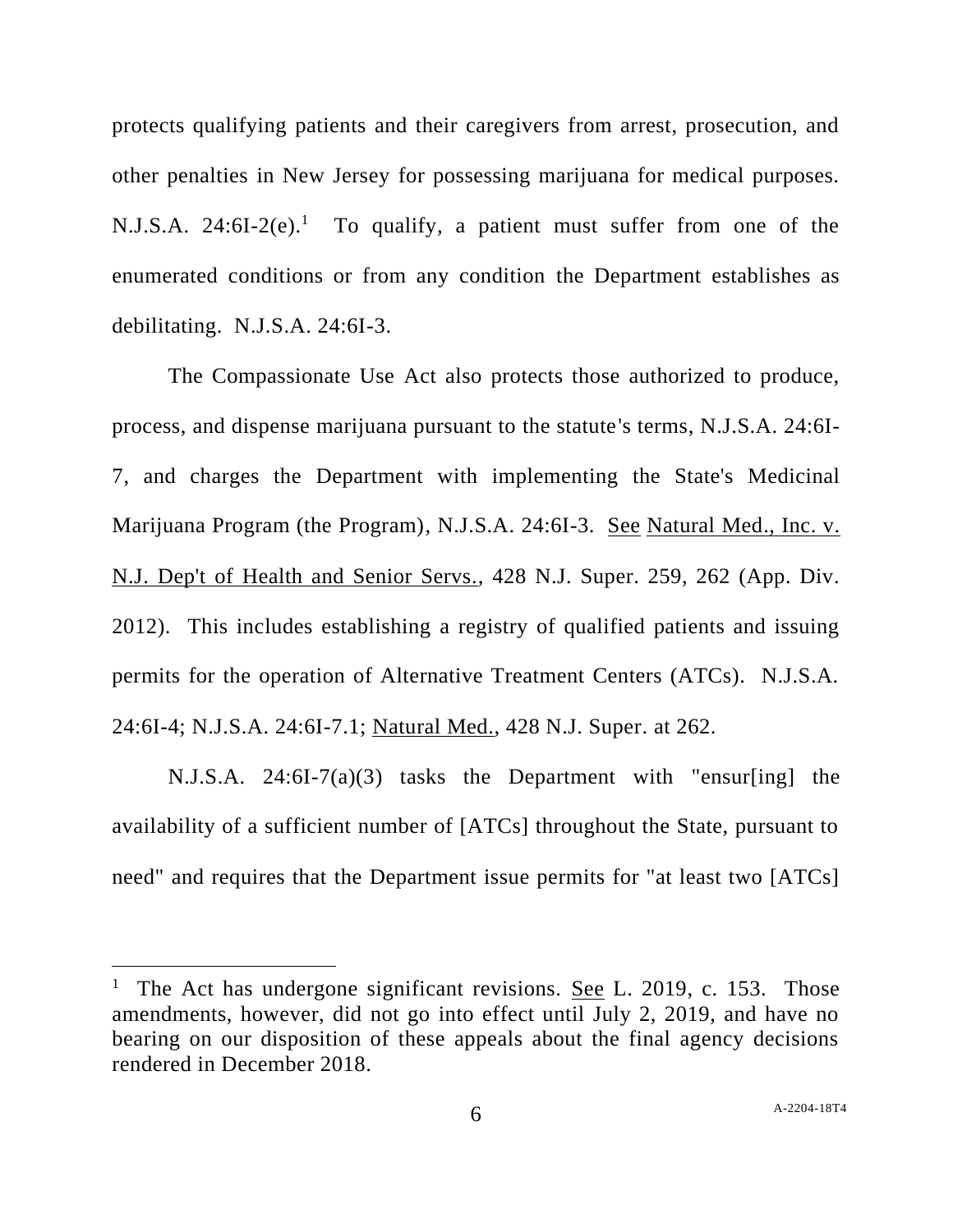each in the northern, central, and southern regions of the State." Beyond the mandated six ATCs, the Department "has discretion to determine how many ATCs are needed to meet the demand for medicinal marijuana and whether the issuance of a permit to a particular applicant would be consistent with the purposes of the Act." Natural Med., 428 N.J. Super. at 263. In ensuring the availability of a sufficient number of ATCs, the Department promulgated regulations, N.J.A.C. 8:64-1.1 to -13.11, which provide the framework through which it issues requests for applications for the operation of ATCs.

In 2011, to fulfill its obligation under N.J.S.A. 24:6I-7(a), the Department issued a request for applications to select entities to operate the State's first six ATCs. In re Inst. for Health Rsch. and Abunda Life Ctr., No. A-0069-11 (App. Div. Aug. 22, 2013) (slip op. at 1-2). A five-member reviewing committee consisting of three Department members, one member from the Department of Agriculture, and one from the Department of Community Affairs, evaluated thirty-five applications and awarded scores for each criterion. Id. at 2-3. At that time the Department decided that no applicant could hold more than one ATC permit and that two ATCs could not be opened in the same municipality, concluding this standard would promote accessibility to more patients and the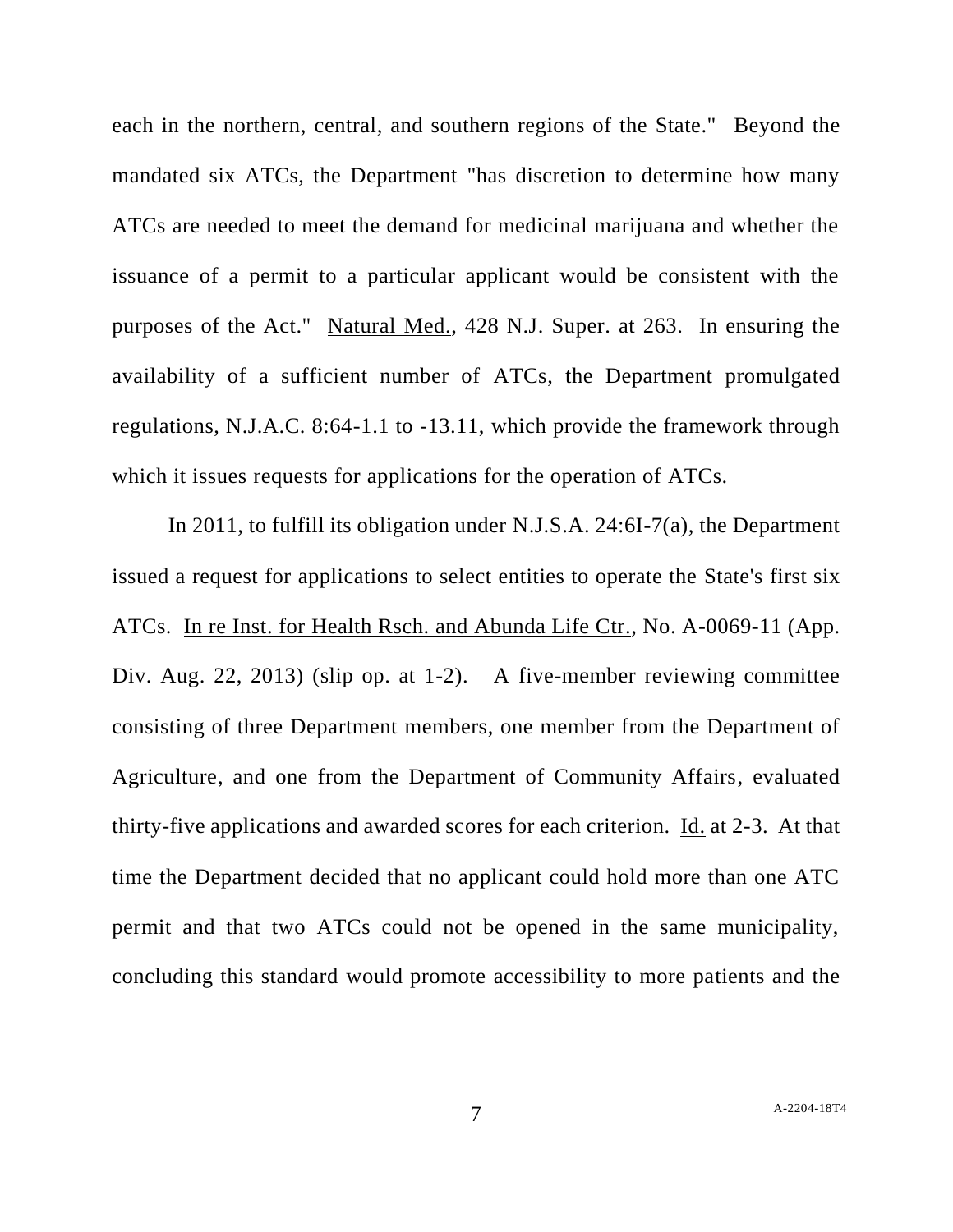availability of more diverse products. Id. at 3-4. The reviewing committee chose two different high-scoring applicants for each of the three regions. Ibid.

After the Department rendered decisions announcing the entities it had chosen to proceed with the ATC permitting process, several disappointed applicants appealed. Id. at 1. We concluded that the Department's proceedings were not arbitrary, capricious, or unreasonable. Id. at 7-9.

In January 2018, the Governor issued Executive Order 6, which directed the Department to review the Program's status with a mind toward expanding access to medical marijuana. A few months later, the Department added new conditions to the list of those qualifying for the Program, including certain types of chronic pain, Tourette's syndrome, migraines, and anxiety. These additions caused a rapid increase in qualified and registered patients between March and July 2018.

The Request for Applications. In July 2018, to ensure that the growing population of qualified patients would be adequately served, the Department issued a second request for applications for the selection of six more entities, two in each region, to receive ATC permits.

The request for applications had two sections. Part A required information about: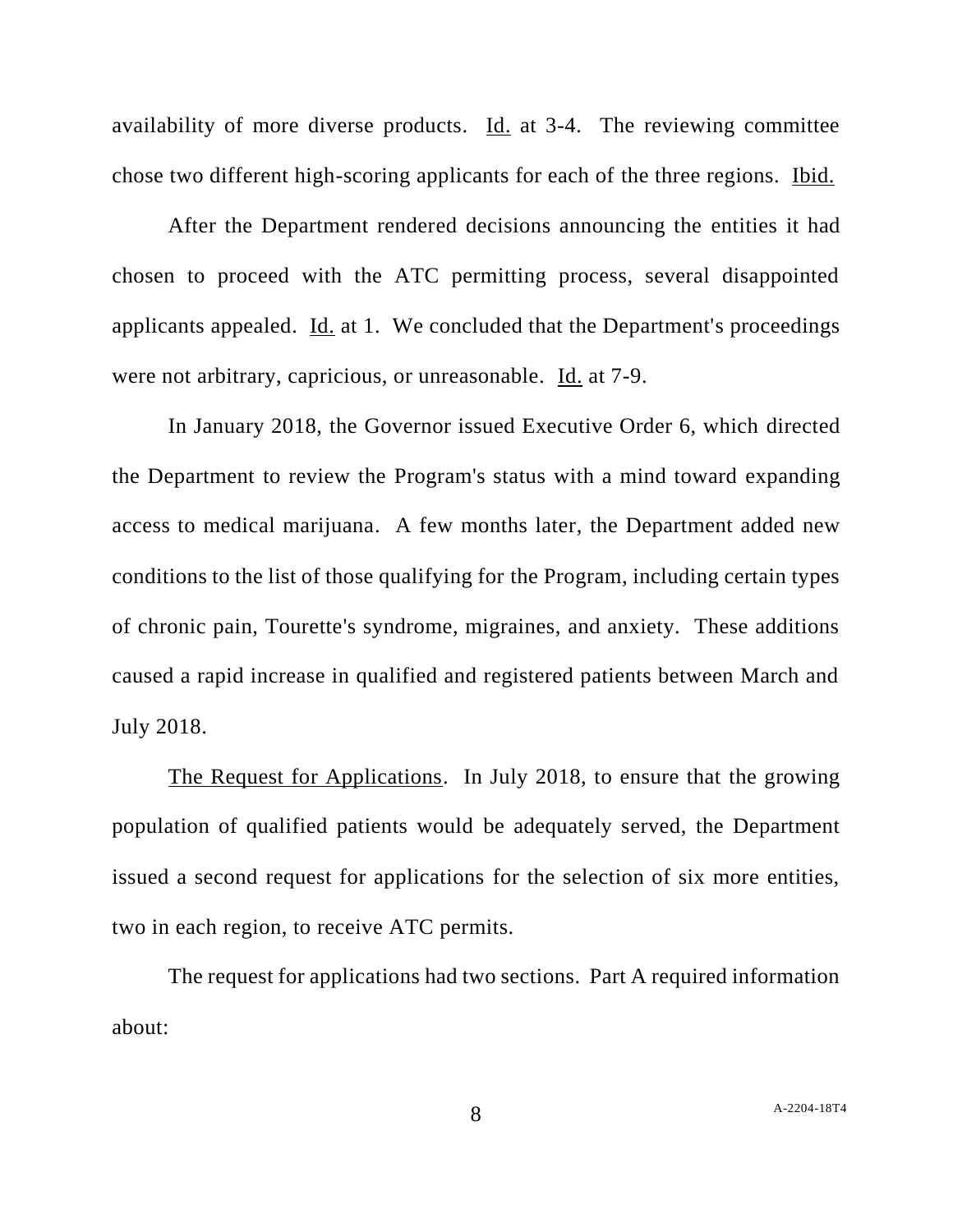- the applicant's corporate form;
- proposed locations for grow sites and dispensaries and whether these locations complied with all local codes and ordinances;
- names of all managers, staff, contractors, vendors, landlords, and suppliers;
- whether the applicant held any medical marijuana-related licenses in other states; and
- disclosures of any regulatory violations, litigation, and criminal histories.

Part A was evaluated on a pass/fail basis; the application would be rejected if the applicant failed to respond sufficiently to each question.

Part B consisted of sixty scored criteria requiring applicants to provide narrative responses and to attach responsive documents. The criteria covered several topics, asking applicants about their experience, expertise, and plans to operate an ATC in New Jersey if selected, including but not limited to:

- cultivation policies and procedures and knowledge of botany and chemistry related to the growing and processing of marijuana products;
- mobilization plans and time estimates for producing first crops;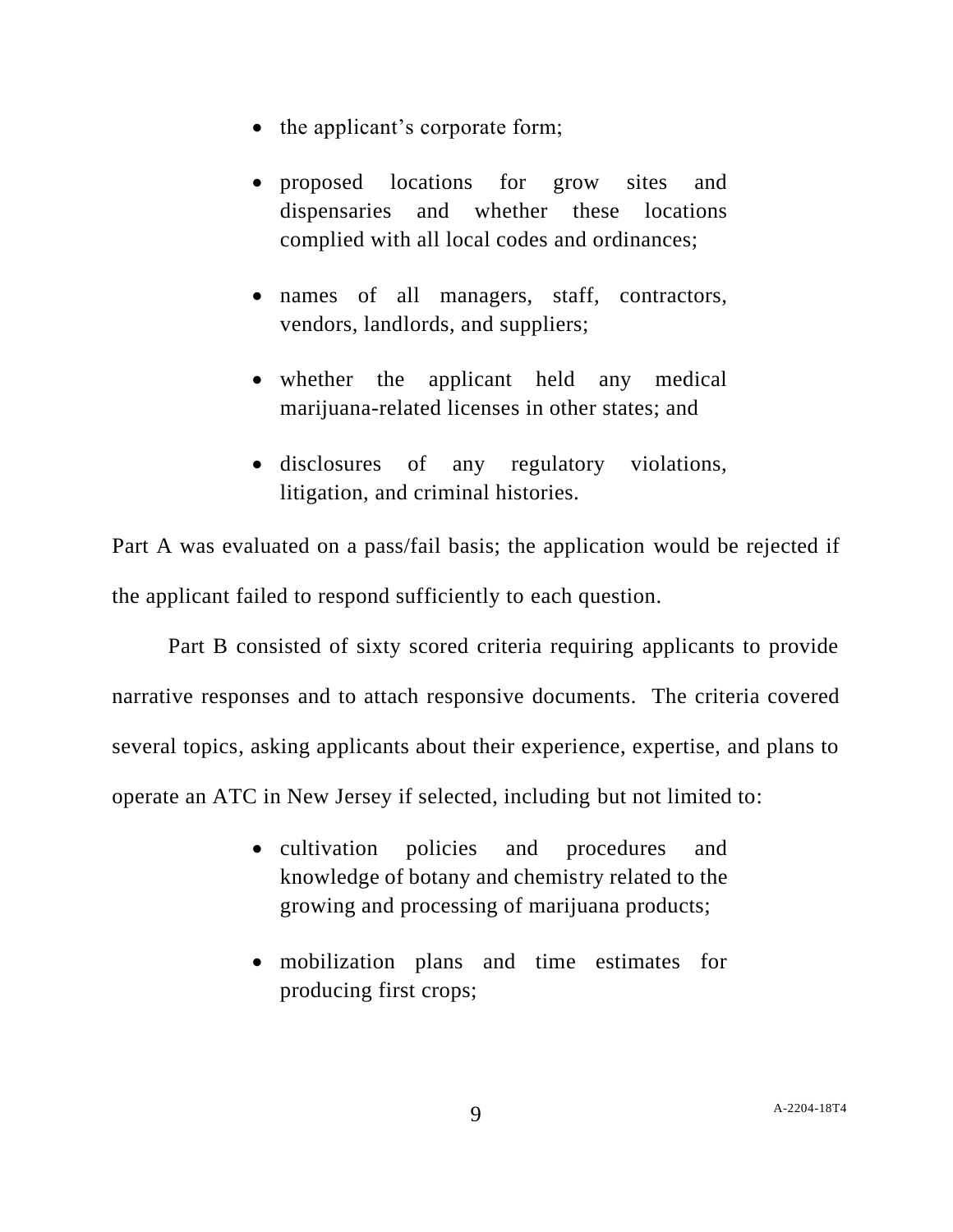- past business experience with medical marijuana, if any;
- quality assurance and quality control plans;
- plans for insect and disease control and sanitation;
- plans to assist scientific research;
- security plans;
- proposed facility floor plans;
- financial records, records of past taxes paid, and proposed budgets; and
- workplace and ownership diversity and collective bargaining agreements.

The request for applications informed prospective applicants that responses to Part B would be evaluated by a review committee on a 1000-point scale; the request listed the maximum points that could be earned for each criterion. The total scores awarded to an applicant by the review committee would then be averaged, creating the applicant's final composite score. The request for applications also clarified that winning applicants would not be issued permits immediately; they would instead be "chosen to proceed in the permitting process."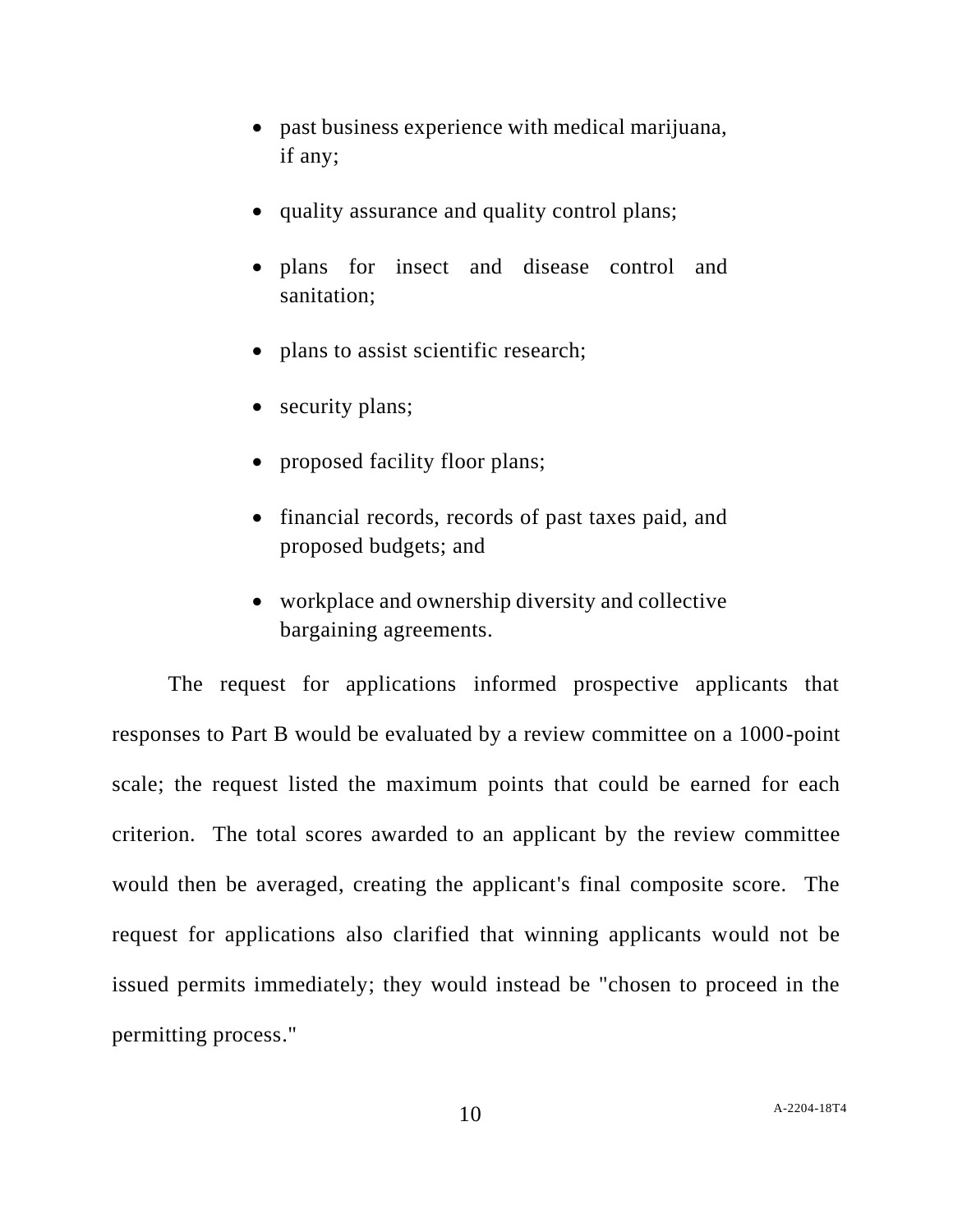On August 9, 2018, the Department held a mandatory pre-submission conference for applicants to explain the scoring process. It also responded in writing to questions from prospective applicants in an official "O&A" document made publicly available less than a week later.

By the application closing date of August 31, 2018, the Department received 146 applications from 103 entities, with several entities applying in more than one region. For example, Altus applied in the central and southern regions, Bloom in all three, and Liberty in the northern and southern regions. Three appellants applied in only a single region: GGB in the northern region; Harvest in the southern region; and Pangaea in the central region.

The review committee. The Department chose a six-member committee to review and score all applications; this review committee was comprised of four representatives from the Department, one from the Department of Agriculture, and one from the Department of Treasury. On September 5, 2018, before the scoring process began, the review committee members attended a workshop, which included a discussion about the Program, guidance on scoring applications, and training on diversity and bias. Each review committee member completed disclosure forms and signed certifications stating that neither they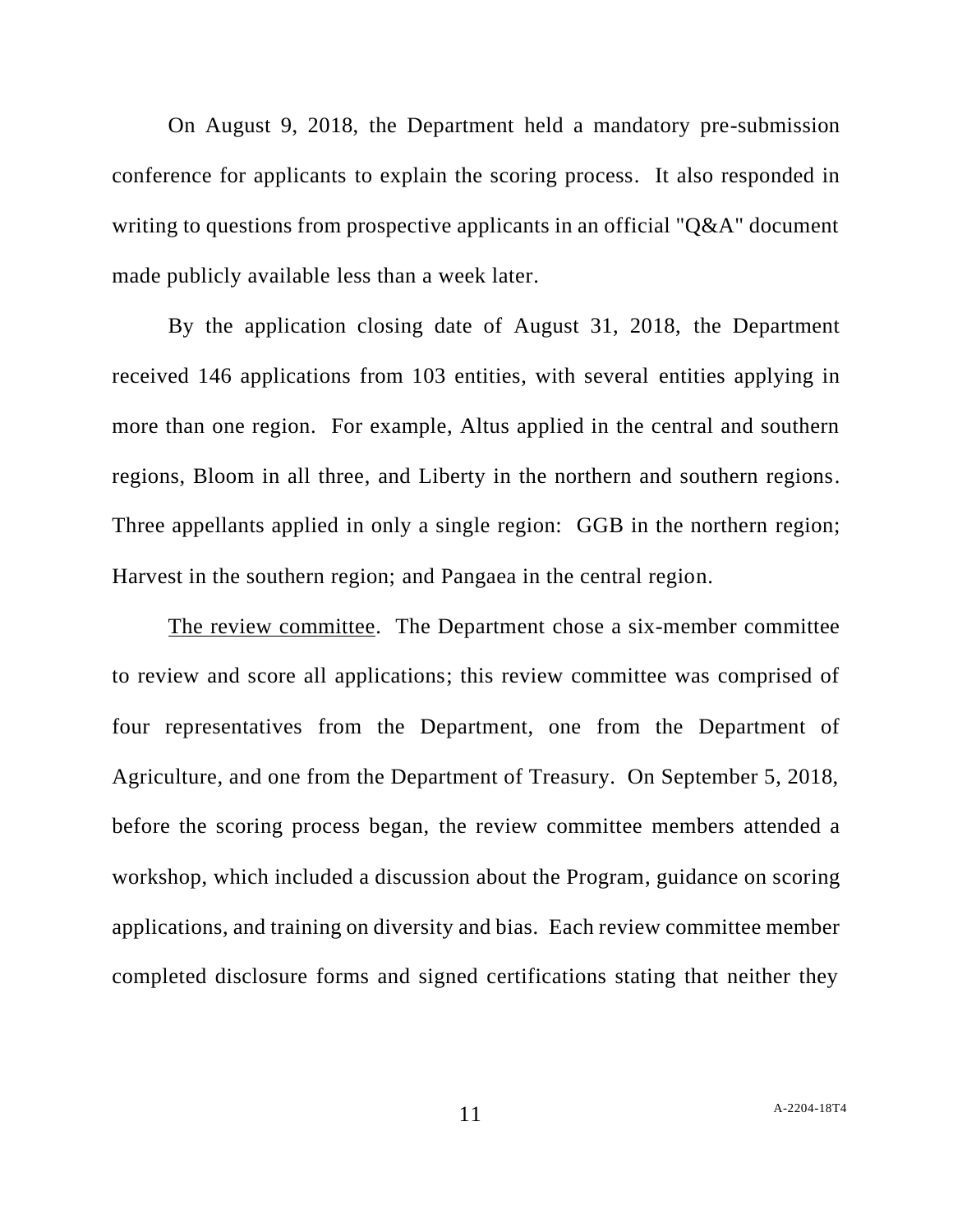nor any members of their immediate family had any financial or personal ties to any applicant.

The Department provided the review committee members additional printed scoring instructions for the sixty criteria. For each criterion, the instructions directed members to award points on a scale from zero to a maximum number of points allowable, which varied. The instructions also stated that scores of zero should be reserved for "non-responsive" answers.

Review committee members were initially given sixty days from the application due date to complete their evaluations, but, when committee members expressed concerns about this allotted time, the Department extended the review period for six weeks. At times, members emailed questions to the Department about how to score some of the criteria, to which the Department responded.

On December 12, 2018, the review committee recommended six applications per region for "further consideration." Five days later, the Department issued final agency decisions to all applicants, expressing its acceptance or rejection of their applications. Included with these collective decisions was the Department's explanation that, as with the previous round of ATC permitting, it would not award more than one permit to any single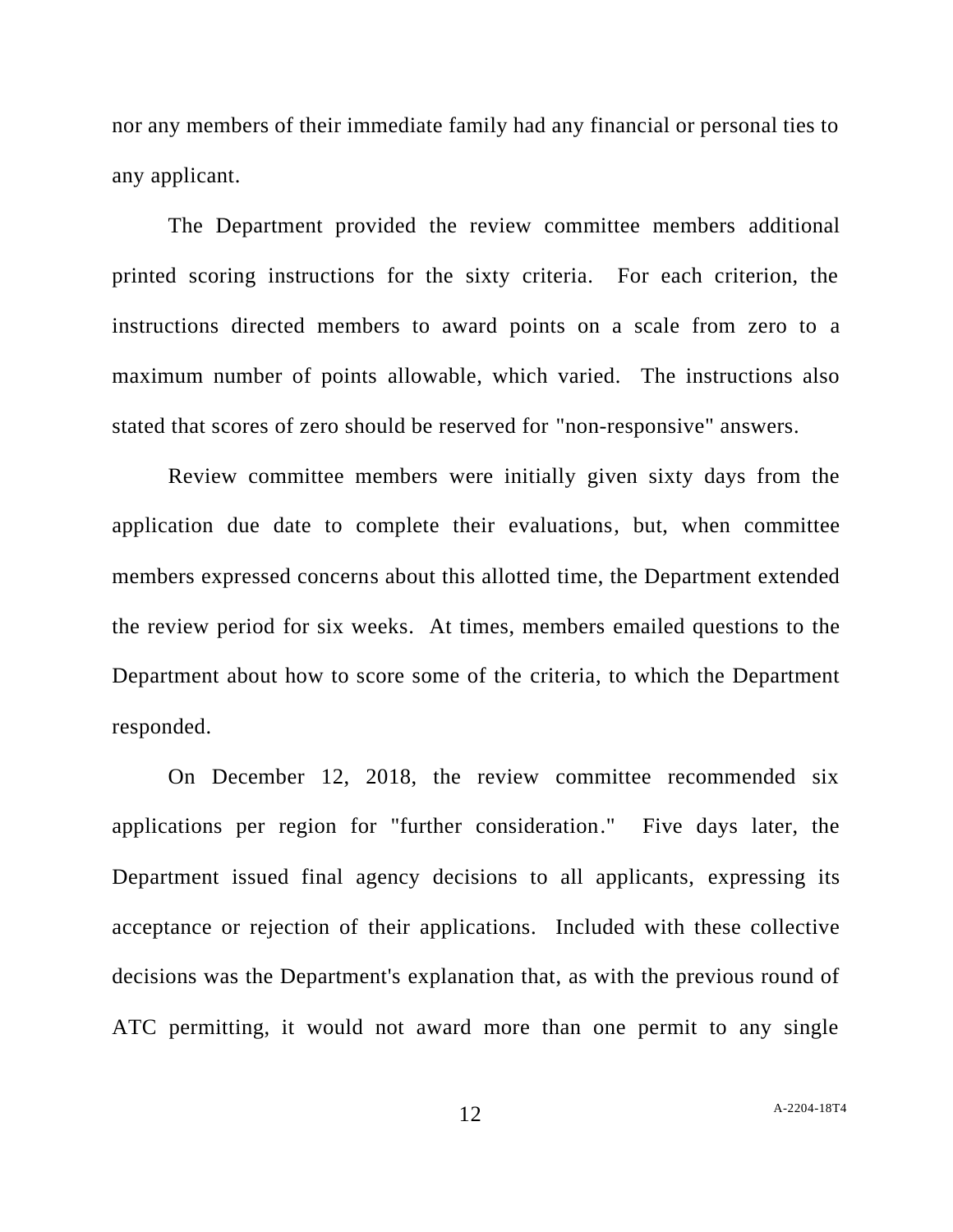applicant, even if that applicant was one of the two highest scorers in more than one region. The Department believed that choosing six different entities would benefit patients because it would lead to a greater variety of products and would ensure that if one entity suffered a setback like a crop failure, only one ATC would be affected.

After identifying the region with the greatest need for medical marijuana, the Department chose two applicants for that region first. The Department explained, in its final agency decisions, that it had ordered the regions by greatest supply and demand by considering the

> total population of the region divided by total statewide population . . . and, utilizing the Department's Medical Marijuana Patient Registry, the current medical marijuana patient population in the region divided by total statewide medical marijuana patient population. The two calculations were averaged to determine the demand factor. The Department calculated a medical marijuana supply factor using data extracted from the inventory management systems of the current ATCs. The supply factor was the total current medical marijuana supply of the region in ounces divided by total statewide supply in ounces.

The Department then divided the two factors to determine the ratio of supply to demand for each region, with lower numbers expressing the need for greater supply to meet the care requirements of Program patients. In this way, the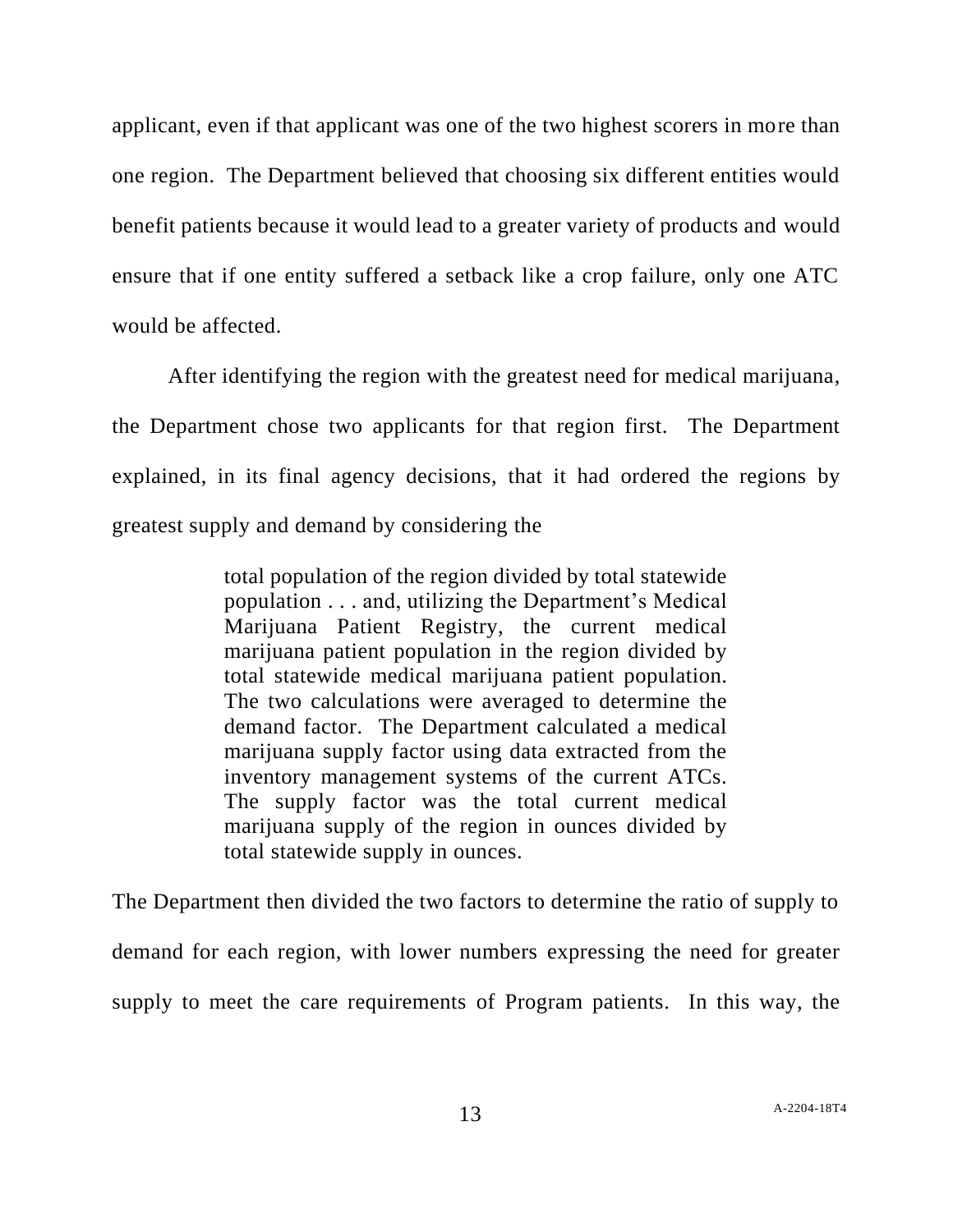Department ranked the regions according to need in this order: northern, southern, and central.

Once the applications were scored, the Department ascertained the regionby-region top scorers. For the northern region, the Department chose the two highest scoring applicants: NETA NJ, LLC, with 932.1667 points, and GTI New Jersey, LLC, with 927.3333 points.<sup>2</sup> For the southern region, MPX and NETA scored highest, with 958.1667 and 932.1667 points, respectively, but because NETA had already been selected for the northern region, the Department chose MPX and Columbia Care New Jersey, LLC, which came in third with 929 points. In the central region, MPX, NETA, Columbia, and GTI scored highest, but all were bypassed because their applications were top finishers in other regions. As a result, the next two highest-scoring applicants were chosen: Verano, with 920.8883 points, and JG New Jersey, LLC, with 913.3333 points.

The final agency decisions. Accepting those scores without further apparent scrutiny, and without allowing disappointed applicants any means to question or challenge their scores or the scores of those that were approved, the

 $2 \text{ Appended to this opinion is a list of the top two scores and others that finished$ close behind in each region.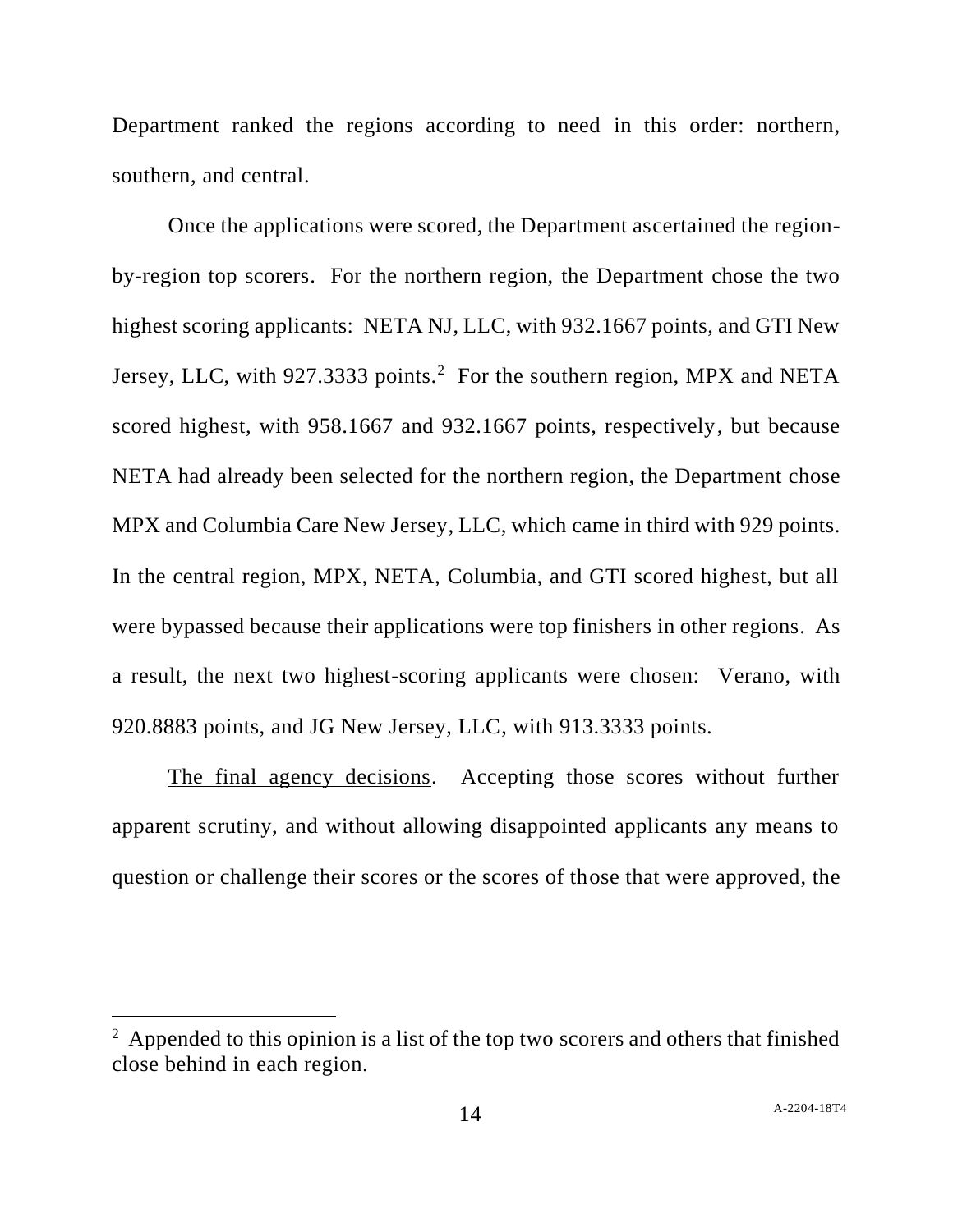Department rendered final agency decisions. In its brief four-page decisions,

the Department:

- recounted how the Department called for and received applications;
- described the review committee's formation but in no greater detail than we have explained here;
- stated that it first reviewed applications for completeness;
- identified the top six finishers in each region along with their composite scores;
- explained why it chose the top two finishers in first the northern and then the central and southern regions and provided a brief explanation for why there was an increased demand in that order;
- declared its bottom-line ruling on the application;
- informed applicants of the time within which an appeal could be filed; and
- mentioned that the fees provided by unsuccessful applicants would be returned.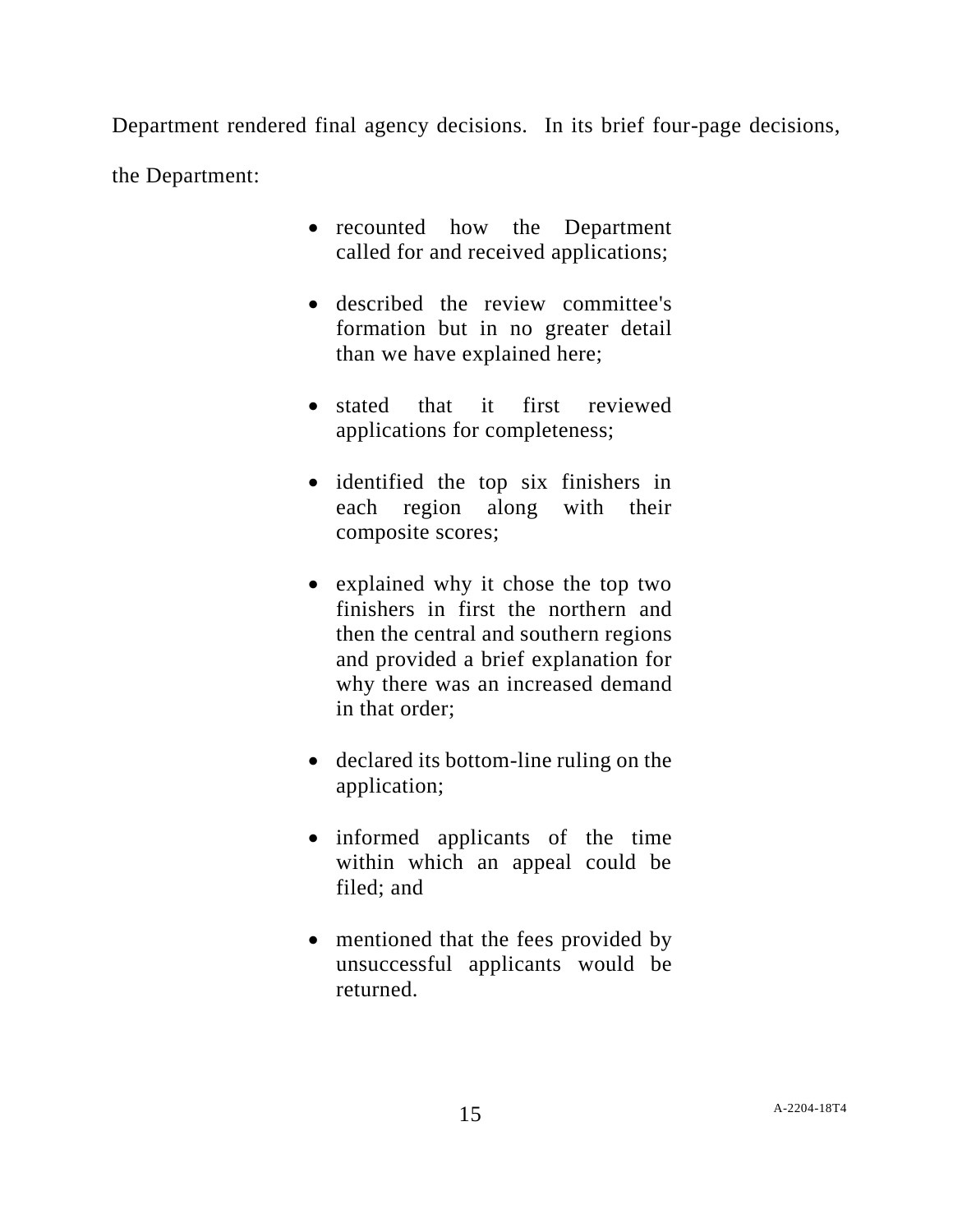The final agency decisions did not explain whether or to what extent the Department may have reviewed or verified the scores rendered by the review committee.

The filing of appeals and attempts to expand the record. Following the final agency decisions, several unsuccessful applicants – including some of these appellants – submitted requests to the Department under the Open Public Records Act (OPRA), N.J.S.A. 47:1A-1.1 to -13, for copies of the winning applications, score sheets, and other related documents. The Department responded by creating an online library of materials, including redacted versions of successful applications. None of the appellants challenged the Department's response.

Pangaea, Harvest, Liberty, Bloom, GGB, Altus,<sup>3</sup> and Compassionate Care appeal the Department's final agency decisions. Motions for stays pending appeal were denied at the Department level, as well as in this court and the Supreme Court.

Pangaea, Liberty, and Bloom also unsuccessfully moved in this court for leave to supplement the record with expert reports in the field of statistical

Altus has filed two appeals, separately challenging the unfavorable final agency decisions rendered on its central and southern region applications.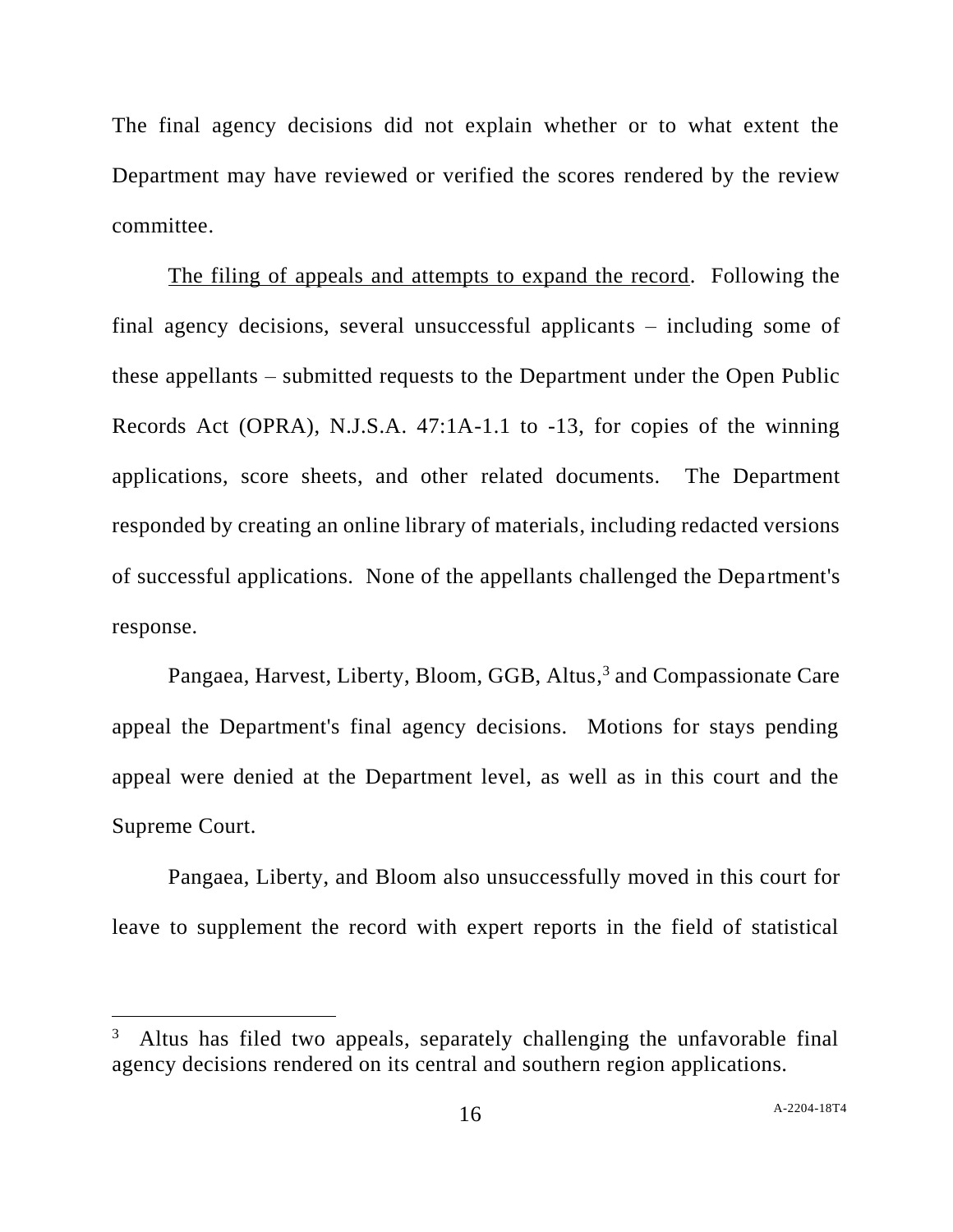mathematics. The Supreme Court denied Pangaea's motion for leave to appeal the denial of its motion to supplement. In re Application for Med. Marijuana Alt. Treatment Ctr., 240 N.J. 385 (2020).

## II

Because appellants' many arguments are either similar or overlap, we heard the appeals together. We now decide these eight appeals by way of this single opinion.

Our response to many of the issues posed by appellants is informed by our view of the legitimate questions posed by appellants as to the scores assigned by the Department. In short, all roads lead to the same point: numerous, indisputable anomalies in the scoring of the appellants' applications prevent us from having sufficient confidence in the process adopted by the Department or its results for the approval of ATCs in this important industry that provides "beneficial use<sup>[s]</sup> for  $\ldots$  treating or alleviating the pain or other symptoms associated with" certain medical conditions. N.J.S.A. 24:6I-2(a). It is for this chief reason that we remand to the Department to undertake further steps to ameliorate these concerns.

To explain our disposition of these appeals, we consider and first discuss appellants' arguments about scoring because our view of those issues impacts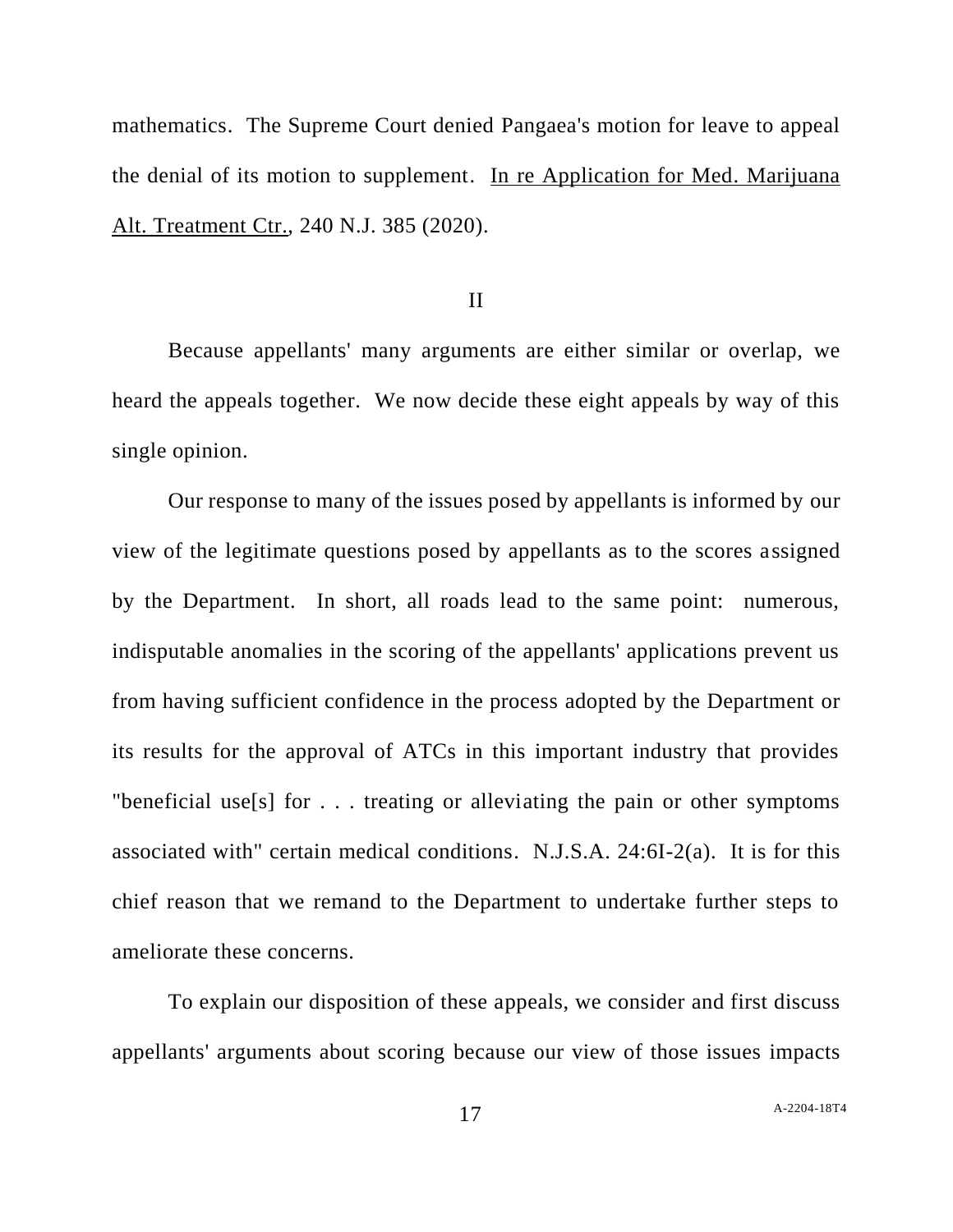most of the remaining issues. Accordingly, we analyze in the following order: (a) appellants' arguments about scoring; (b) the standard of appellate review; (c) the sufficiency of the record on appeal; (d) the lack of an intermediate step between the results achieved by the review committee and the issuance of final agency decisions; (e) the sufficiency of the Department's findings; (f) a handful of discrete issues; and (g) the remedy that we believe is necessary to instill public confidence in the Department's procedures and the results it achieved.

## A

We first consider appellants' specific arguments about the scoring and their contention that, because the Department tolerated too great a degree of "relative error" in its scoring, its decisions were arbitrary, capricious and unreasonable. This argument, with which we agree, is demonstrated by numerous examples that simply cannot be rationally explained on the record before us.

As mentioned, the review committee consisted of six members who were required to provide a score on a given range – a range that started at zero and finished at various numbers depending on the particular criterion. The scores of each six members were then averaged to produce the applicant's final score on each criterion. The Department argues that by averaging the scores of six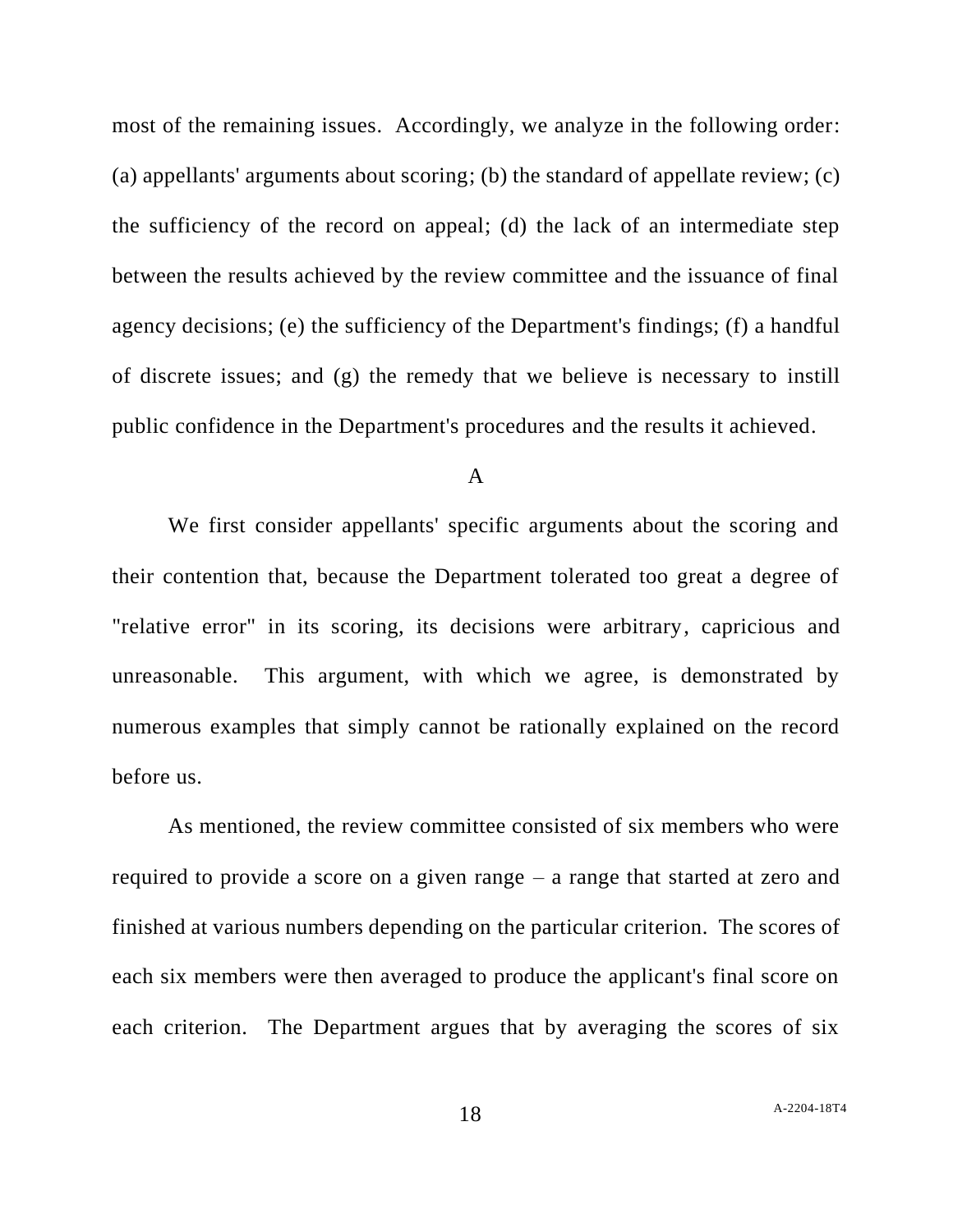diverse members, a fair and reasonable assessment of an applicant's score on each criterion would be obtained. But appellants argue, and we agree, that any averaging only slightly ameliorates anomalies and tends to produce inaccurate scores. They argue that there is such a large degree of "relative error" in some of the criteria that no one – not this court, not the applicants, and not the public – can have confidence in the final results.

In considering this relative-error concept, we emphasize that we are not suggesting that either the Administrative Procedure Act or the legislation in question somehow incorporates the world of statistics, cf. Lochner v. New York, 198 U.S. 45, 75 (1905) (Holmes, J., dissenting and observing that "[t]he Fourteenth Amendment does not enact Mr. Herbert Spencer's Social Statics"), but we do suggest they require the application of common sense and strive to suggest a more accurate process than that which seems to have been adopted here.

Moreover, in expressing concern for the relative error of some of the examples provided by appellants, we do not mean to suggest that an agency engaging in a similar process may not tolerate an occasional error or mistake without running the risk of being labelled arbitrary or capricious. To the contrary, we expect that an administrative process may lead to imperfect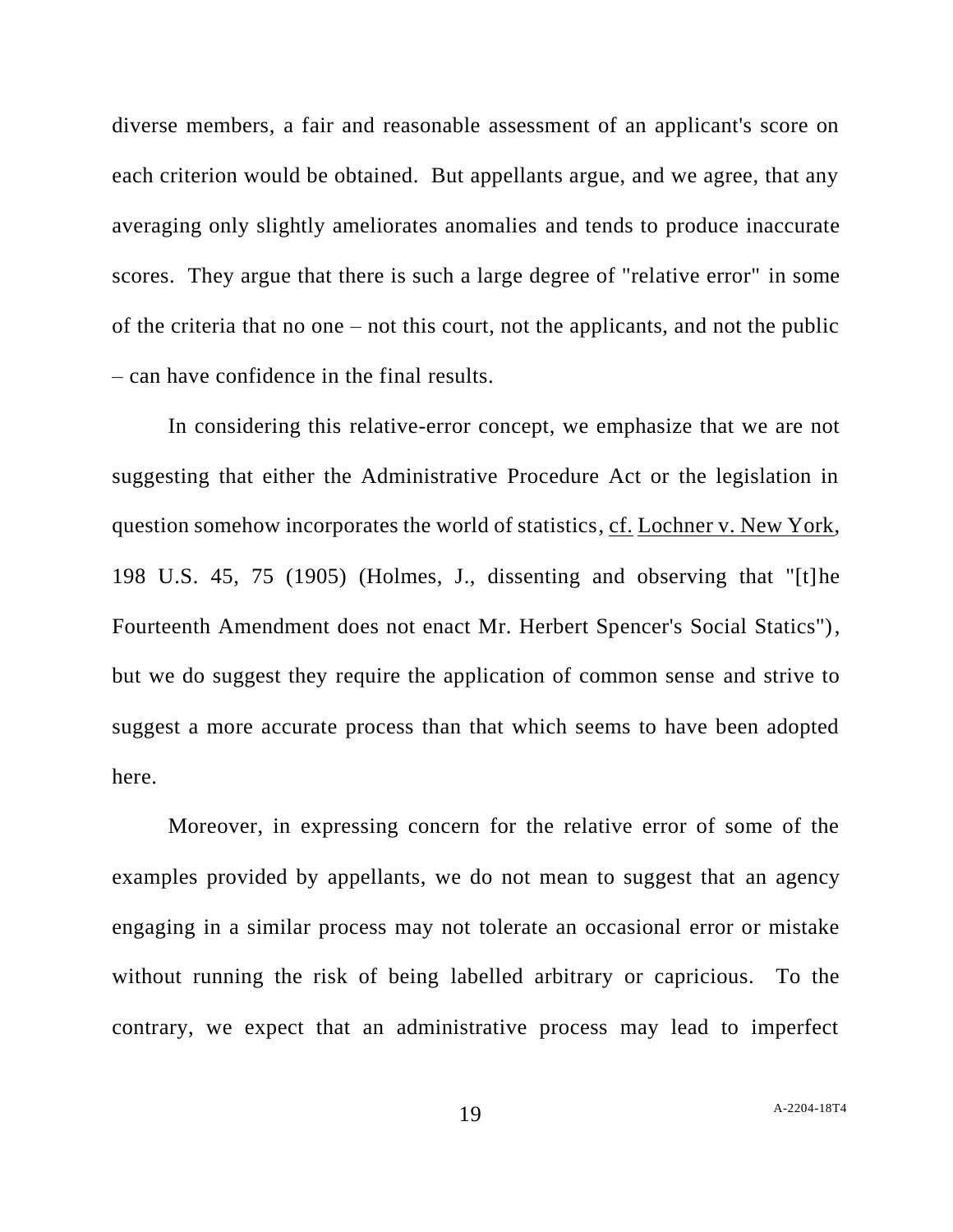conclusions because the participants and the public expect speed and efficiency at that level. See, e.g., Texter v. Dep't of Hum. Servs., 88 N.J. 376, 385 (1982) (recognizing that administrative agencies necessarily "possess the ability to be flexible and responsive to changing conditions"). Nevertheless, the concept of relative error – in the face of the Department's failure to offer appellants a platform for arguing that the review committee made mistakes that ought to be examined and corrected – is an appropriate means for examining why, if left unexamined, uncorrected, or unexplained, the results of the Department's process must be viewed as arbitrary, capricious, and unreasonable.

Relative error is a concept that simply measures the extent to which a computation may be mistaken. It can range from a relative error of zero percent (everyone agrees) to 100% (one judge gives the lowest possible score and another gives the highest possible score). The higher the relative error, the greater the doubt about the accuracy of the score derived from averaging the scores. Stated another way, when six individuals consider the same criterion – assuming the examiners use the same observational tools and share the same understanding about how to score what they see – one would expect that these individuals would produce the same or quite similar scores, meaning the relative error would be close to zero. So, any system that produces an extensive variety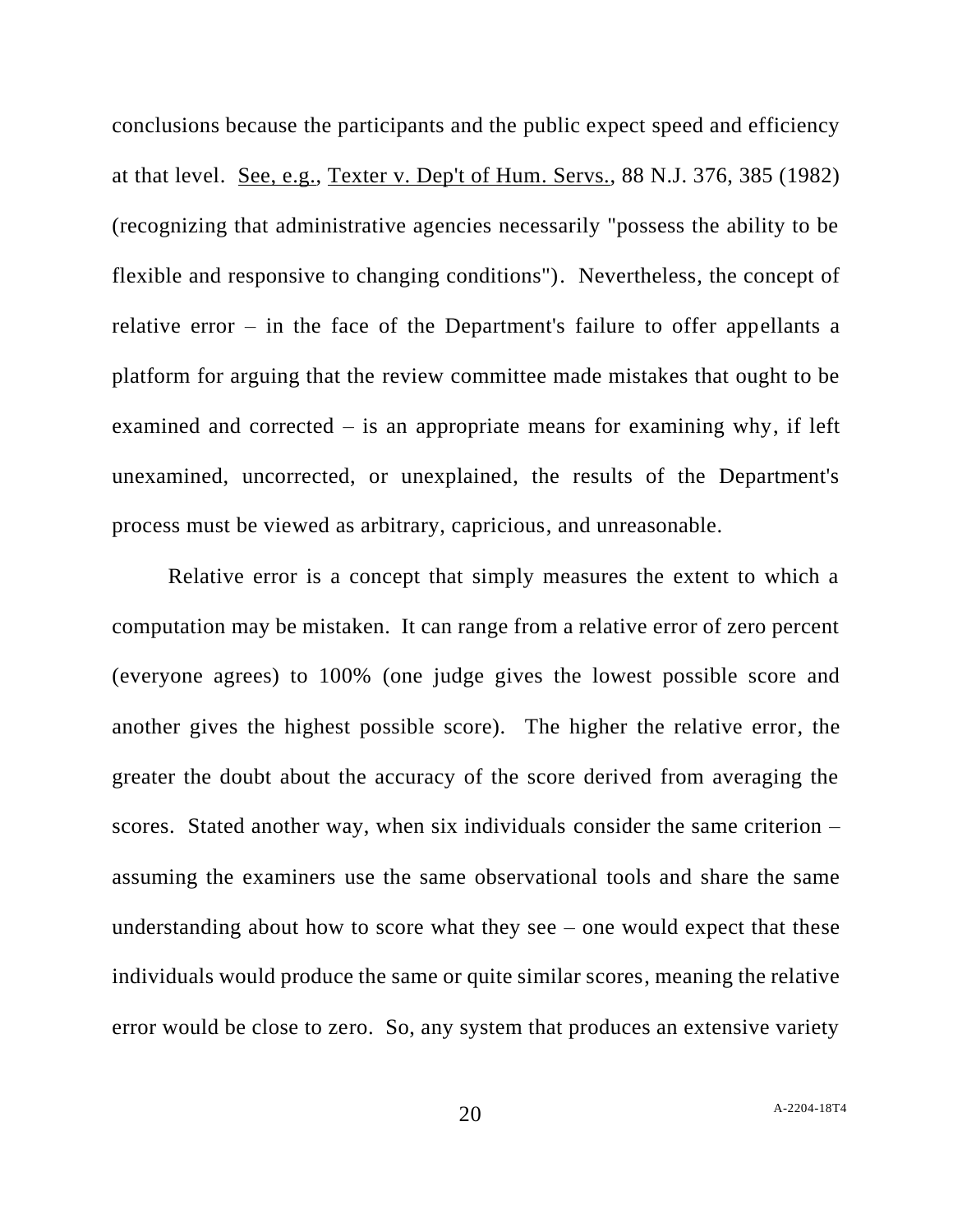of scores calls into question the accuracy or legitimacy of its results. For example, if four baseball umpires watch the same play  $-$  a fly out to centerfield – anarchy would soon follow if only one umpire said he saw a fly out to centerfield, while the other three claimed to have seen: the batter swing and miss; a groundout to shortstop; and a pop-out to the catcher. The two competing teams – and spectators that tuned in to watch – would rightfully find the judging system deeply flawed even if the "average" of those four calls amounted to an out. That approach would soon lead to chaos and cast grave doubt on the accuracy of the game's final score. The many scoring examples provided by appellants similarly lead us to question whether the Department has enacted a system that's producing non-arbitrary results that the Legislature intended in its enactment of the Compassionate Use Act and that the participants and the public have a right to expect.

Pangaea asserts that in eight of the sixty Part B scoring categories – thirteen percent of the overall test  $-$  it received in the same category perfect scores as well as zeroes. That is, in thirteen percent of the overall test, the review committee's assessment was based on a 100% relative error factor; with the committee giving scores that consisted of an average of both perfect scores and perfectly bad scores.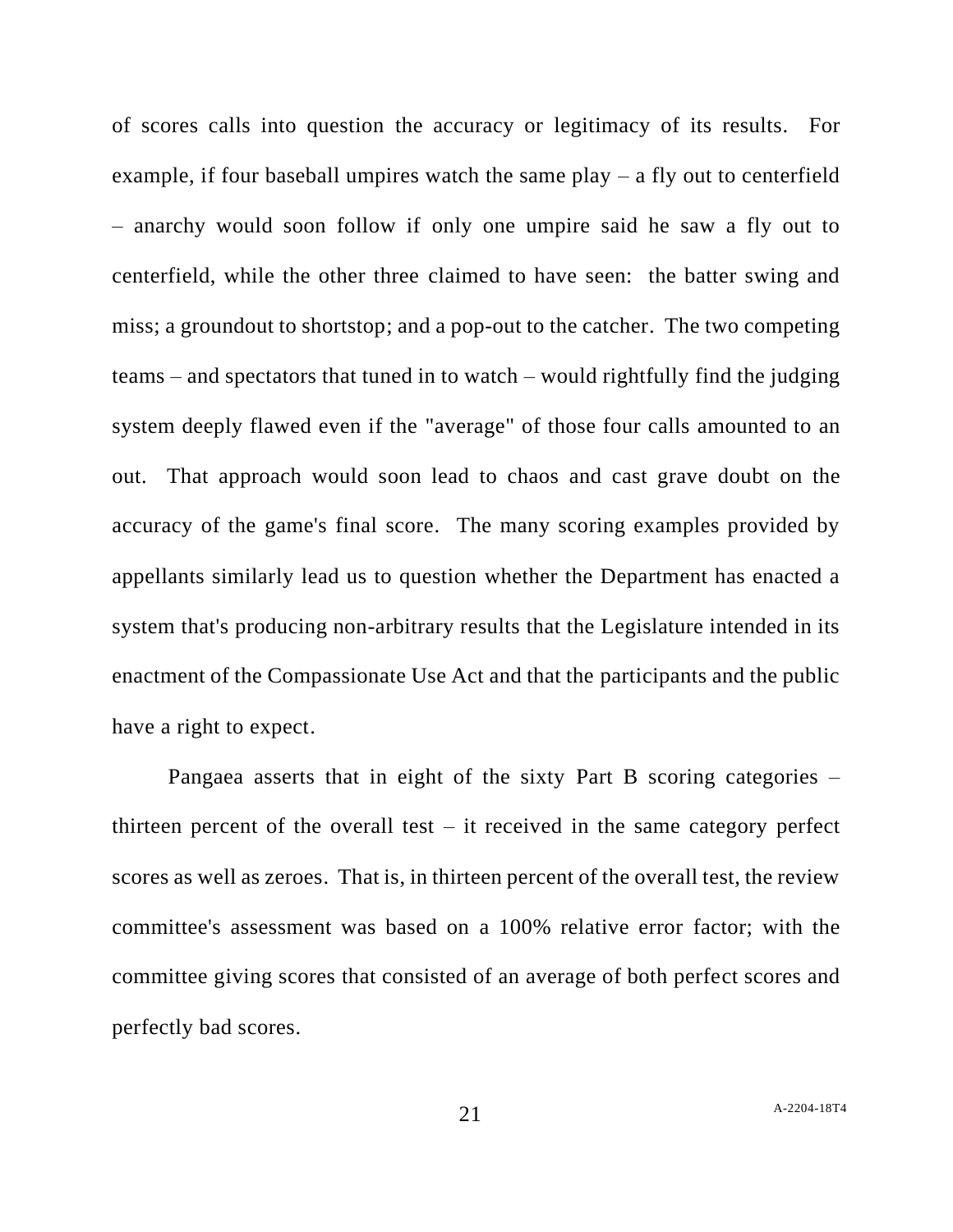Three categories sought the applicant's floor plans or interior renderings for the proposed ATC's cultivation, manufacturing, and dispensary sites, and noted that "[n]o explanation is necessary"; these categories were scored on a range of zero to fifteen, with zero being assessed only as to applicants who had failed to provide the requested plan or rendering. Pangaea provided floor plans, yet one reviewer gave scores of zero, five, and zero on these three categories. Because Pangaea provided plans, one might expect perfect scores across the board, but with the unexplained low scores, and their inclusion in the calculus that produced the average for each of these categories, Pangaea's score was brought down considerably from what one would expect in light of the fact that the remainder of the group viewed Pangaea's response as near perfect.<sup>4</sup> Even if the Department's response was correct that Pangaea's floor plans were provided elsewhere in its application, and thus it was reasonable for a low score to be assigned, one can only wonder about the reasonableness of the other perfect scores.

<sup>&</sup>lt;sup>4</sup> Pangaea makes the further point that these scores are all the more surprising because some applicants – who secured higher scores – did not actually have a site for these facilities, but merely promised a particular type of facility in a specific location. Pangaea had actually leased property in Ewing and provided 108 pages of architectural and engineering site plans in its application.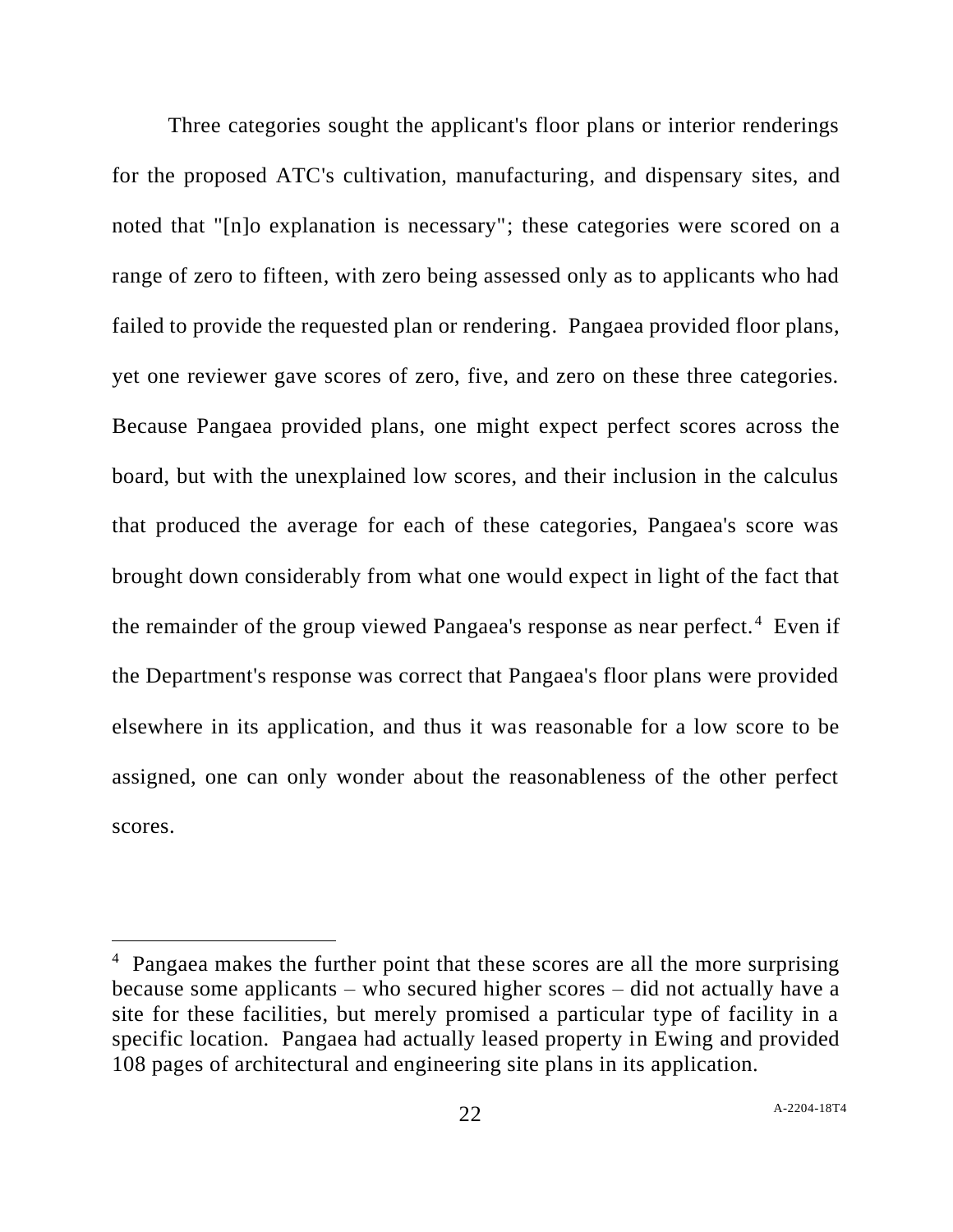Other Pangaea scores revealed similar anomalies. Noteworthy is the proliferation of zeroes despite instructions given by the Department to the review committee that a zero should only be assigned when the applicant's answer was non-responsive.<sup>5</sup> Additional inconsistency can be found in a snapshot of some of the other numbers on Pangaea's scorecard:

- 10 25 16 23 0 25
- 15 15 15 15 0 15
- 20 0 23 25 18 25
- 20 25 20 25 0 25
- $\bullet$  15 0 15 15 0 0

The zeroes are disconcerting, particularly when other review committee members awarded high or perfect scores when considering the same information on the same criterion. On this record, one can only wonder what it was that the review committee members on either side of this spectrum were or weren't seeing or considering when assessing Pangaea's application.<sup>6</sup>

<sup>&</sup>lt;sup>5</sup> The review committee members were instructed that "[a] score of 0 should only be used when [the applicant's answer was] non-responsive to the measure or criterion, unless otherwise indicated."

Some of the appellants argue this may not all be the fault of the review committee members, suggesting they were simply asked to do far too much in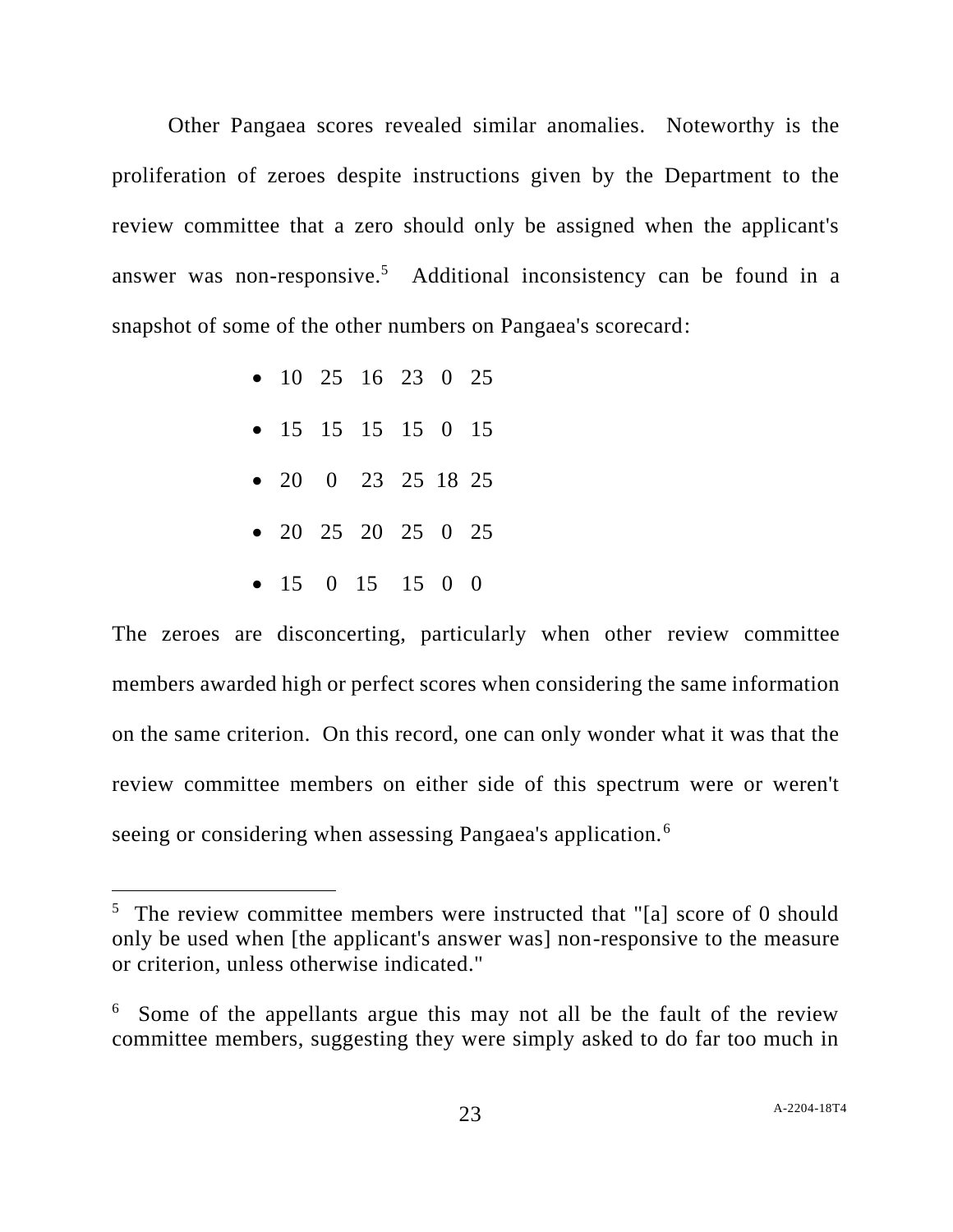Liberty Plant raises similar questions about its scores. On one category – knowledge of botany, horticulture, and phytochemistry and the application of those sciences to the cultivation of medical marijuana – Liberty Plant observes that it received two perfect scores of thirty, a near perfect twenty-nine, a very high twenty-five, but then two scores of fifteen. The relative error of the scoring here was fifty percent. On another category – inventory management – the relative error was seventy percent, with review committee members giving a perfect twenty, a near-perfect nineteen, three above-average scores (a sixteen and two fifteens), and a sub-par six.

too short a period of time. To illustrate this claim of "reviewer fatigue," GGB asserts that each review committee member was charged with reviewing more than 100 applications consisting of more than 53,000 pages in a span of eleven weeks or, stated another way, each member was required to evaluate more than 4800 pages per week (975 pages per day, excluding weekends and holidays). GGB argues that each reviewer was essentially "tasked with reading [the 1225 page novel, War and Peace] nearly four times in a single week." In response, it has been argued that this allegation of "reviewer fatigue," even if true, does not necessarily mean that the review committee ended up scoring appellants too low; it is just as likely that it could have led to scoring them too high. But that only supports another argument that we will later discuss: that without an explanation for the inconsistent scores, no one can know for sure whether they were produced by "reviewer fatigue," a misunderstanding of the criteria, or the worth of the applicant's responses. Without an explanation from the Department, one can only speculate why inconsistent scores were so frequently rendered.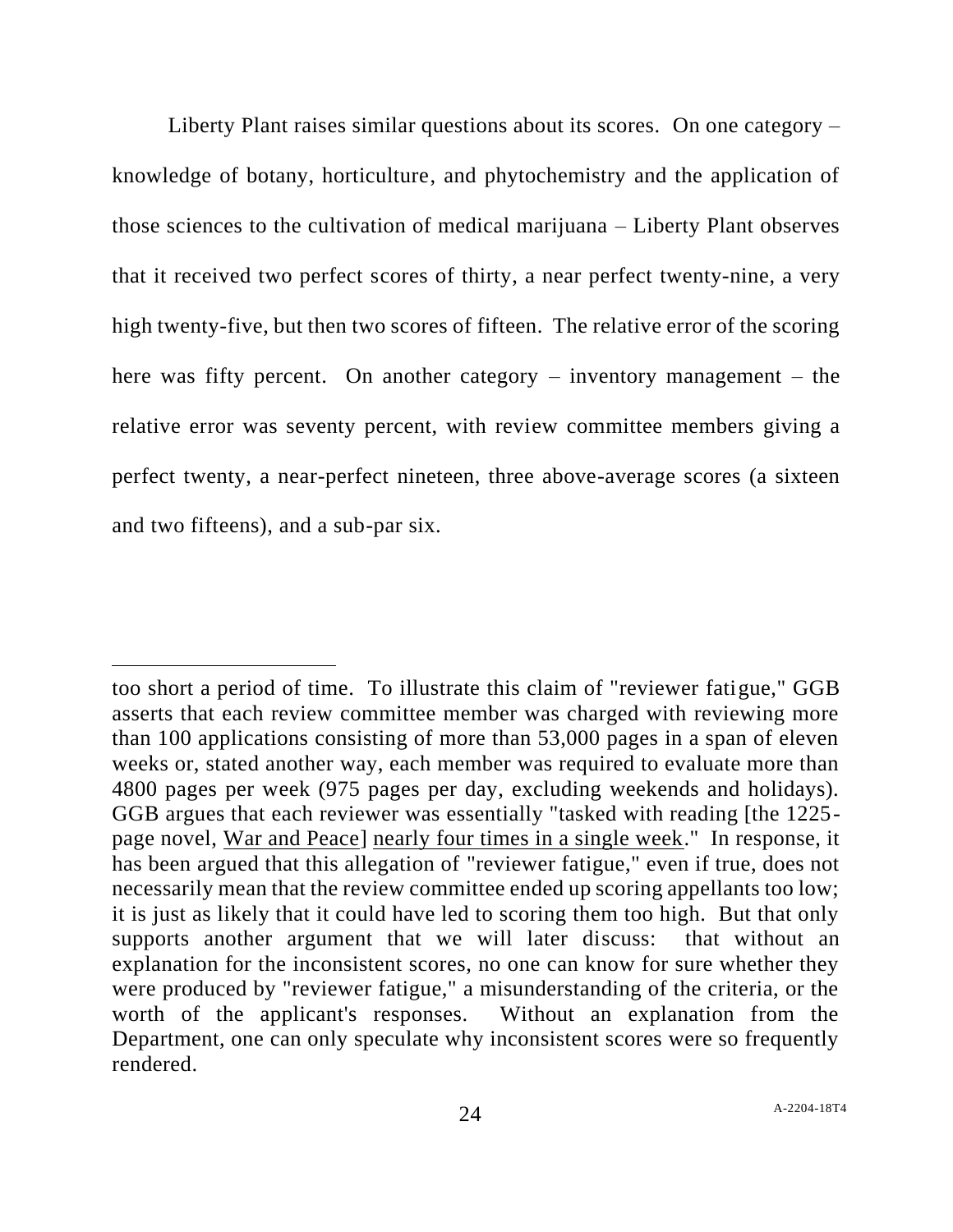Consideration of the applicant's past history of paying business taxes was judged on a scale of zero to twenty-five. The scores received by Liberty Plant had a relative error of ninety-six percent because it was awarded: twenty-four, twenty, three fifteens, and a zero. Altus received similar discrepant scores: twenty-four, twenty-three, fifteen, five, and two zeroes. Bloom's experience was not much different, receiving: two twenty-fives, a twenty-four, a fifteen, and two zeroes. Harvest received three twenty-fives, a twenty, an eighteen, and a zero.

In five categories, the scoring for Liberty Plant revealed a relative error of 100% despite the production of considerable information responsive to the question. In one of these categories – calling for certified financial statements, including a balance sheet, income statement, and a statement of cash flow – Liberty Plant received two perfect twenty-fives, a twenty, a ten, and two zeroes. Harvest received two twenty-fives, two twenties, an eighteen, and a zero. Altus received a wide array of scores: twenty-five, twenty-three, fifteen, ten, five, and zero. Not one of the six review committee members had the same view of Altus's response as any other member.

Liberty Plant's response to a category about collective bargaining agreements was awarded two perfect tens, two eights, and two zeroes. On this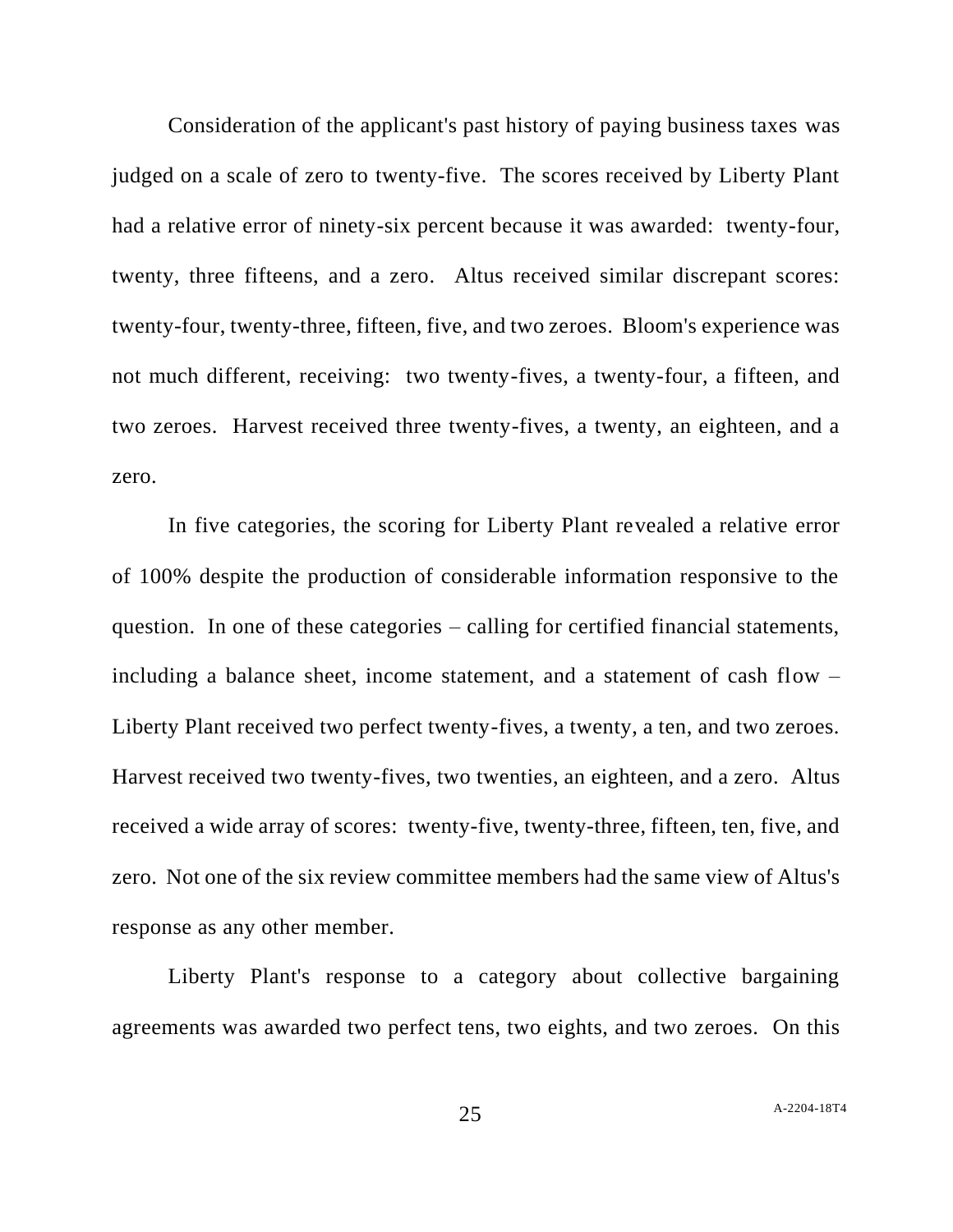category, Harvest received two tens, a nine, a seven, and two zeroes. Similarly disturbing in its variety of scores from perfect to non-responsive, was the confusion about a category that sought information about whether the applicant was women-owned, minority-owned, or veteran-owned. Altus received: twenty-three, twenty, ten, and three zeroes. Bloom received two perfect twentyfives, an eighteen, two fifteens, and a zero. And Harvest, which asserted that its majority owner is an African-American woman, inexplicably received only one twenty-five, as well as a fifteen, a ten, and three zeroes.<sup>7</sup>

Another criterion that provide inconsistent scores was one that sought the applicant's plans to dedicate funding or other resources for research. Liberty Plant received four perfect tens and two zeroes.<sup>8</sup>

GGB had a similar experience but describes it in different terms that similarly persuade us there's simply something wrong with the scoring:

 $7$  The confusion may arise – but ought to have been explained in the final agency decisions – from the fact that some applicants had applied for but had not by that time received certifications about minority ownership.

<sup>&</sup>lt;sup>8</sup> To add to the scoring anomalies on this category, Liberty Plant refers us to the fact that in its identical submission in another geographic region, it received five perfect tens and one eight. This means that the two reviewers who assigned the same answer a zero in one region gave Liberty Plant a ten or eight when judging the same response for purposes of another region; put in statistical terms the same reviewers on the same applicant's identical answer had relative error of either 80 or 100%.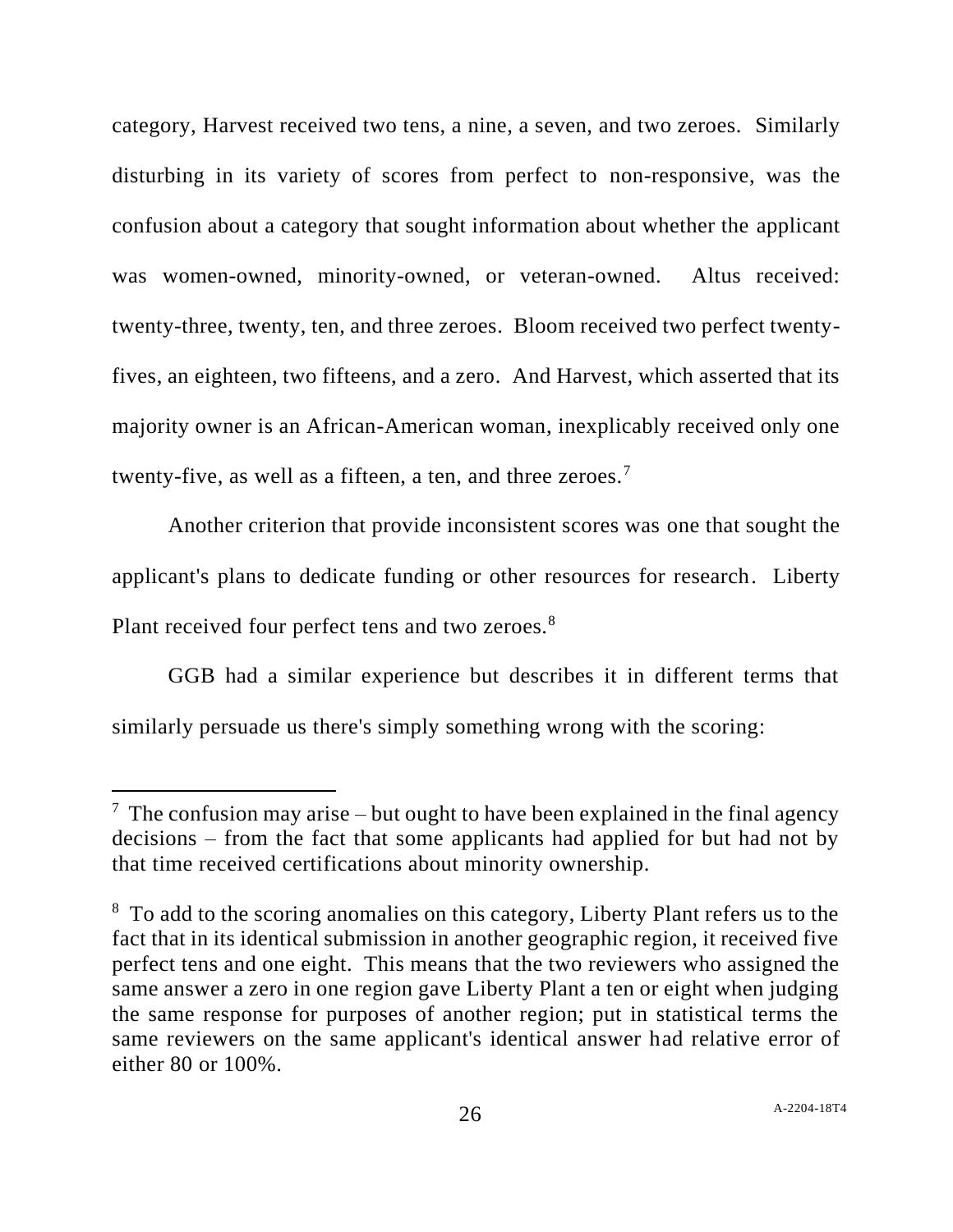[O]ne reviewer awarded GGB a total of 625 points whereas two other reviewers awarded it in excess of 900 points, a difference of more than 300 points. In other words, if these individual scores were placed on a traditional secondary school grading scale (0-100) by dividing the individual scores by 10, GGB received the equivalent of an "F" from one reviewer and an "A" from two others. More astonishingly, the delta between the lowest individual score (625) and the second-lowest individual score (782) is 157 points whereas the delta between the second-lowest individual score and the highest individual score (938) is slightly lower at 156 points.

GGB does not limit its concerns to its own situation but points out that almost half of the 146 applicants had composite average scores that varied by more than 300 points between the highest and the lowest and, for a handful of applicants, the composite average score varied by more than 600 points, an extraordinary discrepancy when considering that the total amount of points available on an application was 1000.<sup>9</sup>

Bloom's approach is similar. Bloom argues that one reviewer consistently gave it much lower scores on all categories than the other reviewers, noting that, collectively, five reviewers gave it scores of 912, 920, 942, 981, and 989, while

<sup>9</sup> GGB also provided detail about the discrepancies between reviewers on various categories like those that we already discussed with regard to Pangaea and Liberty Plant. For brevity's sake we do not specifically mention those categories in which, like other appellants, GGB received both perfect scores and zeroes.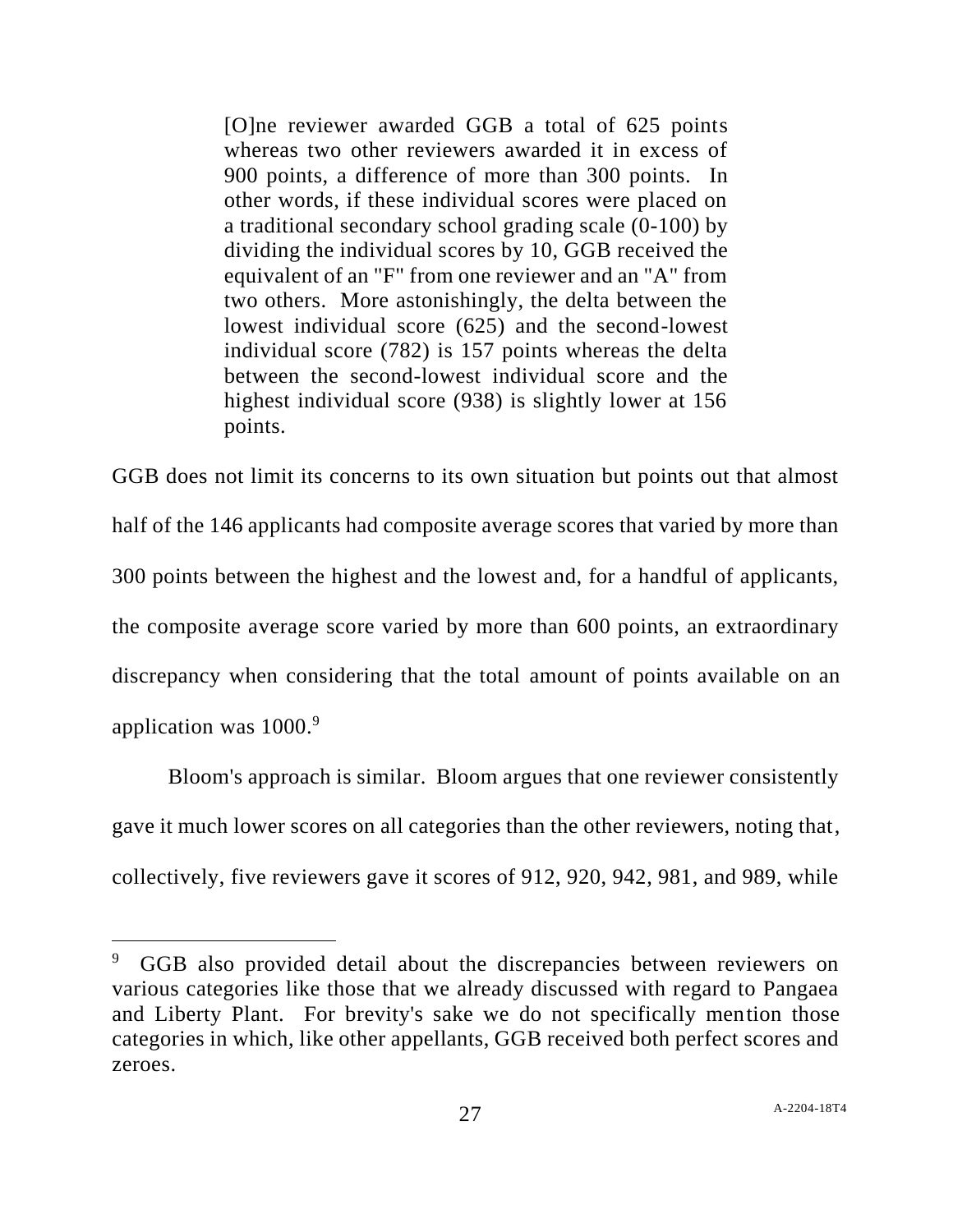the sixth gave it only a 625, and that when this anomaly is averaged with the other consistent scores, its average was pulled down and its final score finished out of the money.

The Department has done little to justify these anomalies or explain why they should be disregarded. We would characterize the Department's contentions as falling into two general assertions: (1) the divergent scores in some instances are the product of "each member appl[ying] his or her unique expertise to the scoring process," and (2) all applicants were subject to the same process and, therefore, all buoyed or dragged down by the varying scores. The former is unconvincing because it runs counter to the fact that the Department provided each review committee member the same set of instructions that it presumably sought to have applied in the same way, as well as the rather obvious likelihood that the Department did not intend – nor should it have intended – to allow reviewers' personal views to enter into the calculus. We are also unpersuaded by the Department's false-equivalency argument. It is certainly true that the winning and losing applicants were subjected to the same review committee, and there may be evidence of similar inconsistent scoring of the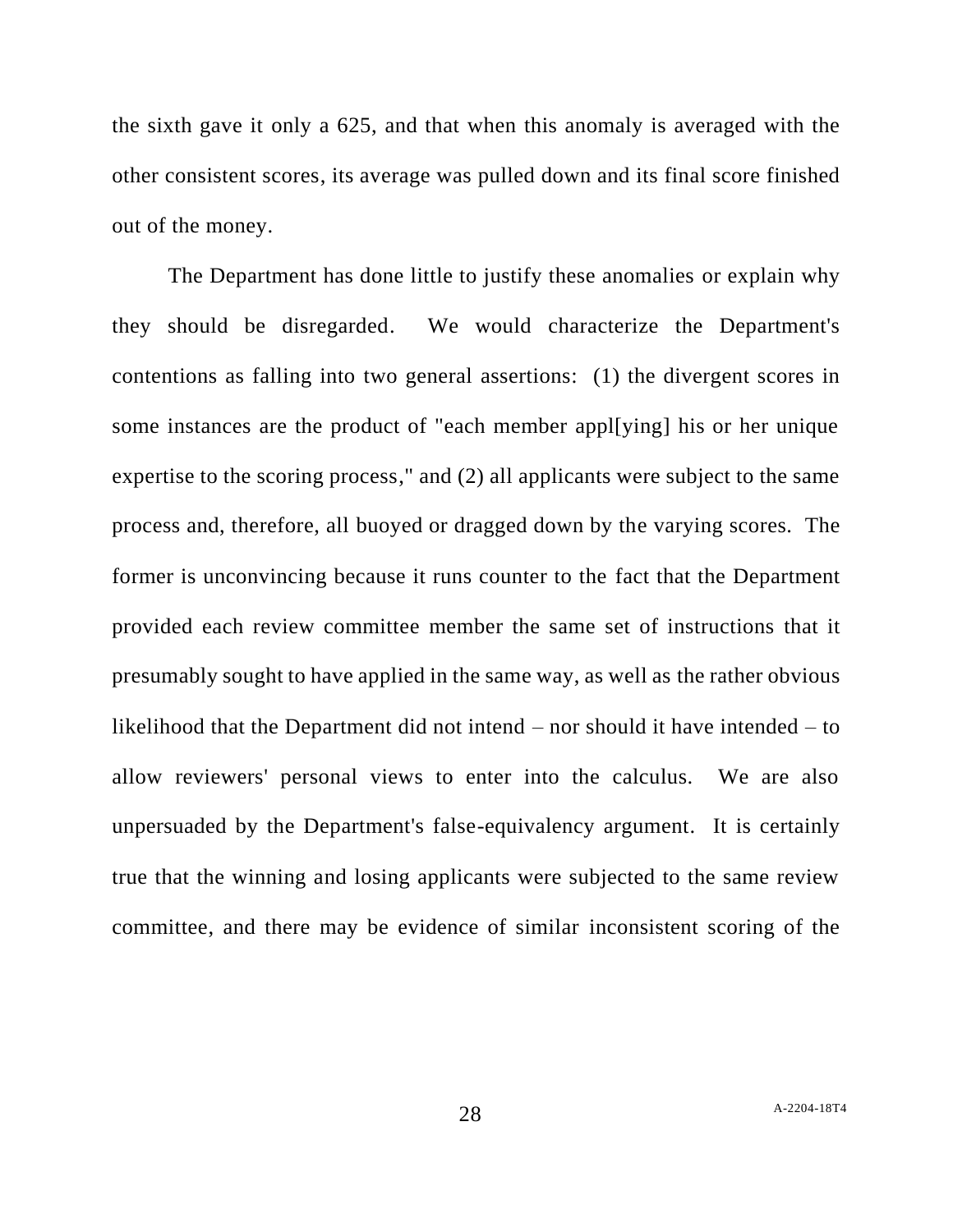winning applications,<sup>10</sup> but that doesn't mean that they were entirely treated the same way.

The Department also asserts that it ameliorated the consequences of an occasional outlying score by taking the average of all the scores of the six review committee members. To be sure, averaging will naturally reduce the impact of an outlier on the overall scores, but not so much when there are multiple outlying scores. Take, for example, one set of marks received by Pangaea that included three perfect fifteens and three zeroes. After the committee averaged those numbers, Pangaea received an average score of seven-and-one-half, a score that has no kinship with a single vote that Pangaea received.<sup>11</sup>

<sup>&</sup>lt;sup>10</sup> For example, of the scores of all successful applicants on the women-, minority-, or veteran-owned business criterion, some were relatively consistent but others weren't:

| Columbia Care | 2  |     |                   | 22 |    | 25 |
|---------------|----|-----|-------------------|----|----|----|
| <b>GTI</b>    | 15 | 20  | 15                | 24 |    |    |
| JG            | 10 |     | $\mathbf{\Omega}$ | 23 |    |    |
| <b>MPX</b>    | 25 | 25  | 25                | 23 | 25 | 25 |
| <b>NETA</b>   | 20 | 25  | 15                | 23 | 25 | 25 |
| Verano        | 25 | 25. | 25.               | 24 | 25 | 25 |

 $11$  GGB and Bloom both argue that the Department could have avoided these types of anomalies – or at least reduced their detrimental impact on the accuracy of the review committee's work – by "censoring"; that is, by removing some of the data to produce a more reasoned result. Bloom suggests the Department should have eliminated the scores of one review committee member who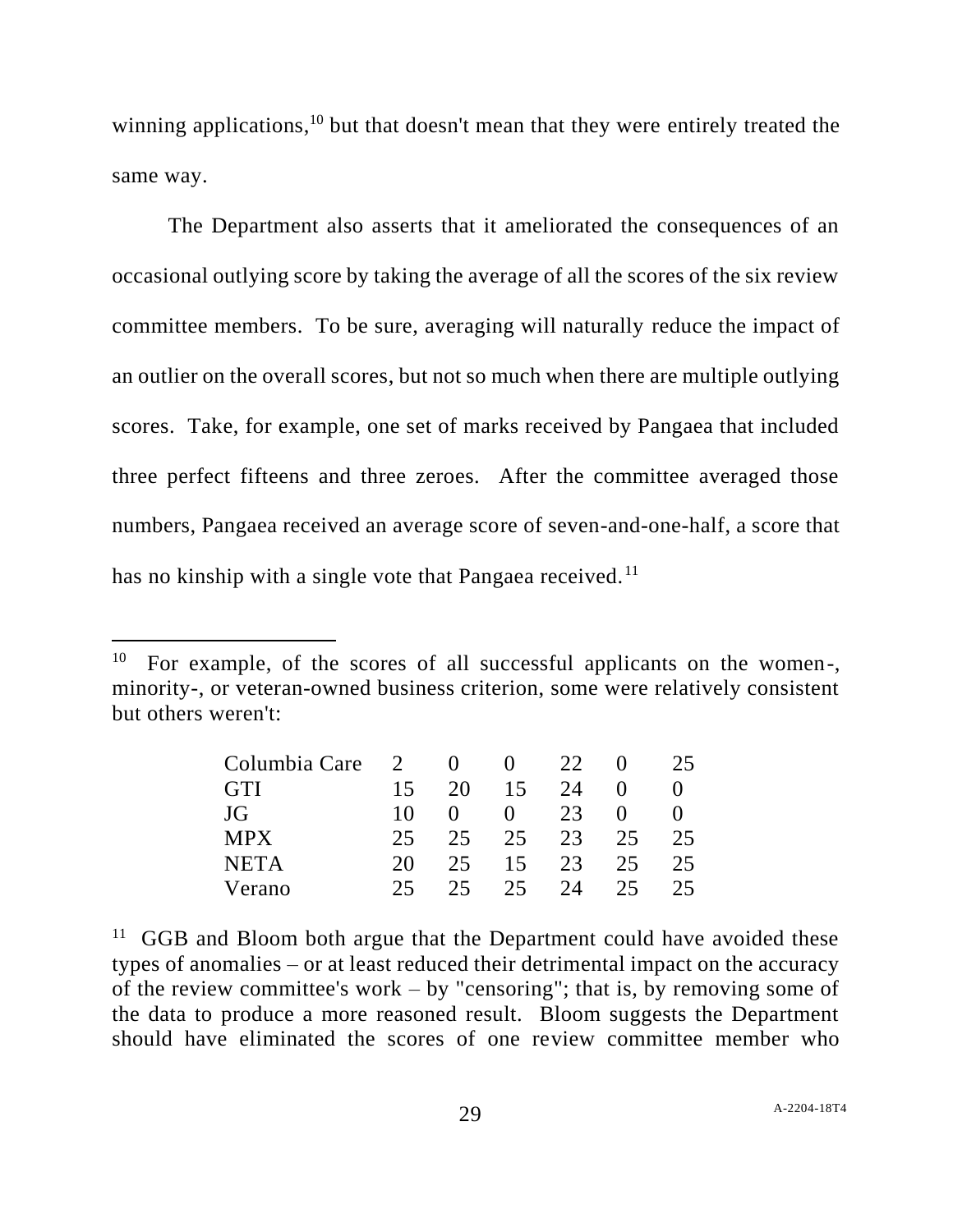There is no escaping the fact that some of these scores simply "don't compute" and that, no matter how the Department and the other respondents may attempt to slice it, the results are still unsettling.<sup>12</sup>

B

Having expressed our views about scoring, we turn to the parties' arguments about the standard of appellate review. As observed earlier, this is one of those issues influenced by our view of the scoring.

repeatedly gave Bloom lower scores than the other members. GGB appears to suggest removing particular outlying scores. Due to many factors, including bias, the scoring method in some sporting events – particularly during the Cold War – called for the removal of the highest and lowest scores and averaging the rest, thereby reducing the degree of relative error and rendering the score more accurate. The simplicity of that approach is appealing but it won't result in sufficient adjustments with some scores, such as where Pangaea received three perfect fifteens and three zeroes; the average remains the same even if one high and one low score are eliminated. In any event, if such adjustments are to be made, it is for the Department to make them. Our role extends to determining whether the Department's processes are or are not arbitrary, capricious, or unreasonable; we will not intervene to the point of imposing a better system or determining what a better system would be.

 $12$  The Department and other respondents argue that we have already given approval of a similar selection method when reviewing final agency decisions rendered in 2011. See In re Inst. for Health Rsch., No. A-0069-11 (App. Div. Aug. 22, 2013). We need not recount the differences between the arguments posed in that case and those presented here. It suffices to observe that our decision in that case was not published and has no precedential impact or interest. R. 1:36-3. We have referred to this unpublished opinion elsewhere in this opinion only for historical-background purposes.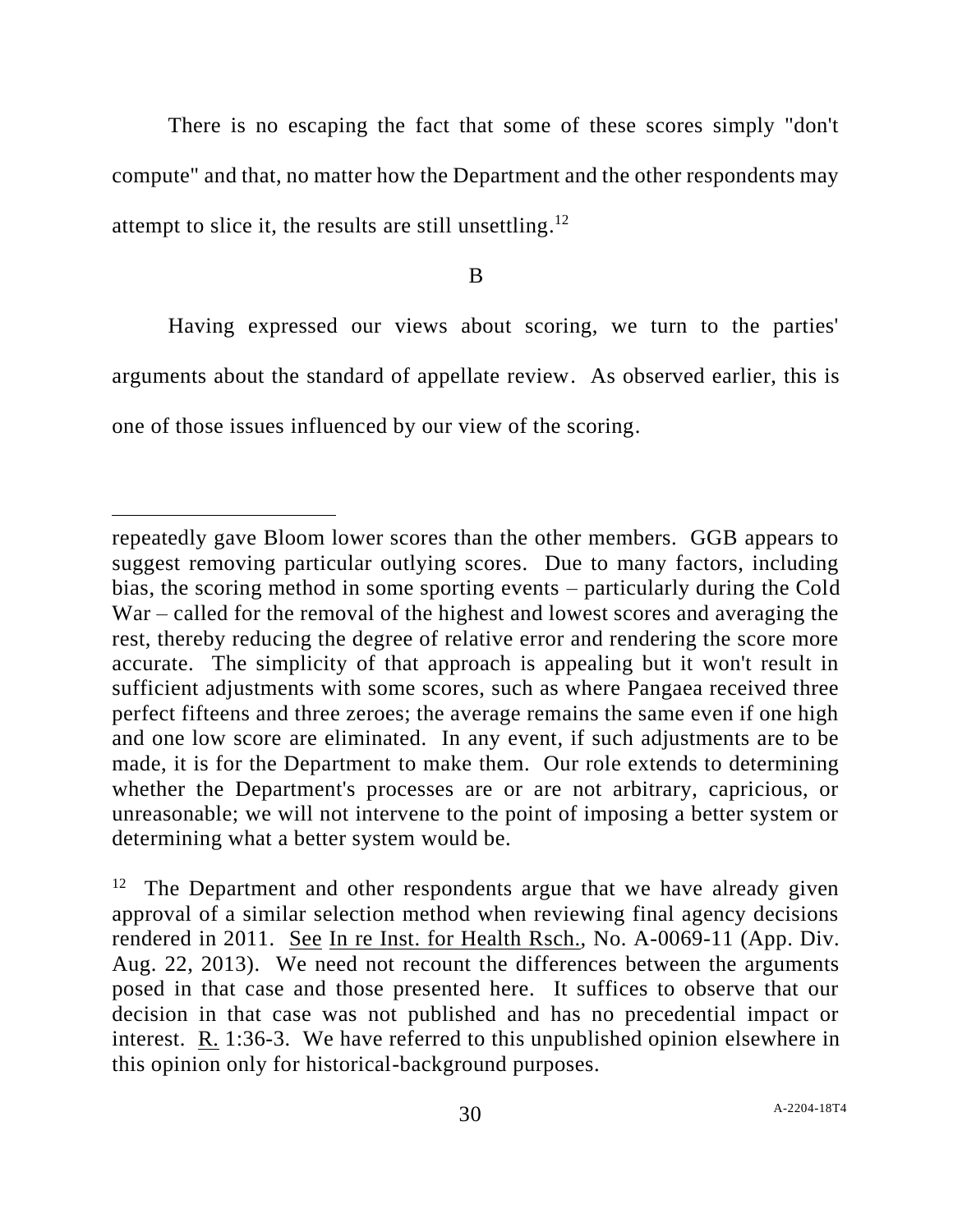Bloom, GGB, Liberty, and Pangaea argue that we need not afford any deference to the Department's evaluation process, the scores, or the ultimate selection of winning applicants. They claim the Department lacks specialized knowledge in the area of medical marijuana, lacks expertise because it has conducted only one prior request-for-application process related to ATC permits, and because, as Bloom puts it, the review committee members were "representative[s] of different State agencies and largely evaluated matters outside the scope of their individual skills and expertise." Because our view of the scoring issues requires a remand even if we were to apply the most deferential standard of review, we find it necessary to add only a few comments on this issue.

As a general matter, the judicial capacity to review agency actions is "limited." Pub. Serv. Elec. and Gas Co. v. N.J. Dep't of Env't Prot., 101 N.J. 95, 103 (1985). An agency's "final quasi-judicial decision" should be affirmed unless there is a "clear showing" that it is "arbitrary, capricious, or unreasonable, or that it lacks fair support in the record." In re Herrmann, 192 N.J. 19, 27-28 (2007). In examining a challenge to a final agency decision, we are generally limited to determining whether the agency action violates "express or implied legislative policies," whether the decision is supported by "substantial evidence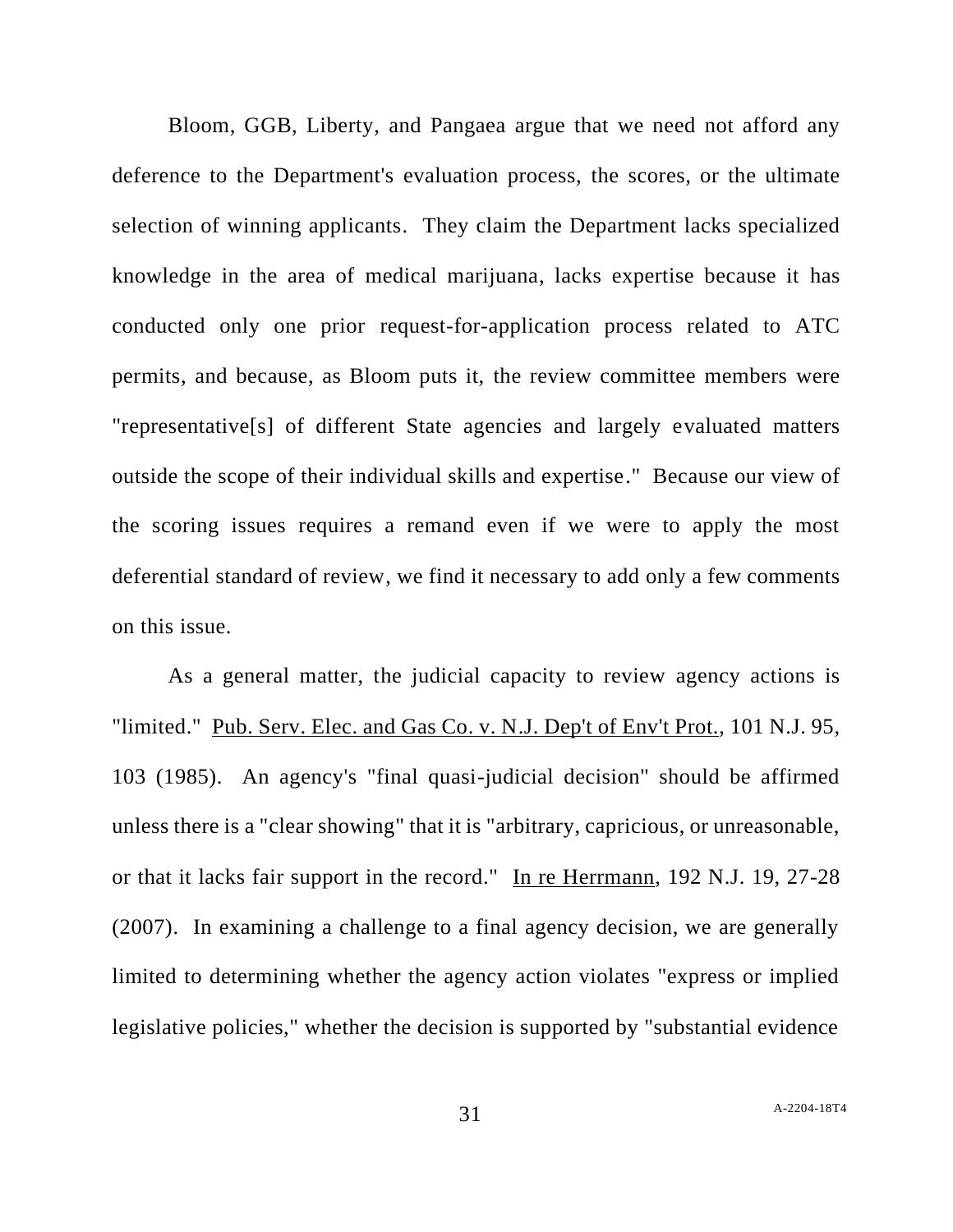in the record," and whether, "in applying the legislative policies to the facts, the agency clearly erred by reaching a conclusion that could not reasonably have been made upon a showing of the relevant factors." Pub. Serv. Elec. and Gas, 101 N.J. at 103. An appellate court's "strong inclination" must be to "defer to agency action that is consistent with the legislative grant of power." Lower Main St. Assocs. v. N.J. Hous. and Mortg. Fin. Agency, 114 N.J. 226, 236 (1989). This inclination is strong "when the agency has delegated discretion to determine the technical and special procedures to accomplish its task," In re Application of Holy Name Hosp. for a Certificate of Need, 301 N.J. Super. 282, 295 (App. Div. 1997) – as the Department claims here – and should be "construed liberally when the agency is concerned with the protection of the health and welfare of the public," Barone v. Dep't of Hum. Servs., 210 N.J. Super. 276, 285 (App. Div. 1986). But, "[t]he interest of justice" is always a valid invitation for intervention, and a reviewing court is free "to abandon its traditional deference . . . when an agency's decision is manifestly mistaken." Outland v. Bd. of Trs. of the Teachers' Pension and Annuity Fund, 326 N.J. Super. 395, 400 (App. Div. 1999).

In short, when we defer, we defer because of an agency's "technical expertise, its superior knowledge of its subject matter area, and its fact-finding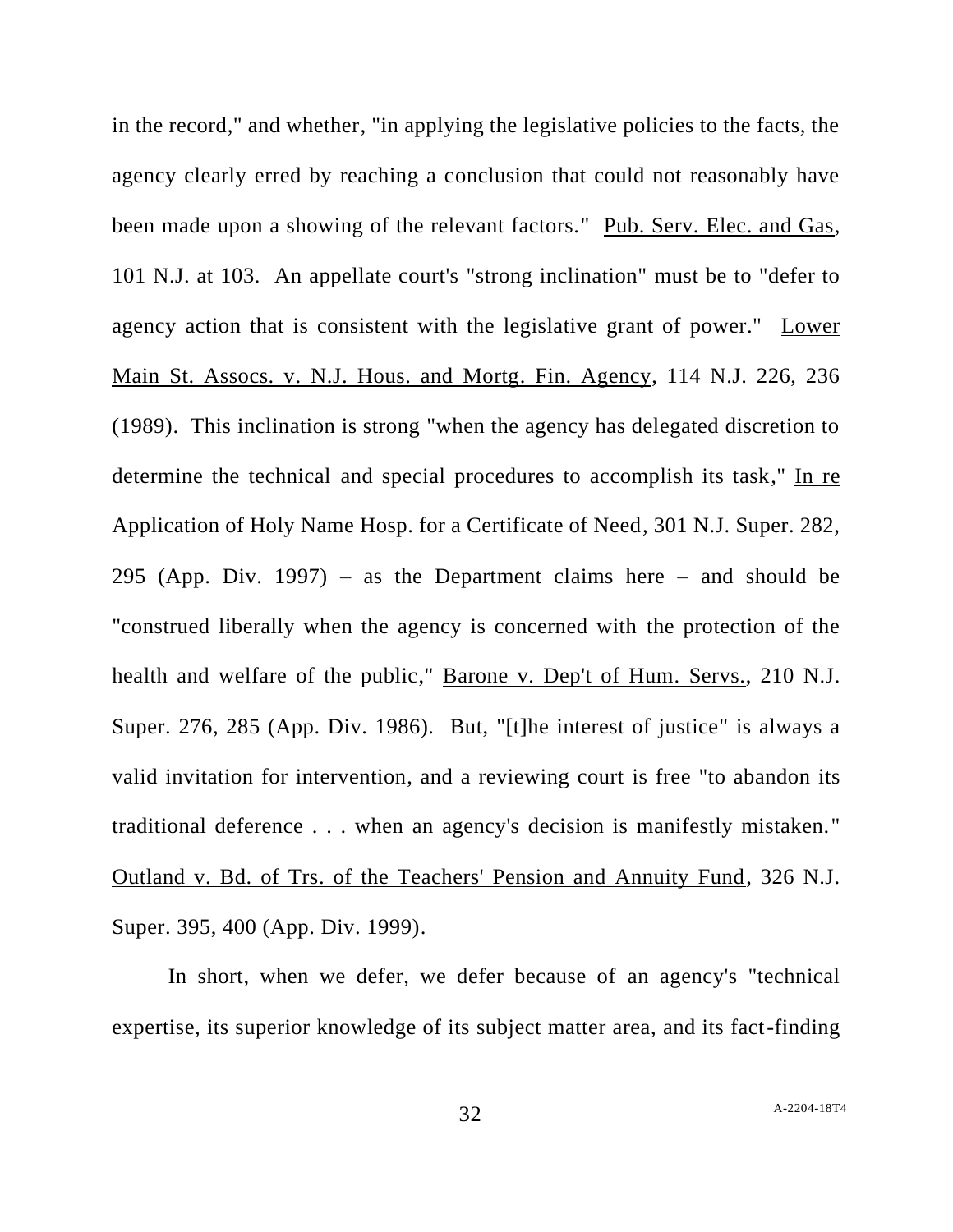role." Messick v. Bd. of Review, 420 N.J. Super 321, 325 (App. Div. 2011). This rationale, however, "is only as compelling as is the expertise of the agency, and this generally only in technical matters which lie within its special competence." In re Boardwalk Regency Corp., 180 N.J. Super. 324, 333 (App. Div. 1981). See, e.g., Clowes v. Terminix Int'l, Inc., 109 N.J. 575, 588 (1988) (deferring to Division on Civil Rights' expertise in recognizing acts of discrimination, but not to its findings on an employee's diagnosis of alcoholism, which it was "no better able to evaluate . . . than is a reviewing court"); Cooley's Anemia & Blood Rsch. Found. for Child., Inc. v. Legalized Games of Chance Control Comm'n, 78 N.J. Super. 128, 140 (App. Div. 1963) (recognizing that courts "generally defer to the special expertness and broad experience of an administrative agency in its general field, but not in the same degree in all cases[;] [i]t depends upon the issues . . .").

As we have already observed, the Department established a review committee consisting of members purportedly possessing the Department's own expertise, as well as members of other disciplines, since it included a member from the Department of Agriculture and one from the Department of Treasury.<sup>13</sup>

 $13$  We see no reason to question this approach. The Legislature charged the Department with the task of ascertaining the best applicants, and we find nothing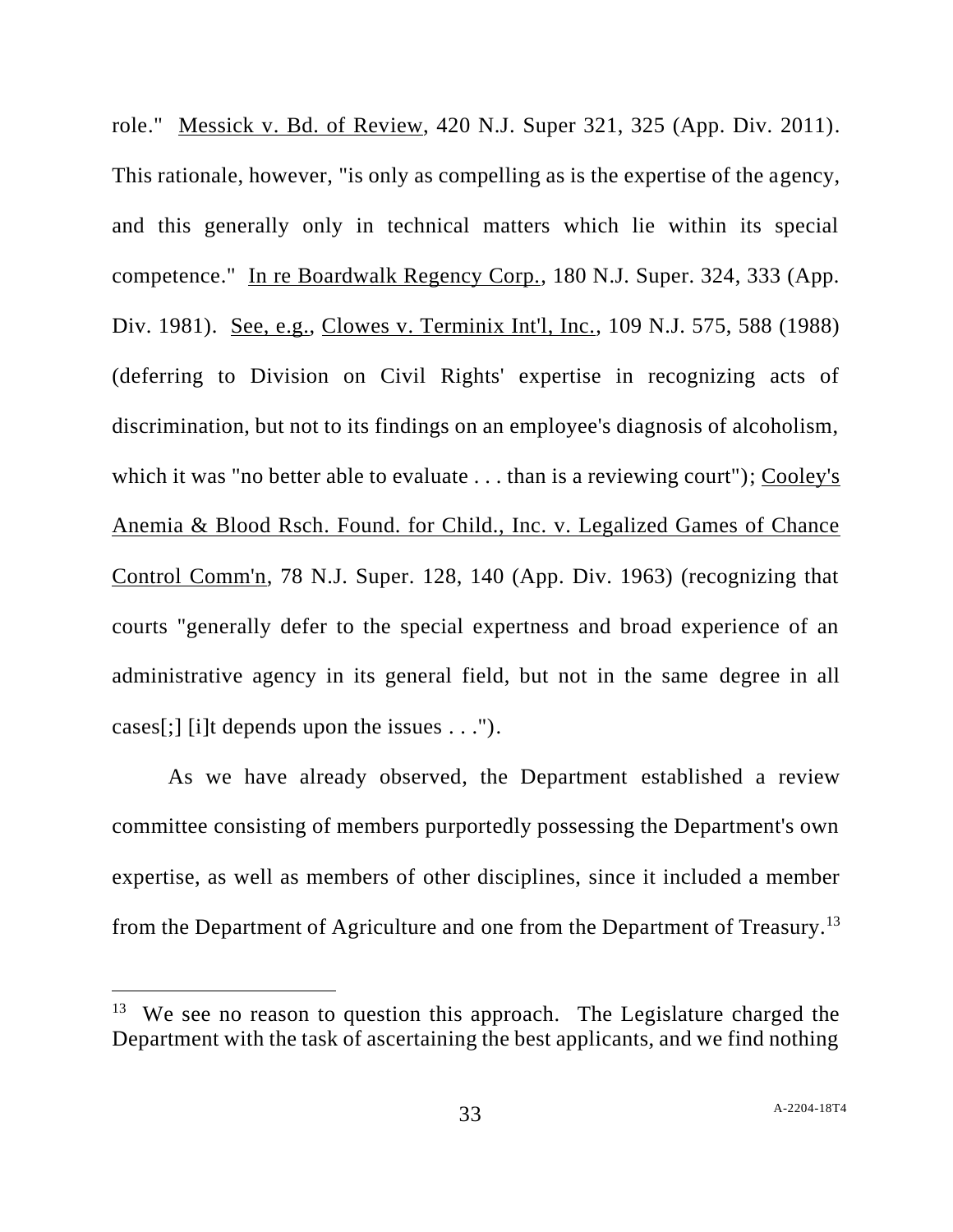Yet, each member was required to vote on all criteria, meaning that the Agriculture member was called upon to assess applicants' financial capacities, while the Treasury member was required to appraise applicants' horticultural capabilities. Despite this cross-over into areas not likely within a member's bailiwick, $14$  each member's vote was equally weighed; in other words, the Agriculture member's vote on financial matters possessed the same value as the Treasury member's vote on that same subject.

We do not know who the review committee members were, nor do we even know what their backgrounds might have suggested about the caliber of their opinions concerning matters beyond what their Department affiliation might suggest. Accordingly, it is unclear on this record the extent to which we should defer to the scores rendered by the review committee and adopted by the Department.

arbitrary, capricious, or unreasonable in the Department's fulfillment of that obligation in creating a multi-member review committee by enlisting representatives from other departments, including the Departments of Agriculture and Treasury. We are satisfied that the Department acted in accordance with the legislative mandate in taking this approach. We question – but do not now decide in light of the remand we mandate today – whether the votes should have been weighted whenever a member voted on a matter outside the member's expertise or, if the Department chooses not to weight such votes, whether a score left un-skewed is entitled to deference.

 $14$  The record contains nothing about the alleged expertise or background of any member because the Department has kept their identities confidential.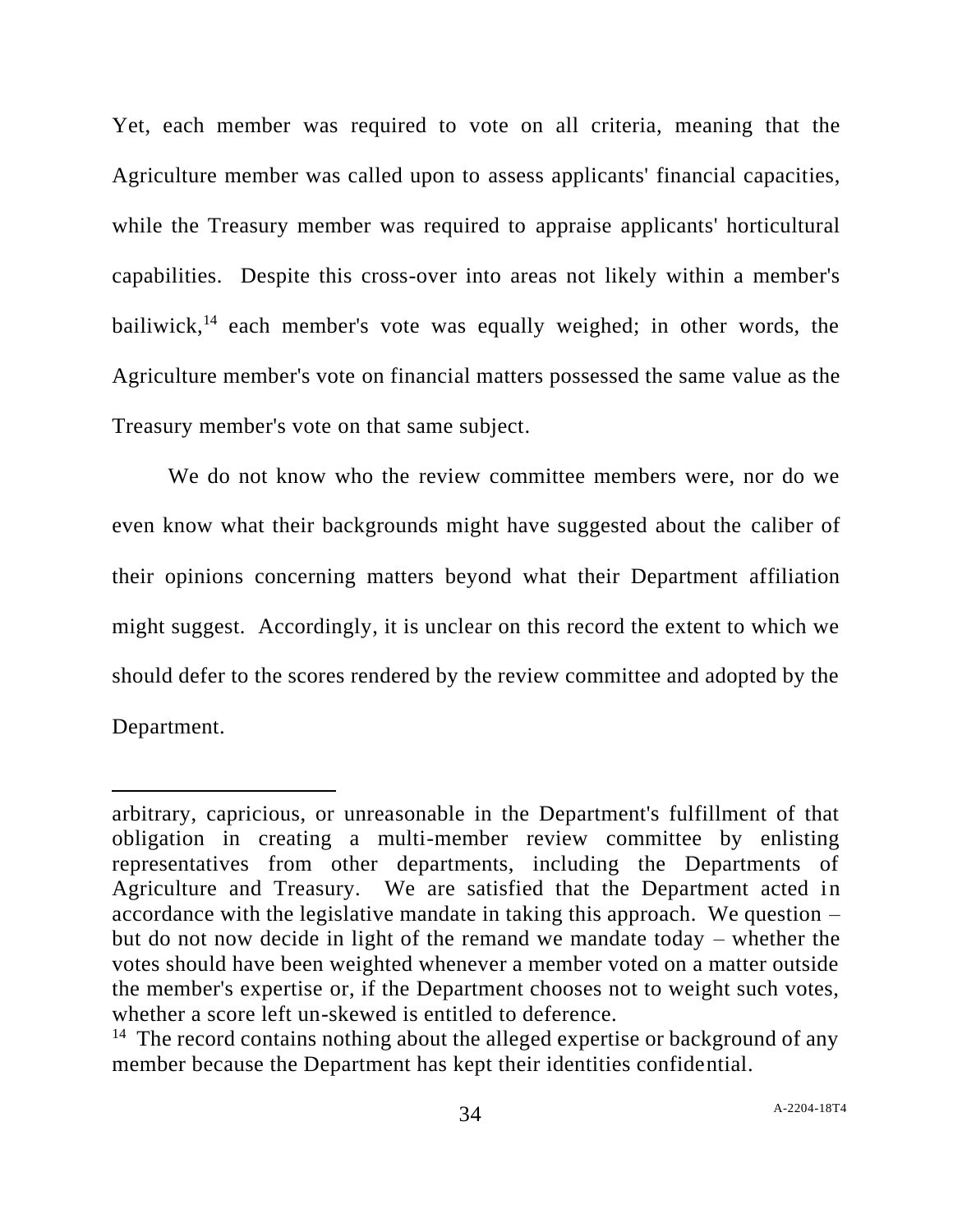The Department must address the numerous questions posed about its scoring procedures and explain the basis for its resolution of the remand proceedings before we can ever adequately review whatever final agency decisions come from those proceedings. So, we need not reach any definitive conclusion about the standard of appellate review applicable here. We would urge the Department, however, to make findings that take into consideration our concerns.

We commend to the Department the standard expressed by our Supreme Court sixty years ago. Even then, the Court recognized that this standard was nothing new; instead, the Court stated that it was already then "axiomatic in this State" that

> an administrative agency acting quasi-judicially must set forth basic findings of fact, supported by the evidence and supporting the ultimate conclusions and final determination, for the salutary purpose of informing the interested parties and any reviewing tribunal of the basis on which the final decision was reached so that it may be readily determined whether the result is sufficiently and soundly grounded or derives from arbitrary, capricious or extra-legal considerations.

> [Application of Howard Sav. Inst. of Newark, 32 N.J. 29, 52 (1960); see also In re Issuance of Permit by Dep't of Env't Prot., 120 N.J. 164, 172 (1990).]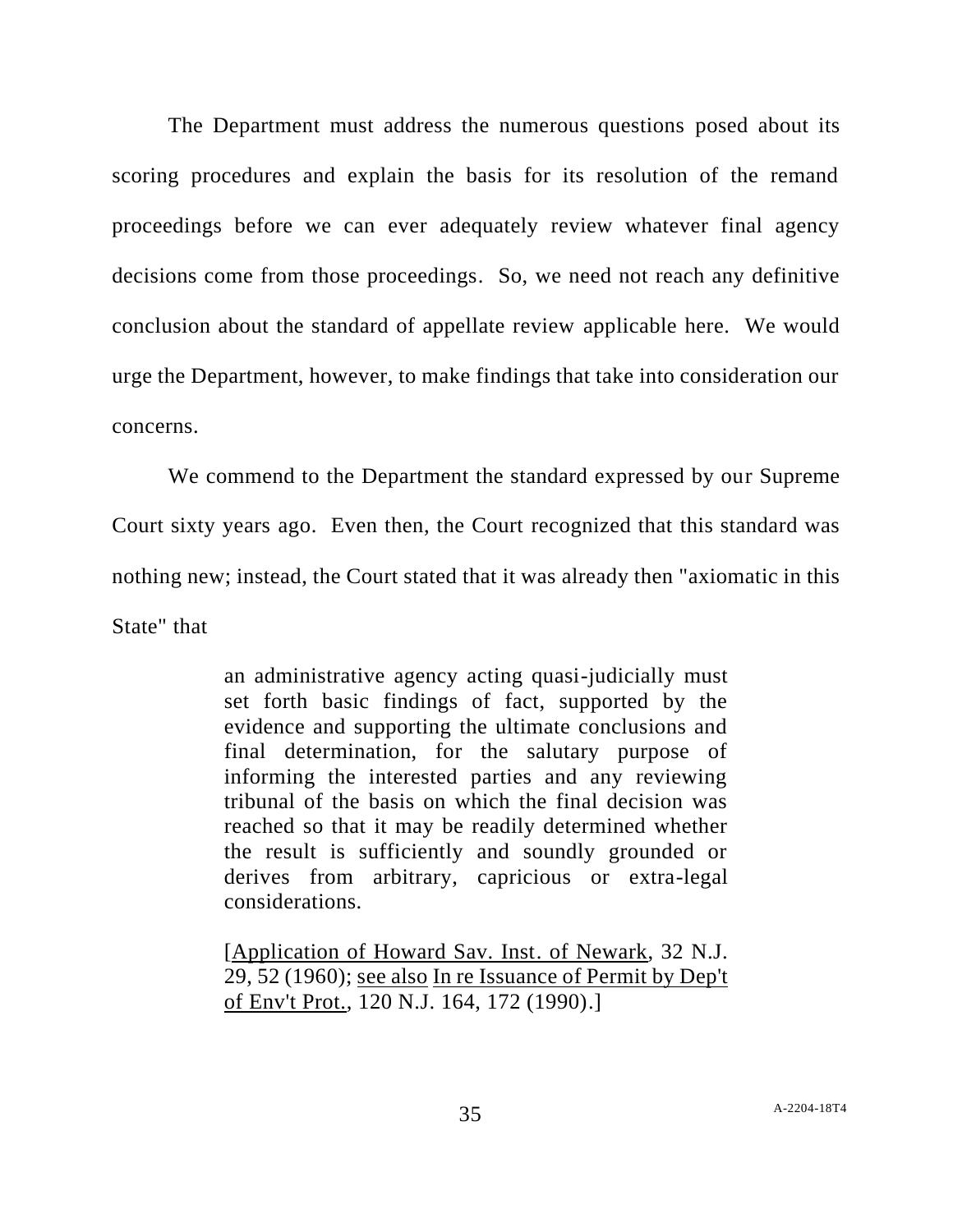Whether the Department's process may be labelled quasi-judicial is beside the point. The Department clearly relied in its final agency decisions on the values assigned by its review committee and the mathematical results that those values yielded; it claims those are its findings. In justifying the reasonableness of its determinations, the Department refers to its processes but without explaining away the questions patently arising from them. The Department's final agency decisions provide only a net opinion by giving us nothing more than the computations made from the raw data lacking the "why and wherefore" of the decisions rendered. Cf. Davis v. Brickman Landscaping, Ltd., 219 N.J. 395, 410 (2014) (recognizing that an expert renders an inadmissible net opinion when failing to provide "the why and wherefore" that supports the opinion). Instead, the Department  $-$  by issuing final agency decisions without first allowing disappointed applicants an opportunity to challenge the findings at the agency level – has left it to us to hear those arguments for the first time while simultaneously arguing that we must defer to its findings and conclusions on issues it has not yet had the opportunity to hear. To ensure the production of a final agency decision worthy of deference, the Department must find a way to listen to and resolve questions from the disappointed applicants, and then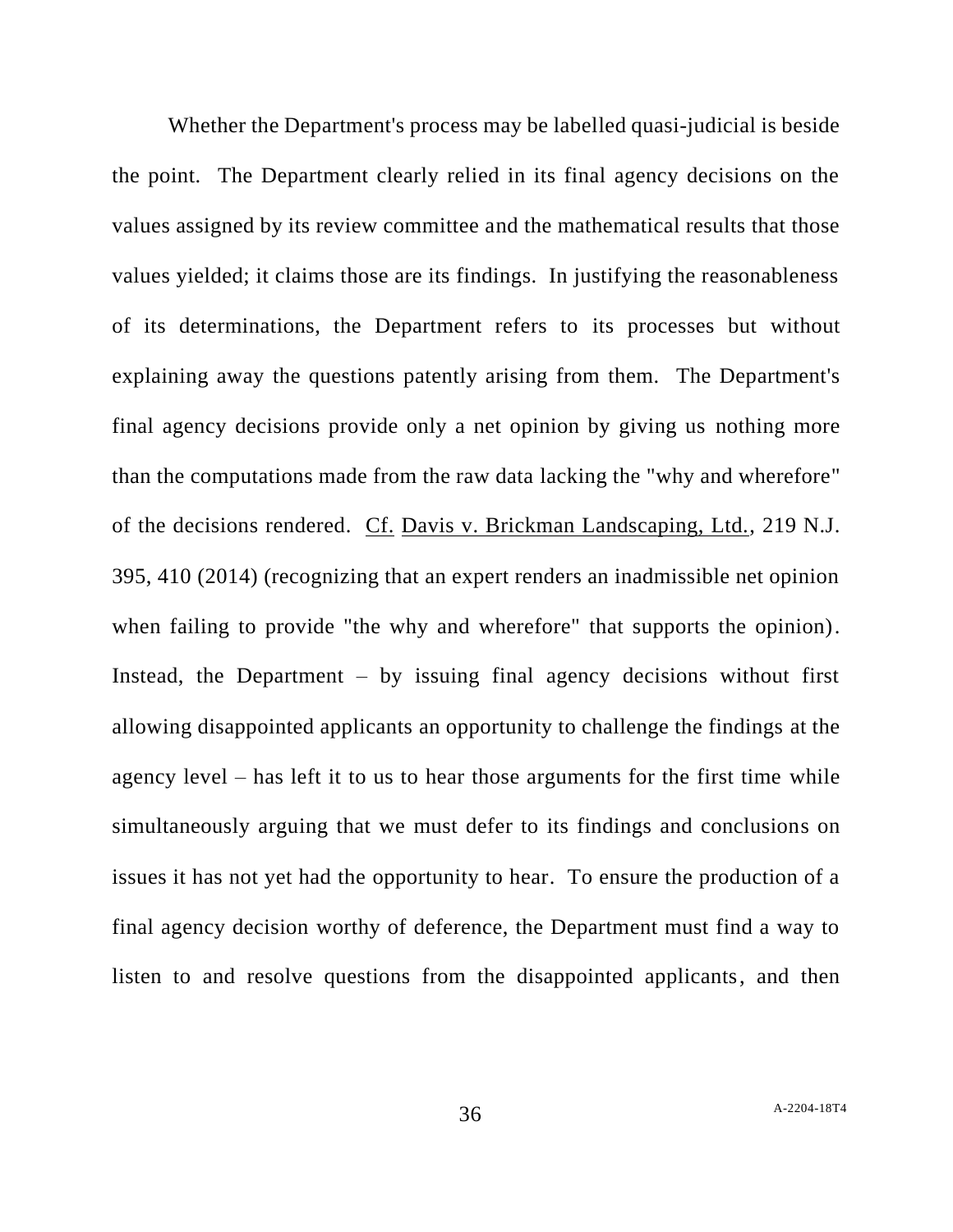explain its resolution of those complaints before expecting our endorsement of the results.

## $\mathcal{C}$

Compassionate Care argues that the record on appeal is insufficient to provide a basis for review because the Department did not release the applications of the selected applicants without "heavy" redactions. GGB makes the same argument, and further complains that the Department redacted the names of the six review committee members, making it "impossible" for applicants to "ascertain whether any of the reviewers held [any] bias[es]." Liberty Plant makes similar arguments.

By way of background on this point, we initially observe that the request for applications advised that applications would be "generally subject to public release pursuant to [OPRA] and/or [sic] the common law," but that "proprietary and other types of information contained in the applications may be exempt from public disclosure," and an applicant could designate "specific information" that it felt should be exempt from disclosure. The request for applications explained that if the Department withheld a designated part of an application when responding to an OPRA request, and the requester posed a challenge, the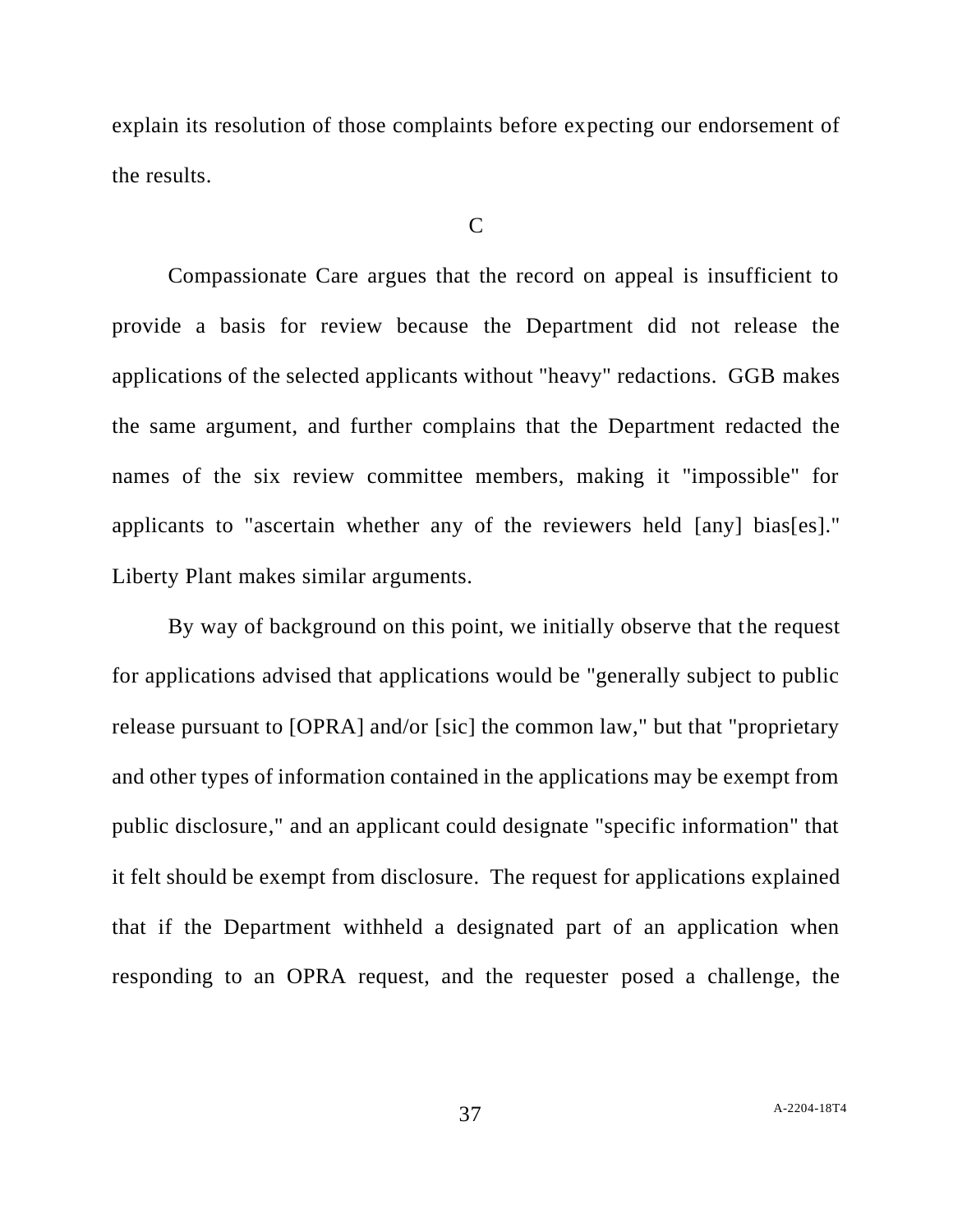applicant might be required to intervene and defend its assertion that the information was exempt from disclosure.

The Department also informed prospective applicants at the mandatory pre-application conference of their ability to designate portions of their submissions as "confidential, trade secrets, proprietary, commercial or financial information, or information which, if disclosed, would give a competitive advantage or disadvantage." The Q&A document stated that any disclosure of information by the Department would be "consistent with [OPRA's] requirements" and that applicants would need to submit a memo delineating those portions of their applications they felt were confidential, proprietary, or otherwise exempt from disclosure if they wanted such portions redacted in responses to OPRA requests. The names of the review committee members were also redacted in the Department's response to OPRA requests.

In their submissions to this court, appellants have not provided full versions of every successful application, even with redactions. GGB and Liberty Plant, the appellants who have asserted that the Department should have released the winners' materials without redactions, included only portions of their own applications in their appendices: GGB submitted its entire application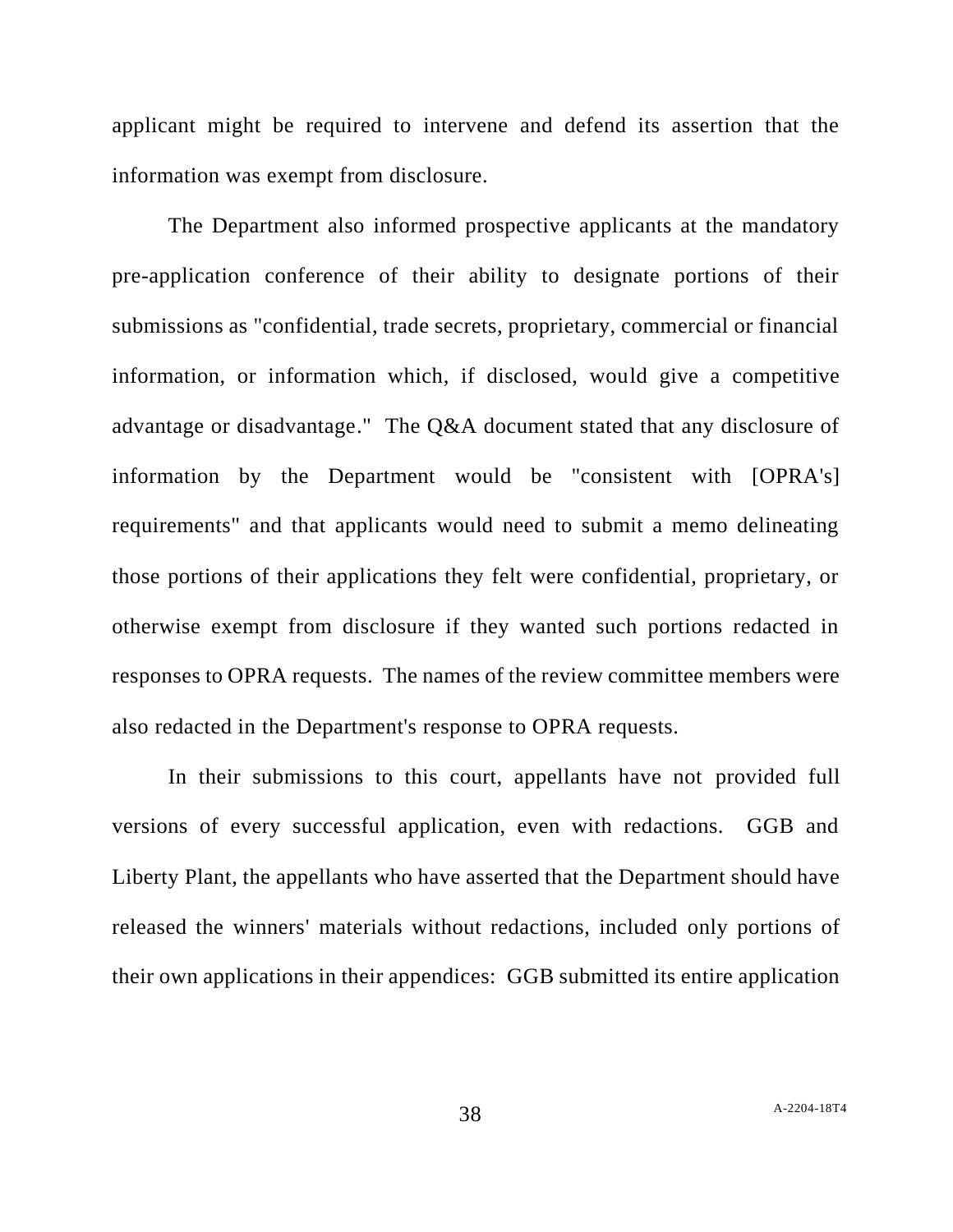but with very significant redactions and many blacked out passages; Liberty Plant submitted just four pages of its application.

In considering these arguments about the sufficiency of the record on appeal, we first recognize that appellants were given notice of the possibility that if they filed an OPRA request asking for any other entities' applications, they might receive redacted versions. The request for applications afforded every applicant the opportunity to ask the Department to withhold specific portions of its application. Some applicants, including those chosen to proceed with the permitting process, apparently requested significant redactions of their submissions. The Department honored the terms of its request for applications and should not now be put in the position of dishonoring that understanding because of the happenstance of these appeals. In fact, N.J.A.C. 8:64-6.4 states that the record in an appeal from a final agency decision in this context "shall be" the applications at issue with attached supporting documents "excluding information deemed exempt pursuant to [OPRA]."

Second, N.J.S.A. 47:1A-6 provides that a person who is denied access to a record by its custodian may "institute a proceeding to challenge the custodian's decision by filing an action in Superior Court . . . ; or . . . file a complaint with the General Records Council established pursuant to [N.J.S.A. 47:1A-7]."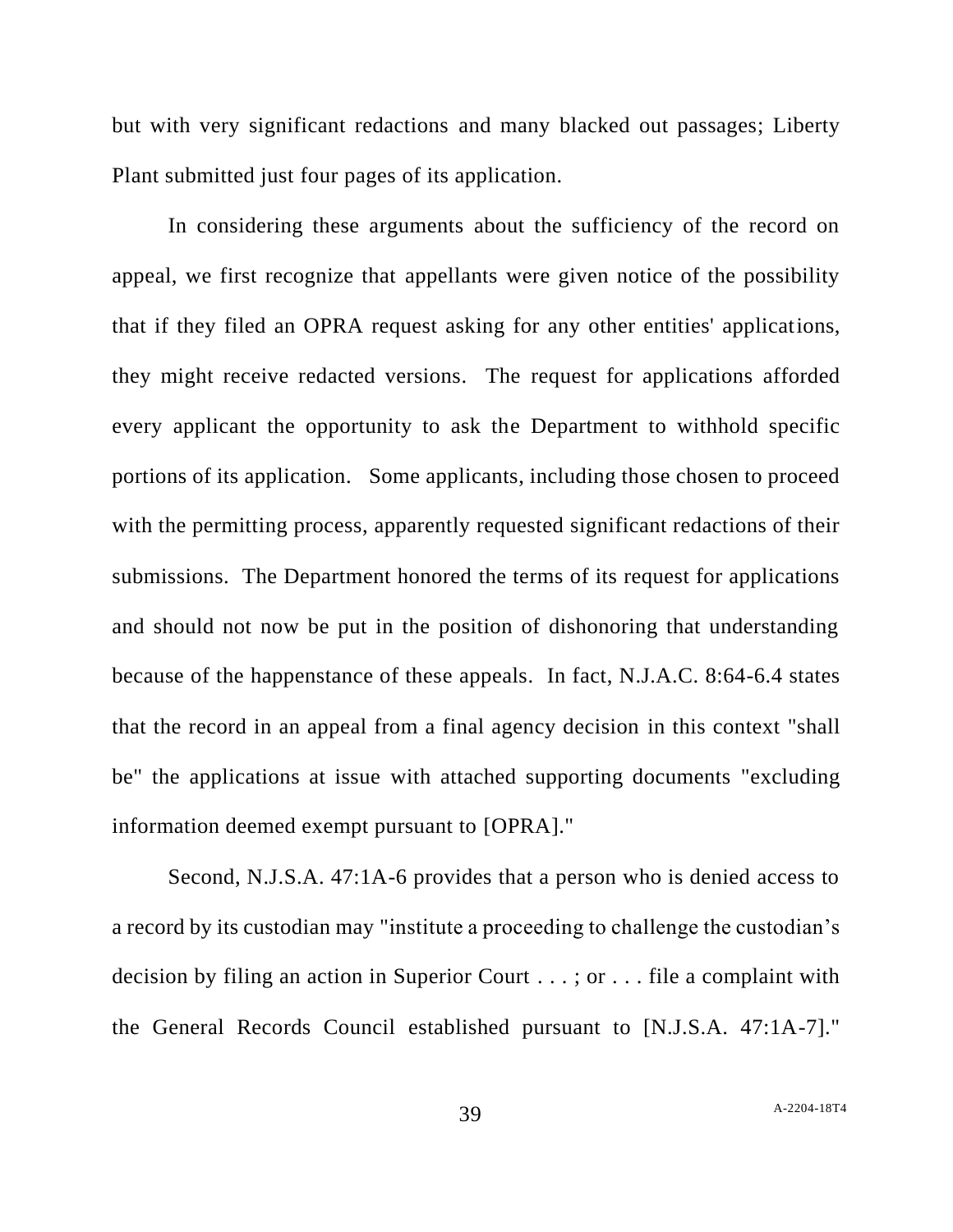Appellants did not avail themselves of either of these avenues to address their dissatisfaction with the redactions in the documents they received in response to their OPRA requests. Had they done so, the chosen tribunal could have decided whether the winning applications or the names of the review committee members were exempt from disclosure under OPRA.

Third, even if the current appeals were an appropriate forum to address appellants' arguments, OPRA permitted the Department to withhold the information it had redacted. N.J.S.A. 47:1A-1.1 states that the definition of "government record" does not include: "trade secrets and proprietary commercial or financial information obtained from any source"; "emergency or security information or procedures for any buildings or facility which, if disclosed, would jeopardize security of the building or facility or persons therein"; "security measures and surveillance techniques which, if disclosed, would create a risk to the safety of persons, property, electronic data or software"; or "information which, if disclosed, would give an advantage to competitors or bidders."

The request for applications required applicants to submit several types of highly technical and scientific information about their marijuana strains, growing methods, pest-control methods, manufacturing procedures, and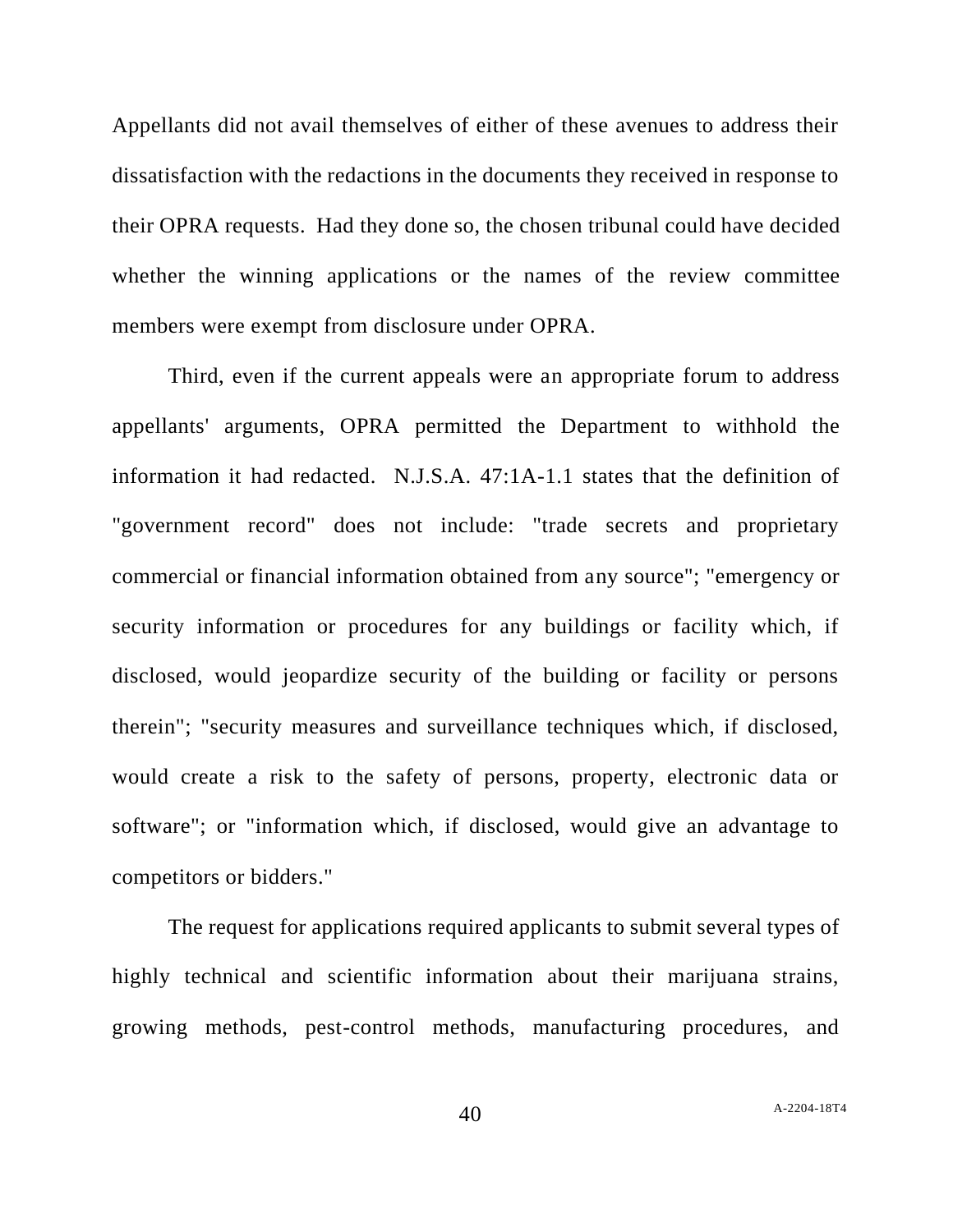available products. It also sought information about applicants' proposed site layouts, security measures, and financial information. While we can only hypothesize about the likely outcome, it seems reasonable to assume that any redacted portions contained information exempt from disclosure under OPRA. That GGB and Liberty Plant submitted heavily redacted or reduced versions of their own bids into the record on appeal suggests they view this information as proprietary and are unwilling to reveal to their competitors or the public the technical details of their operations. For the same reason, the argument that such information from others should have been included in the record on appeal is without merit.

In short, we must recognize that we are hampered by the record's limitations in our ability to assess whether the final agency decisions were arbitrary, capricious, reasonable, or unsupported by the record. Had – among other possible approaches – the Department conducted a brief internal review process after inviting those disappointed by the results to express their objections or questions and after allowing respondents an opportunity to respond to those exceptions – the Department could have pinpointed the areas of controversy and explained for us its view of the exceptions filed. That way, once an appeal was filed, we could have better appreciated the need for a record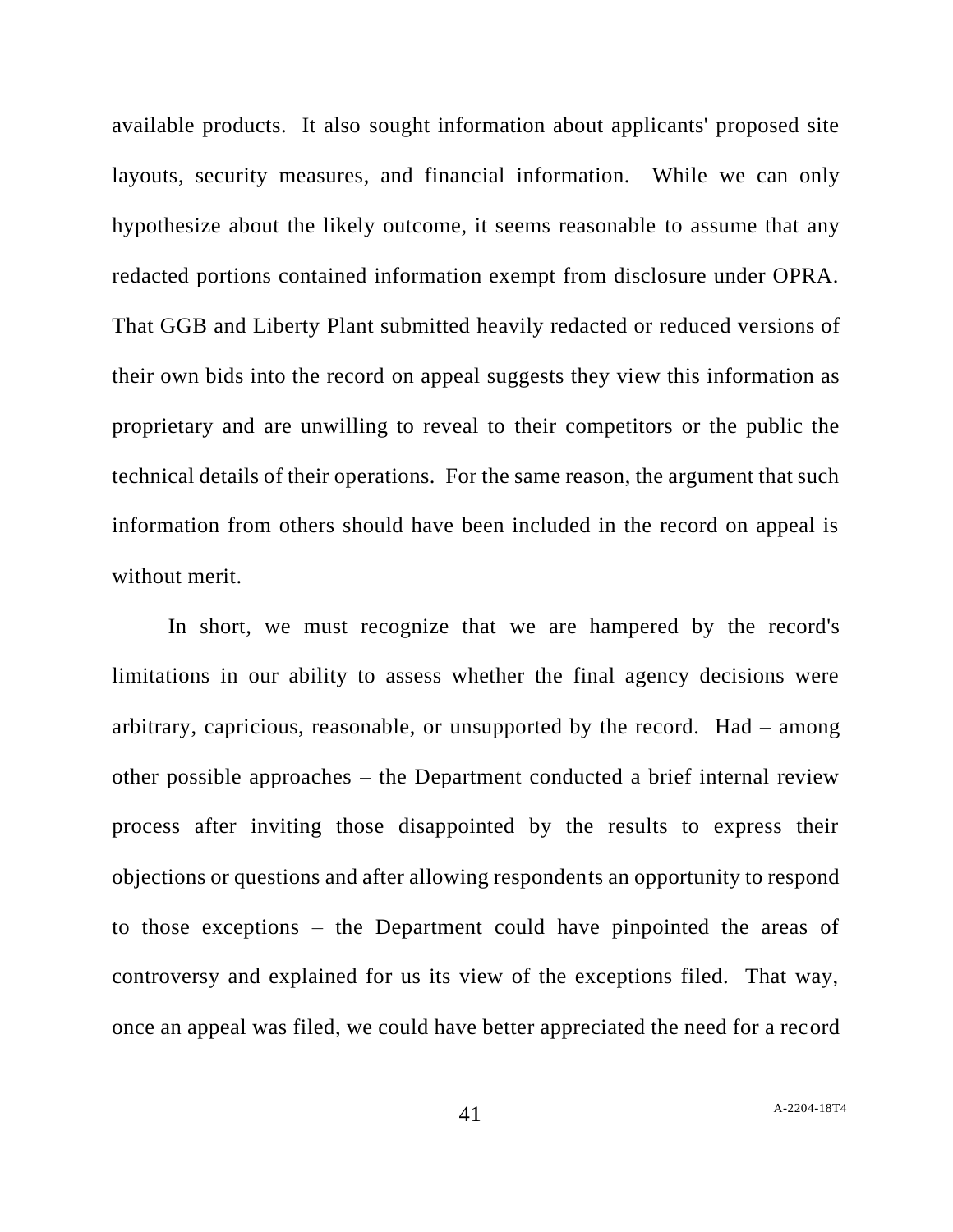containing those materials – whether still redacted or submitted confidentially – that would assist our determination of whether the final agency decisions were arbitrary, capricious, unreasonable, or unsupported by the record.

So, while we draw no specific conclusion about appellants' arguments on this point, in remanding we leave the matter for the Department's further consideration with the hope that it will appreciate the difficulties we face in reviewing a final agency decision absent a full and understandable record.

We would add, however, that we see no merit in the argument that the Department was obligated to reveal the identities of the review committee members. N.J.S.A. 47:1A-1.1 exempts "inter-agency or intra-agency advisory, consultative, or deliberative material" from disclosure under OPRA. This deliberative process privilege "permits the government to withhold documents that reflect advisory opinions, recommendations, and deliberations comprising part of a process by which governmental decisions and policies are formulated." In re Liquidation of Integrity Ins. Co., 165 N.J. 75, 83 (2000). Upholding this privilege is "necessary to ensure free and uninhibited communication within governmental agencies so that the best possible decisions can be reached." Educ. Law Ctr. v. N.J. Dep't of Educ., 198 N.J. 274, 286 (2009). In this regard, the Supreme Court observed that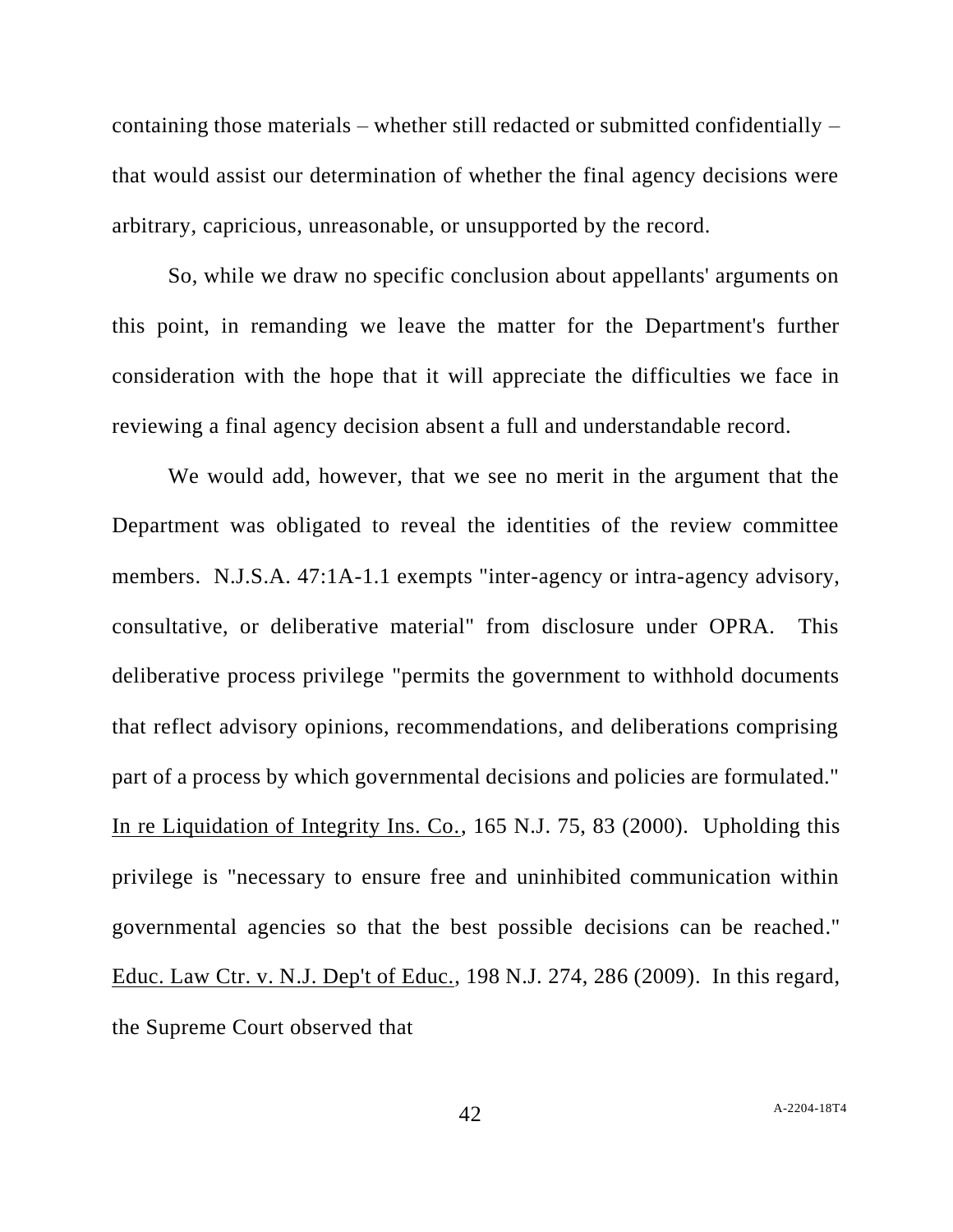[f]ree and open comments on the advantages and disadvantages of a proposed course of governmental management would be adversely affected if the civil servant or executive assistant were compelled by publicity to bear the blame for errors or bad judgment properly chargeable to the responsible individual with power to decide and act.

[Id. at 286 (quoting Kaiser Aluminum & Chem. Corp. v. United States, 157 F. Supp. 939, 945-46 (Ct. Cl. 1958)).]

Knowing that their identities could ultimately be revealed could have an impact on review committee members. Moreover, advance revelation of their identities could lead to mischief; applicants could use that knowledge to attempt to lobby or influence members. And even if we assume that these public officials would be beyond such influence, the mere potential of such lobbying could have the effect of diminishing public confidence in the committee's performance.

We, thus, respond to the arguments about the content of the record by referring them to the Department for further consideration in light of what we have said. But we do reject on its merits the argument that the Department was required to divulge the identities of the review committee members.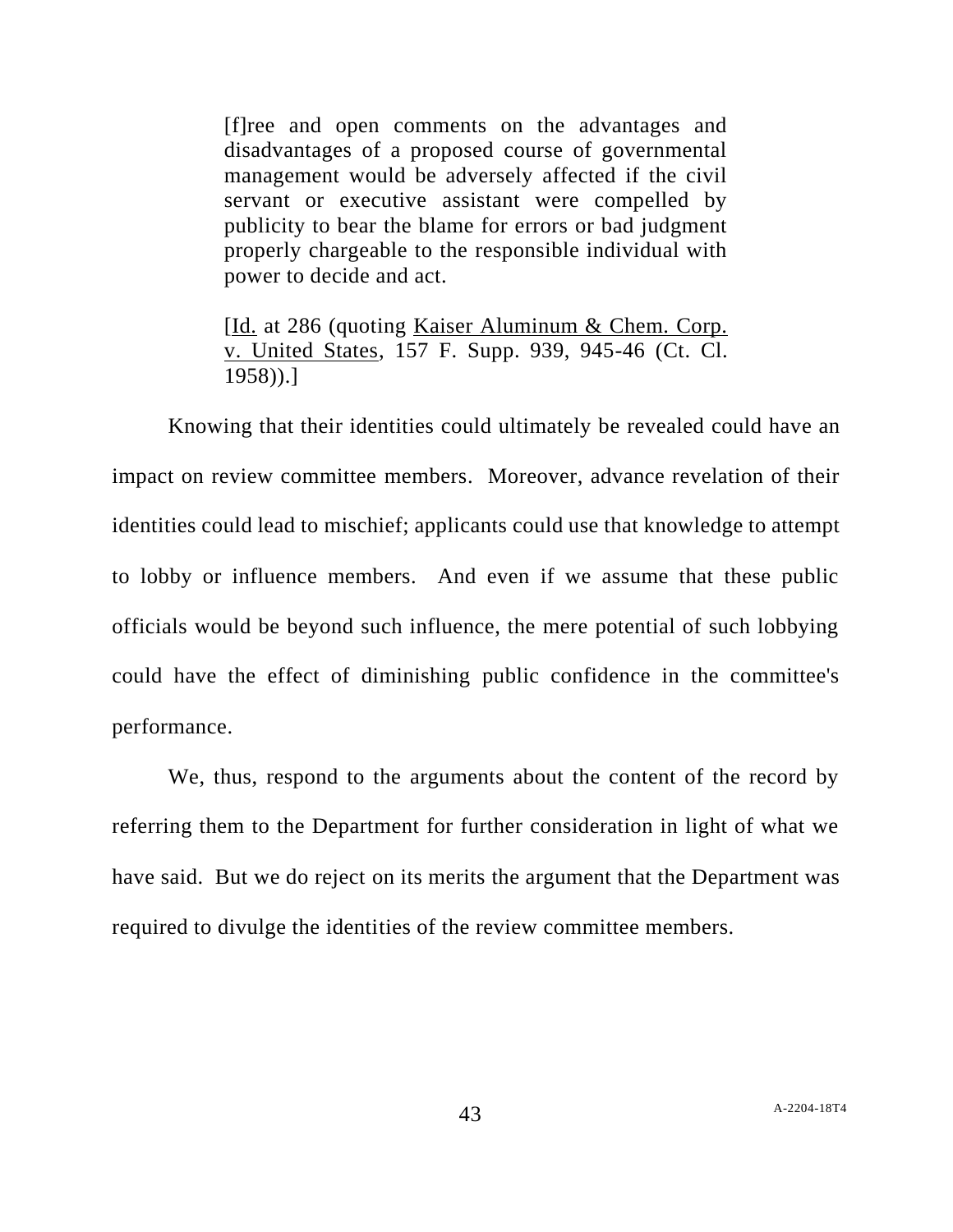Bloom argues that the Department improperly failed to provide any agency-level procedure for unsuccessful applicants to protest the Department's rejection of their applications and selection of the six winners. GGB, Liberty Plant, and Pangaea make the same argument. Harvest similarly argues that the absence of an agency hearing "violat[ed] longstanding tenets of New Jersey administrative law" and deprived disappointed applicants of a chance to "address errors or otherwise present law and facts challenging [the Department's] decisions."

We agree that the Department was required to do more than compile and tabulate the votes and declare winners based on that raw computation. As appellants have demonstrated, and as we discussed earlier, there are many scores that are patently discordant. Capable review committee members, armed with the same instructions, should not produce such inconsistent results. Red flags should have gone up in instances where, for example, two reviewers gave perfect scores, two reviewers gave middling scores, and two reviewers gave zeroes or, for that matter, anytime that a zero was scored on a criterion on which other reviewers gave high scores. N.J.S.A. 24:6I-7(e) imposed on the Department to "verify" its results, and we believe that charge required more than just checking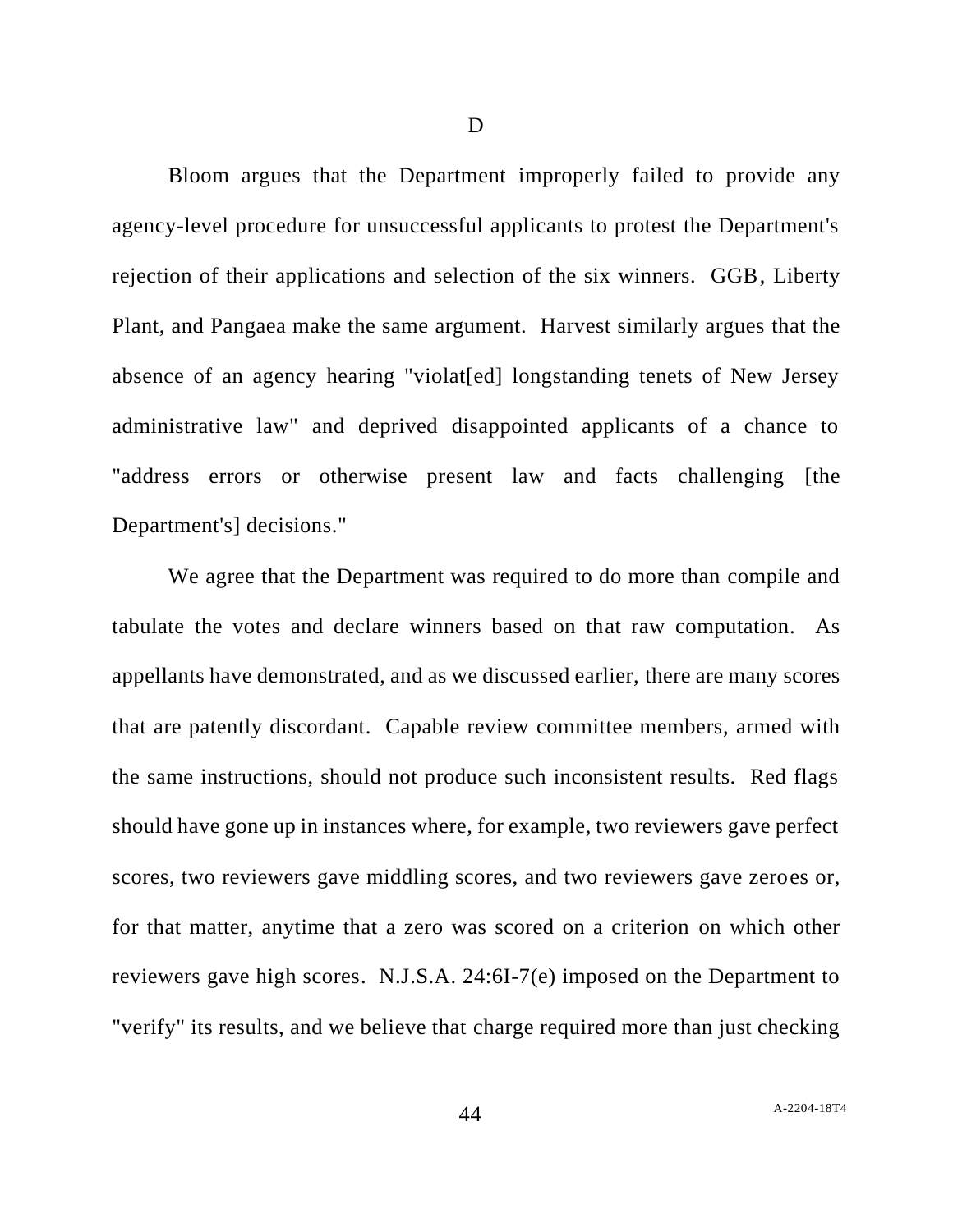its arithmetic. The very nature of the undertaking required not just accurate computations but a search for odd or outlying scores that could unfairly skew the results. We have already demonstrated how in many instances the "relative error" in judging a criterion was too high to be acceptable, whatever the undertaking. And, beyond the Department's bald assertion that it engaged in quality control,<sup>15</sup> there is no evidence of that in the record on appeal. We believe that the statutory obligation that the Department "verify" its results obligated the Department to invoke procedures that would allow parties to question their scores and obtain an explanation before the rendering of final agency decisions.

Some appellants have argued they were entitled to a full-blown hearing that would require the calling of witnesses and cross-examination. We're not so sure. It may be enough that the Department allow a brief period of time for disappointed applicants to assert what they believe are problems with the scores they and others received, allow for responses from successful applicants, and then engage in both an examination of those complaints and an explanation of

 $15$  In the review committee's recommendation report to the Department, it is asserted – without further explanation – that scoring was completed on December 10, 2018, and that the scoring "was subjected to a quality control review, which was completed on Wednesday, December 12, 2018." Absent is any evidence that the review committee or the Department attempted to harmonize the scoring discrepancies or to explain why those scores are not inconsistent or questionable.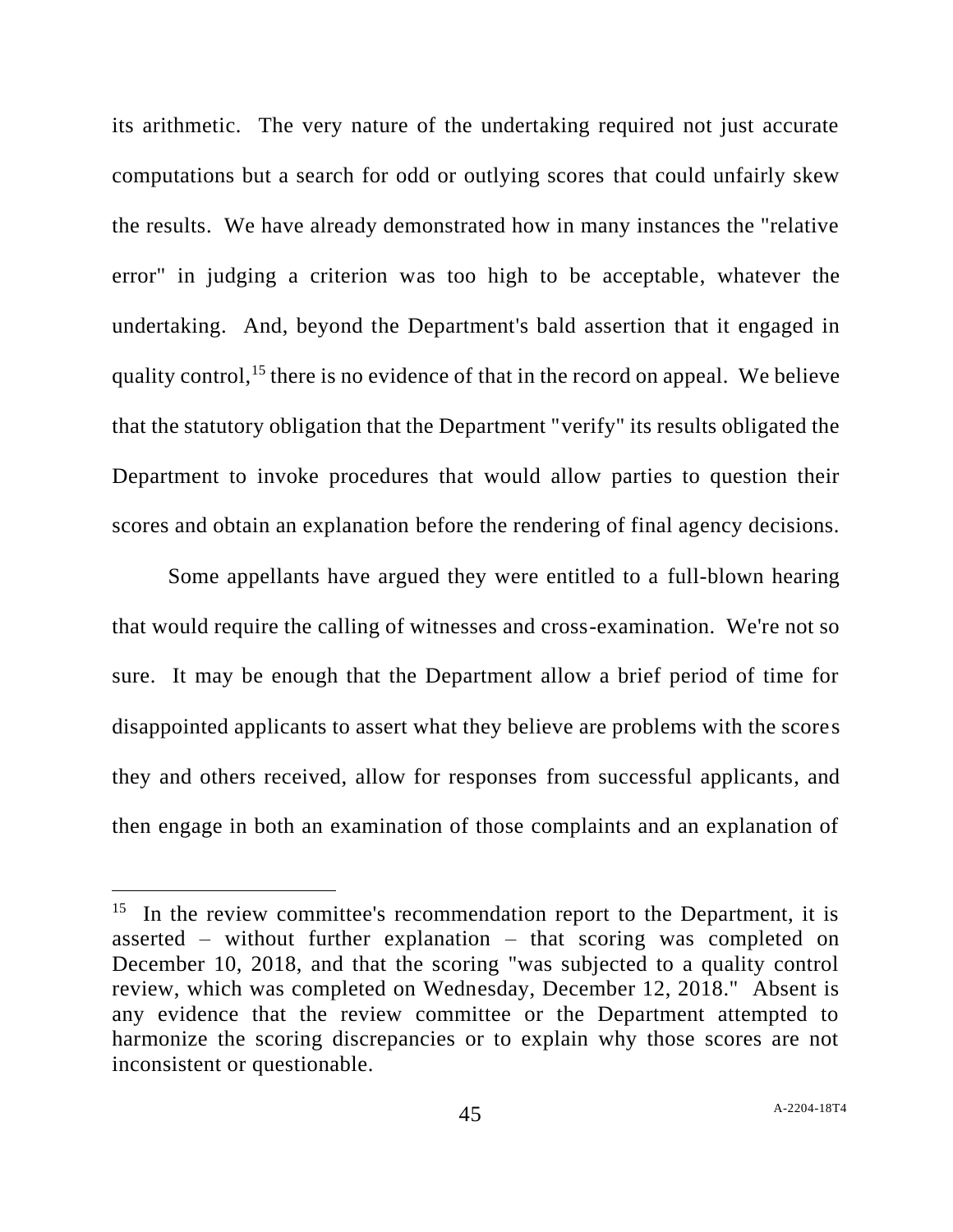how those complaints were resolved or rejected. A further analysis and verification of the winning applicants may not require an evidentiary hearing, but we leave to the Department in the first instance to determine the best way of going about its statutory obligation to verify its results.

In the final analysis, we conclude that by failing to engage in such an additional process, the Department has essentially left it for us to field – in the first instance – appellants' objections to the scoring and to determine whether there is something wrong with the results without receiving from the Department an adequate explanation for why the scores aren't wrong or  $-$  in legal terms  $$ aren't arbitrary, capricious or unreasonable. We do not think the Legislature intended for this court to be the clearing house for any problems in the process, or to determine the mathematical reasonableness of the results obtained through the process devised by the Department. In deferring to the idea that it is the Department that should decide who are the winners and losers, we decline the invitation to be the Department's quality-control committee.

In fact, in deferring to the idea that it is the executive branch, not the judicial branch, that must make the ultimate decision as to who should move on in the permitting stage, we will not dictate to the Department what it is that it should do following today's remand, other than to hold that it must engage in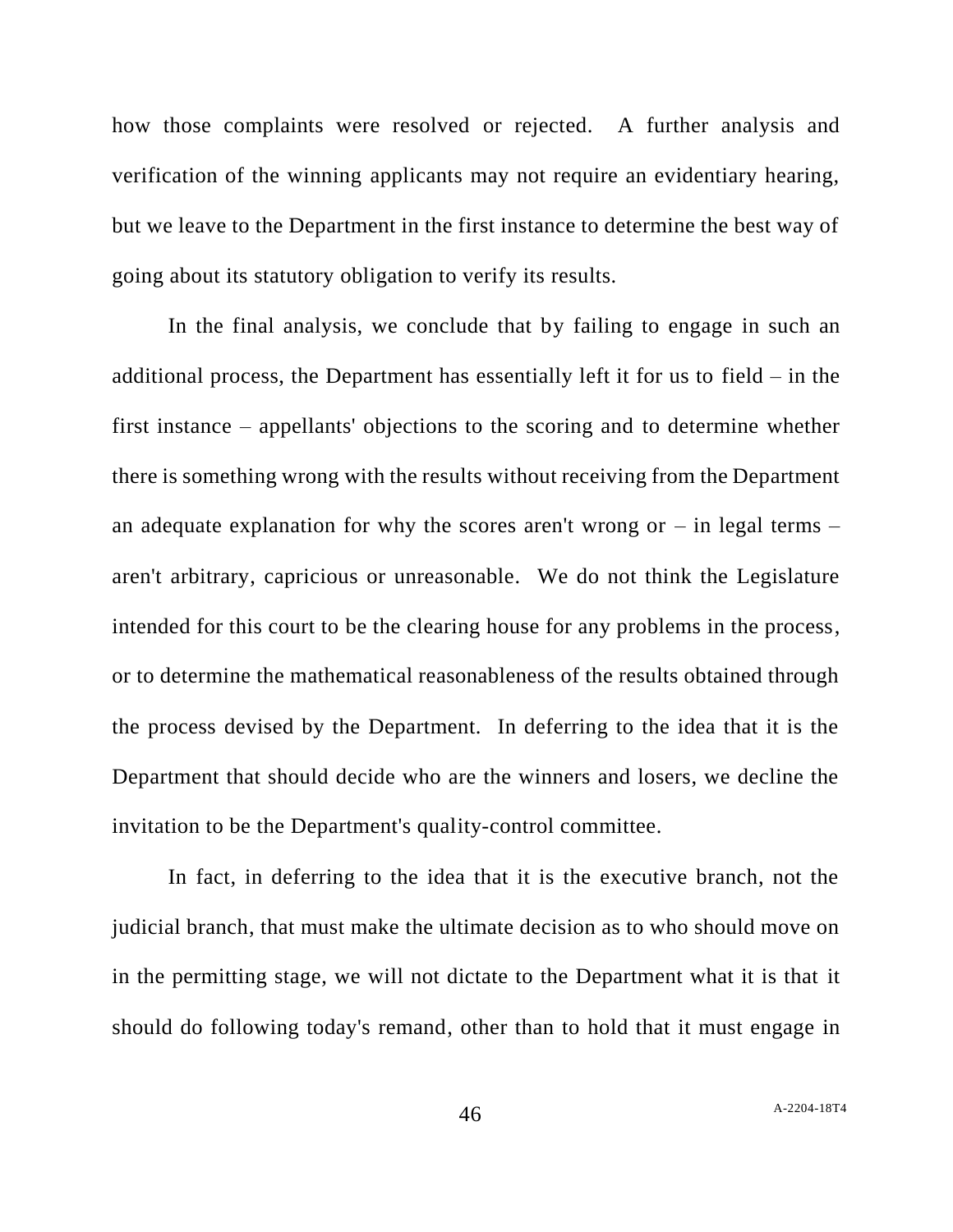some sort of additional process for receiving and considering the appellants' contentions and must explain its determinations on those contentions. We will not decide or impose on the Department whether it should conduct a plenary hearing, whether it should create a quality control committee to hear, consider, and make recommendations about appellants' concerns, or whether it should devise some other system for resolving appellants' complaints. We hold only that in the absence of some procedure for ensuring and verifying the reviewing committee's conclusions, the results previously produced and adopted in the final agency decisions must be deemed arbitrary, capricious, unreasonable, and untethered to the record, and cannot, therefore, be sustained at this time.

So, in this spirit, we conclude that appellants are correct that they were not afforded the process due under the applicable legislation and the Administrative Procedure Act, and we remand so the Department may provide that process. We intervene in the administrative proceedings that have taken place so far to ensure the public's confidence in both the results achieved at the agency level so far and to ensure that future similar proceedings will be likewise subjected to a measure of scrutiny at the agency level that will guarantee the process does not produce determinations that are arbitrary, capricious or unreasonable. We so hold not because it betters our ability to review the agency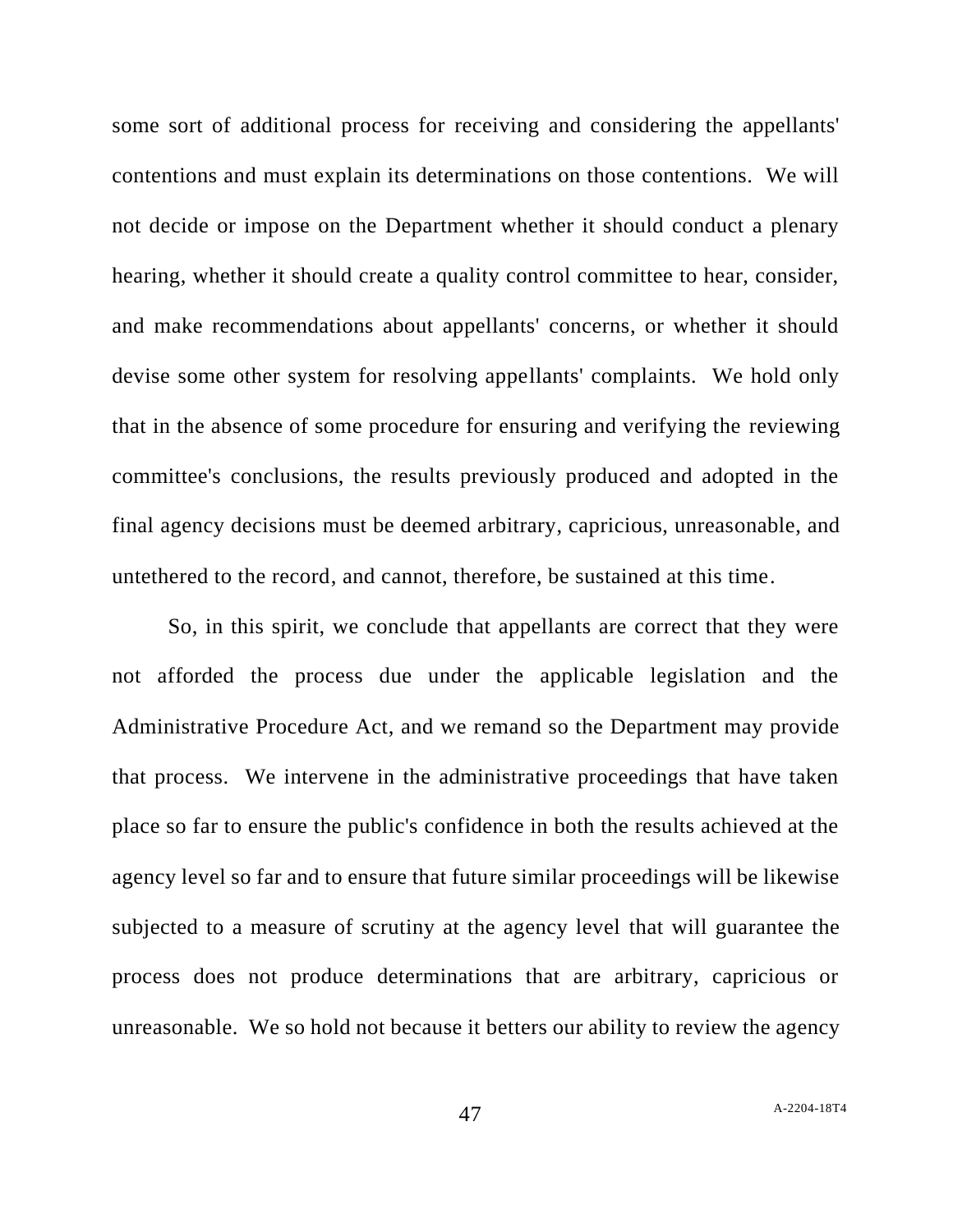decisions but because of the overriding public interest. As we have said before in bidding matters, <sup>16</sup> "[b]oth the public interest and the public's perception" that the process is "fair, competitive and trustworthy are critical components and objectives." Muirfield Constr. Co. v. Essex Cty. Improvement Auth., 336 N.J. Super. 126, 137-38 (App. Div. 2000).

## E

For the same reasons, it follows that the final agency decisions do not contain the type of findings sufficient to command appellate deference. As noted earlier, the final agency decisions in question outline the manner in which the Department went about its task and then set forth the raw scores that culminated in a rejection of appellants' applications. Those decisions present little more than sets of numbers that declare the appellants placed out of the money. Appellants argue that those sets of numbers inadequately express the decisions rendered. We agree.

As is well-established, if an administrative agency's findings are "supported by substantial credible evidence in the record as a whole," a

<sup>&</sup>lt;sup>16</sup> There are many similarities in the Department's manner of finding worthy entities to move on in the permitting stage to the way in which public bidding is conducted. We do not, however, need now to decide whether our approach in reviewing bidding matters is applicable in all respects here.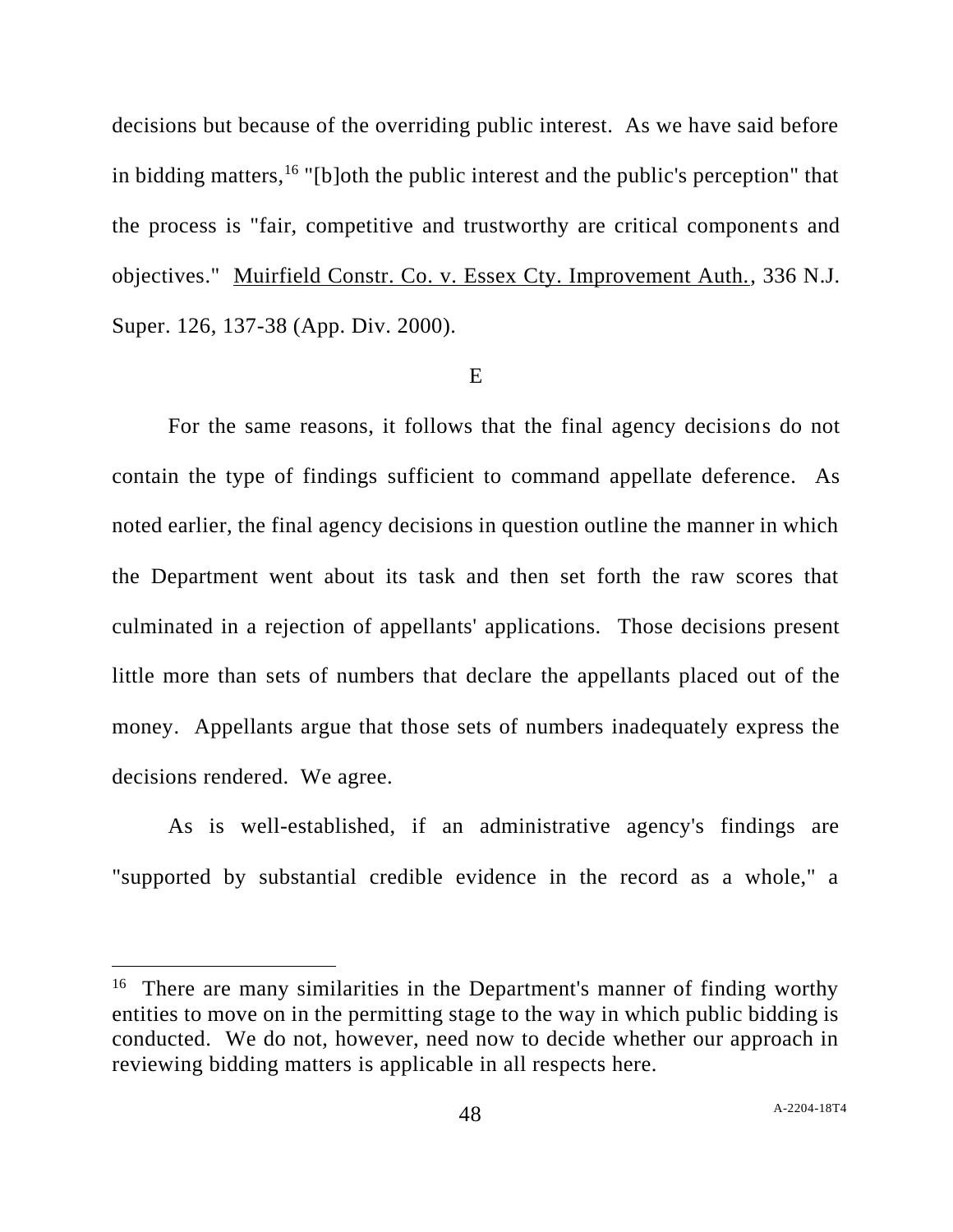reviewing court "must accept them." Outland, 326 N.J. Super. at 400. But, an agency's discretion "must be exercised in a manner that will facilitate judicial review." R & R Mktg., LLC v. Brown-Forman Corp., 158 N.J. 170, 178 (1999). As a result, when "acting quasi-judicially," the agency "must set forth basic findings of fact, supported by the evidence and supporting the ultimate conclusions and final determination." Howard Sav. Inst. of Newark, 32 N.J. at 52. This practice allows a reviewing court to "readily determine[]" whether the agency's decision is "sufficiently and soundly grounded or derives from arbitrary, capricious or extralegal considerations." Ibid.

In short, administrative agencies must "articulate the standards and principles that govern their discretionary decisions in as much detail as possible." Van Holten Grp. v. Elizabethtown Water Co., 121 N.J. 48, 67 (1990) (quoting Crema v. Dep't of Env't Prot., 94 N.J. 286, 301 (1983)). And they must make findings "to the extent required by statute or regulation, and provide notice of those [findings] to all interested parties." In re Issuance of a Permit, 120 N.J. at 173. If "the absence of particular findings hinders or detracts from effective appellate review," a matter may be remanded to an administrative agency "for a clearer statement of findings and later reconsideration." In re Vey, 124 N.J. 534, 544 (1991). See, e.g., Green v. State Health Benefits Comm'n, 373 N.J. Super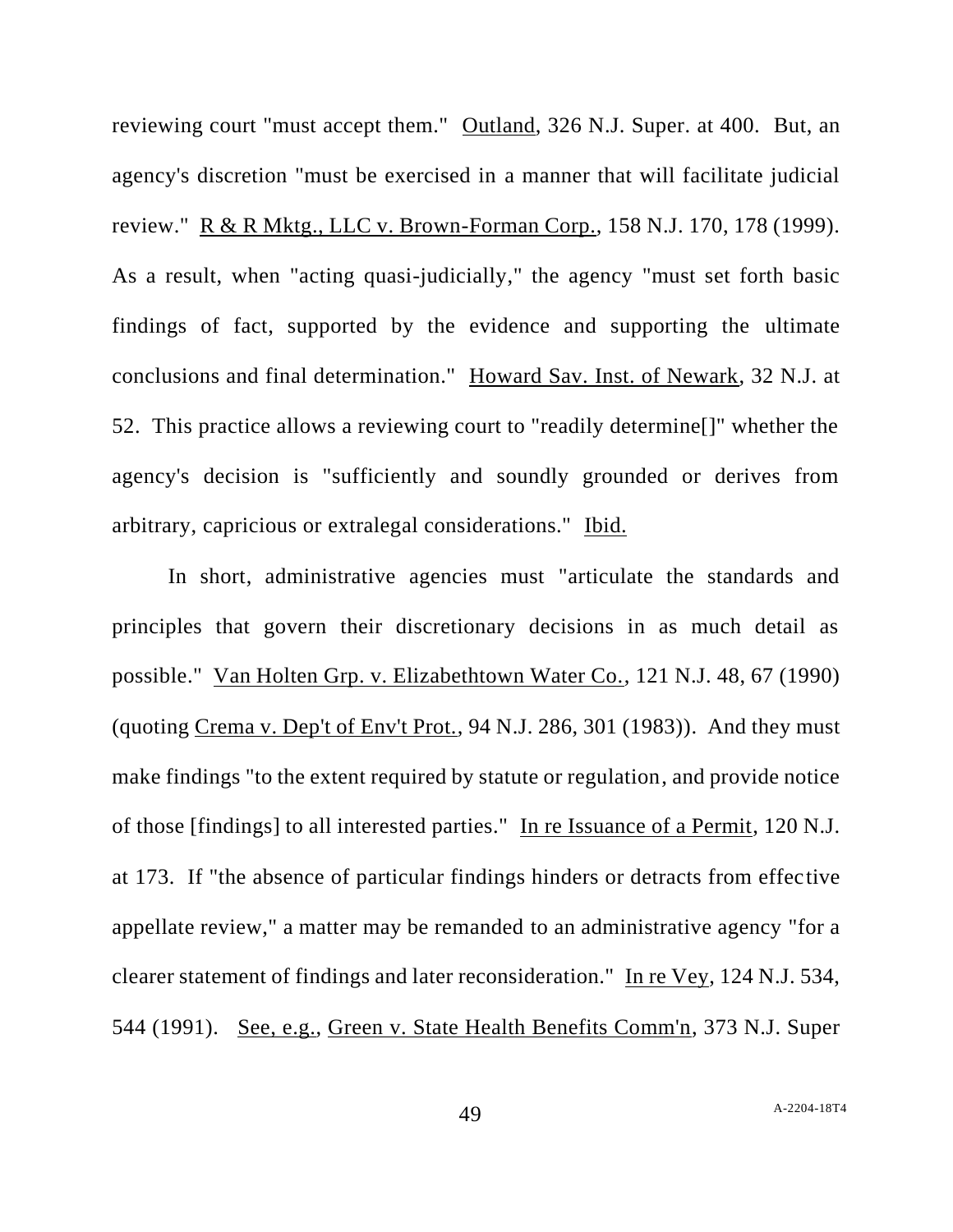408, 416 (App. Div. 2004) (reversing and remanding where agency decision contained only "bald assertion" that certain care was not covered under insurance plan); Lambertville Water Co. v. N.J. Bd. of Pub. Util. Comm'rs, 153 N.J. Super. 24, 29 (App. Div. 1977) (remanding where agency decision was "devoid of any analysis" explaining choice and use of formula for calculations). A court may also remand a matter "[w]here the agency record is insufficient," so that it may be "fully develop[ed]." ACLU of N.J. v. Hendricks, 233 N.J. 181, 201 (2018).

In expressing our agreement with those appellants that have argued the final agency decisions do not contain sufficient findings or the expression of an adequate rationale for the conclusions reached, we again observe that the absence of any explanation for those scores that seem – on the present record – at least in part inexplicable demands that we remand for further proceedings. To be sure, "[a]ll of the evidential data" before an agency "need not be repeated or even summarized, nor need every contention be exhaustively treated." Howard Sav. Inst. of Newark, 32 N.J. at 53. But an agency decision must reveal enough of the agency's thought process so that a reviewing court may determine "without question or doubt what facts and factors led to the ultimate conclusions reached." Ibid. We have traditionally striven to accept an agency's findings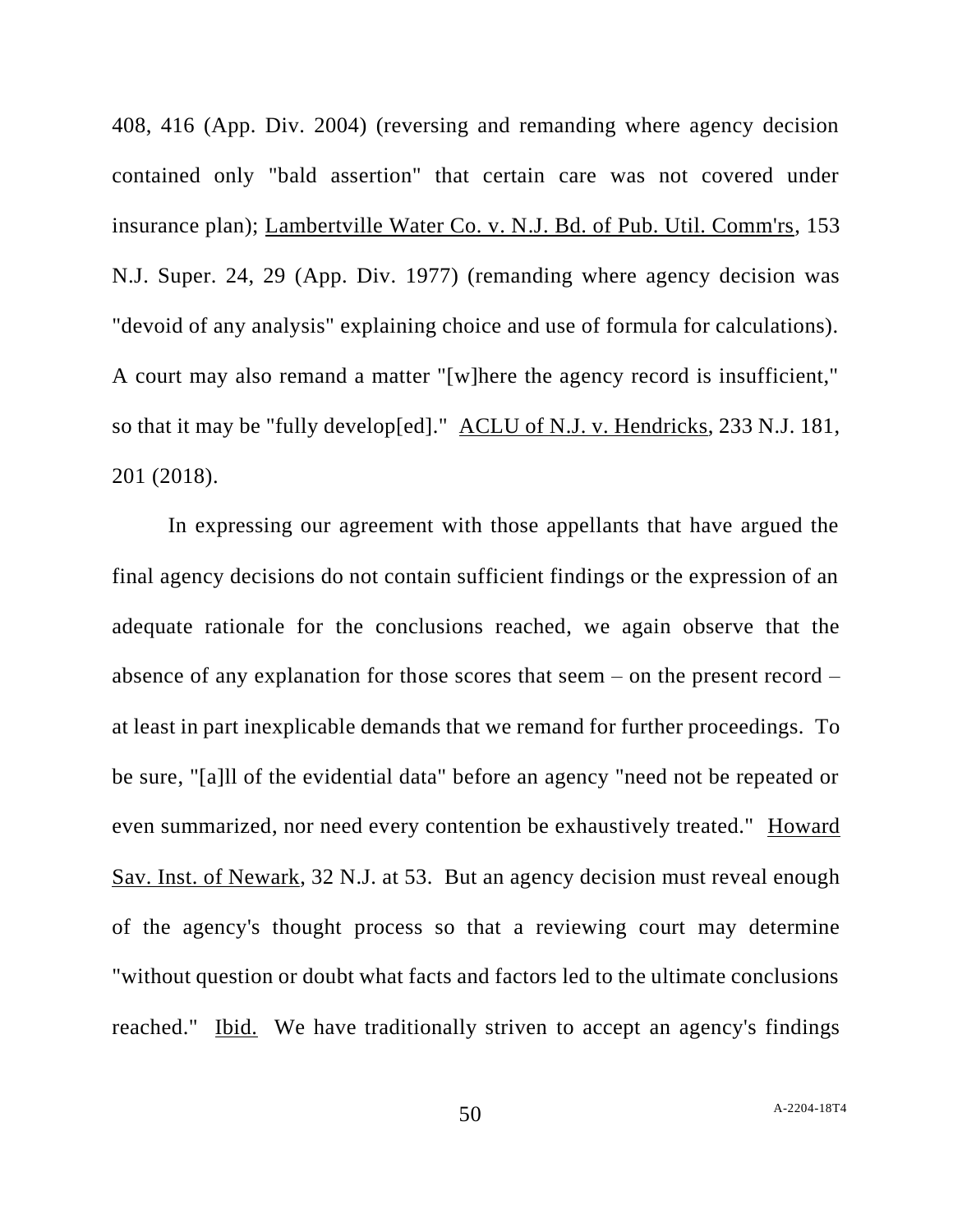even when they "are not nearly so clear, full and well organized" as they could be, but, in the final analysis, we must be able to "understand fully the meaning of the decision and the reasons for it." Ibid.

We have been given numerous reasons to doubt the sufficiency of the final scores that led to the decisions under review. As noted, these final agency decisions were the product of the scoring instructions given to the review committee members. They were directed to "[e]valuate each application and assign a score up to the maximum point value for each measure," then "tally [those] scores on the paper copy" of the application. The instructions then directed the members to "provide a short[,] written description to justify the assigned score." The review committee's recommendation report did not include any descriptions of individual reviewers' scores, the final agency decisions distributed to applicants did not refer to any, and the Department's OPRA response did not include any documents like those described in the instructions.

The final agency decisions provide only the scores resulting from the work of the review committee. We do not have any evidence that the Department ensured that the members understood or followed instructions, and there is no evidence that the scores were either verified in some manner or whether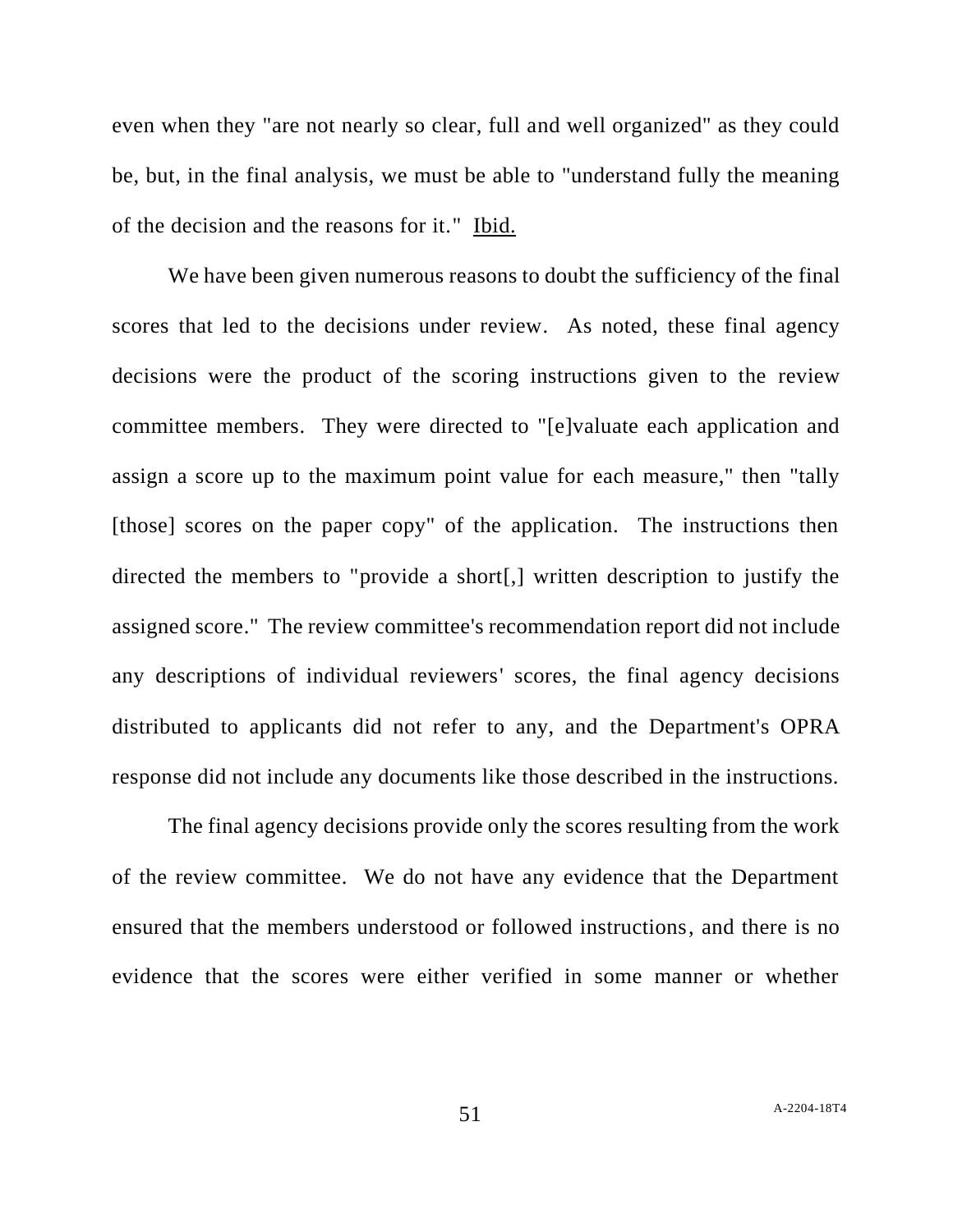anomalies, which are revealed even in the limited record before us, have been harmonized in some reasonable, non-arbitrary way.

F

Appellants have raised some discrete issues that should not go unmentioned but, because we remand, will for the most part be left to the Department to consider further and provide an explanation for its disposition of these arguments:

> (1) mainly Bloom, but others as well, argue some of the criterion are "vague and subjective" and confused applicants about what was being sought;

> (2) Bloom, GGB, Liberty Plant, and Pangaea argue in various ways that some of the Department's criteria were based on regulations that had been proposed but not adopted by the time the request for applications was issued;

> (3) Harvest argues that the Department acted improperly by deciding – after applications were submitted – to limit applicants for approval to one ATC permit;

> (4) Compassionate Care argues that the Department's selection of MPX to proceed with the permitting process for an ATC in Atlantic City should be overturned because the Department did not take into consideration Compassionate Care's intention to open a satellite location in the same city;

> (5) GGB argues that Verano engaged in misconduct that should have precluded its selection; and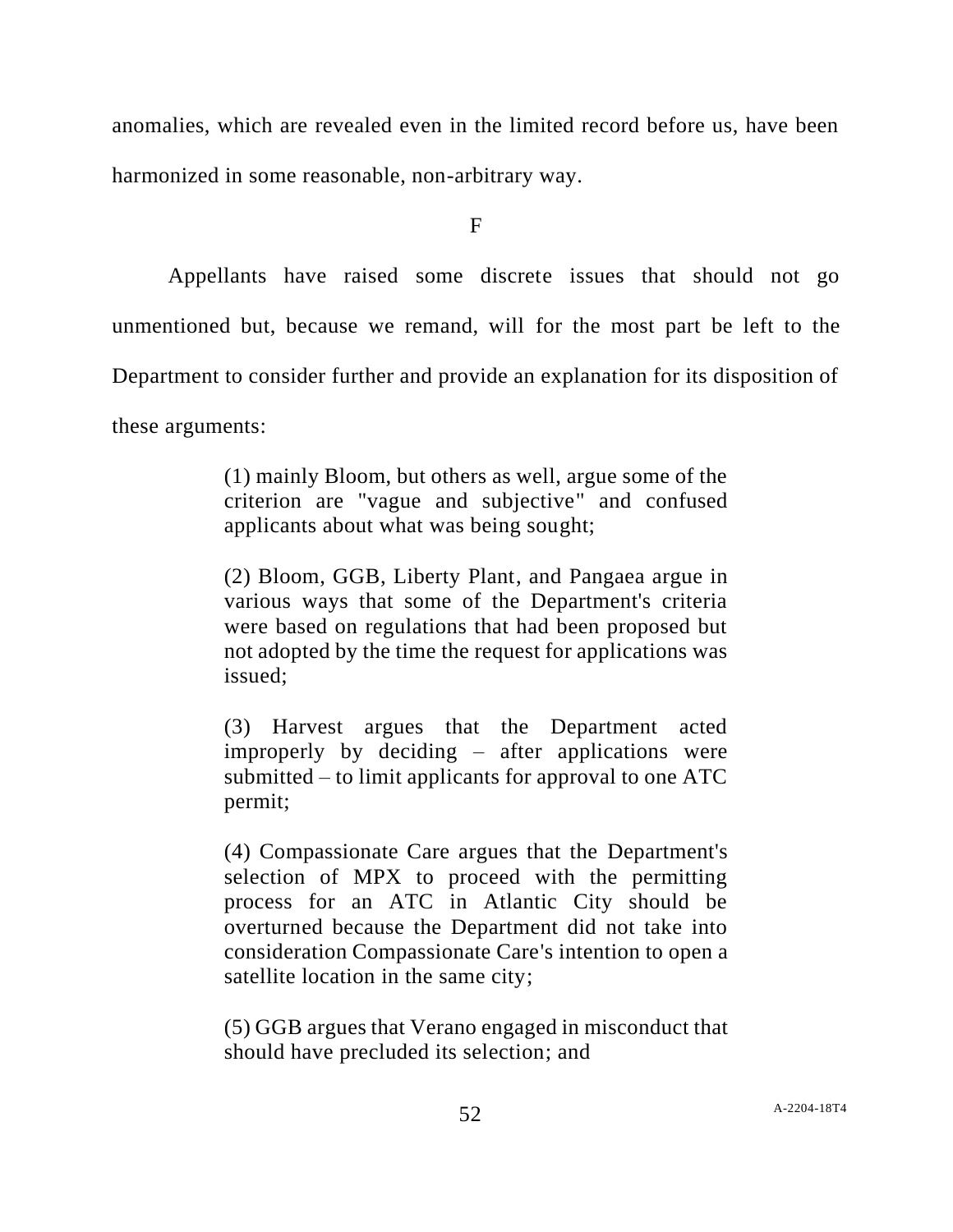(6) Bloom's contention that the approval of NETA's application improperly authorized its operation of "a facility within 1,000 feet of a school zone."

As for those contentions we leave undecided here, we will endeavor to be brief because the Department should consider them during the remand proceedings.

First, we agree with appellants about the importance of a "common standard of competition," Twp. of Hillside v. Sternin, 25 N.J. 317, 323 (1957), and, for that reason, the request for applications should be "as definite, precise and full as practicable in view of the character" of the undertaking, James Petrozello Co. v. Twp. of Chatham, 75 N.J. Super. 173, 178 (App. Div. 1962) (quoting Waszen v. Atlantic City, 137 N.J.L. 535, 537 (Sup. Ct. 1948)). We don't agree that the inclusion of subjective criterion necessarily runs counter to that goal. In revisiting these applications and appellants' arguments about the process, the Department should entertain appellants' arguments and provide an explanation for any criterion so criticized in the remand proceedings to follow.

Second, some appellants argue that this court should intervene because the Department used criteria that were either unadopted by regulation or inconsistent with existing regulations. Bloom argues that the Department improperly waived the requirement in N.J.A.C. 8:64-6.2(a)(2) that ATC operators be involved with an acute care hospital without engaging in formal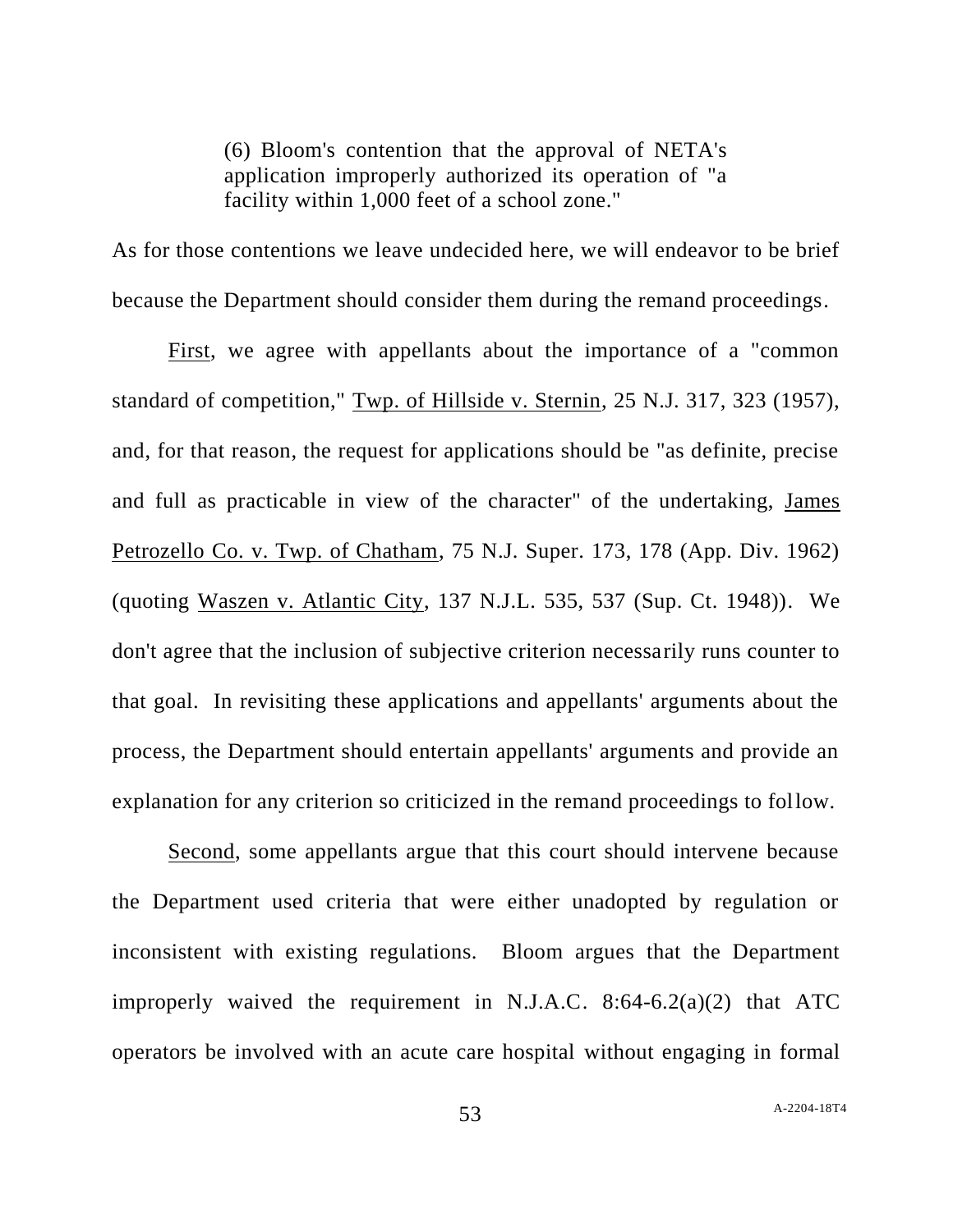rulemaking, particularly when considering that the Department informed applicants that its evaluation of applications would be based on its then-current 2011 regulations. Despite those representations, the Department – according to Bloom – improperly based several other criteria on new regulations proposed in 2018 that had not been adopted by that time in accordance with the Administrative Procedures Act. For example, Bloom asserts that criteria seeking financial information from applicants "had no basis" in the 2011 regulations and that the injection of criteria discussed in as-yet-unadopted regulations deprived applicants of "notice of the standard to which they were to be held." GGB and Liberty Plant make the same arguments. Pangaea makes the same arguments as well, while adding an argument that "[t]he development of a scoring system may itself be considered a rule-making."

The Department informed prospective applicants at its pre-submission conference that it had proposed changes to the medicinal marijuana regulations in 2018 but that the public comment period was not over and the changes had not been officially adopted. As a result, the Department declared that "applicants [were] subject to the regulations currently in effect" at the time of submission, meaning the 2011 regulations; this was reiterated in the Q&A document. The Department also stated during the conference that it was waiving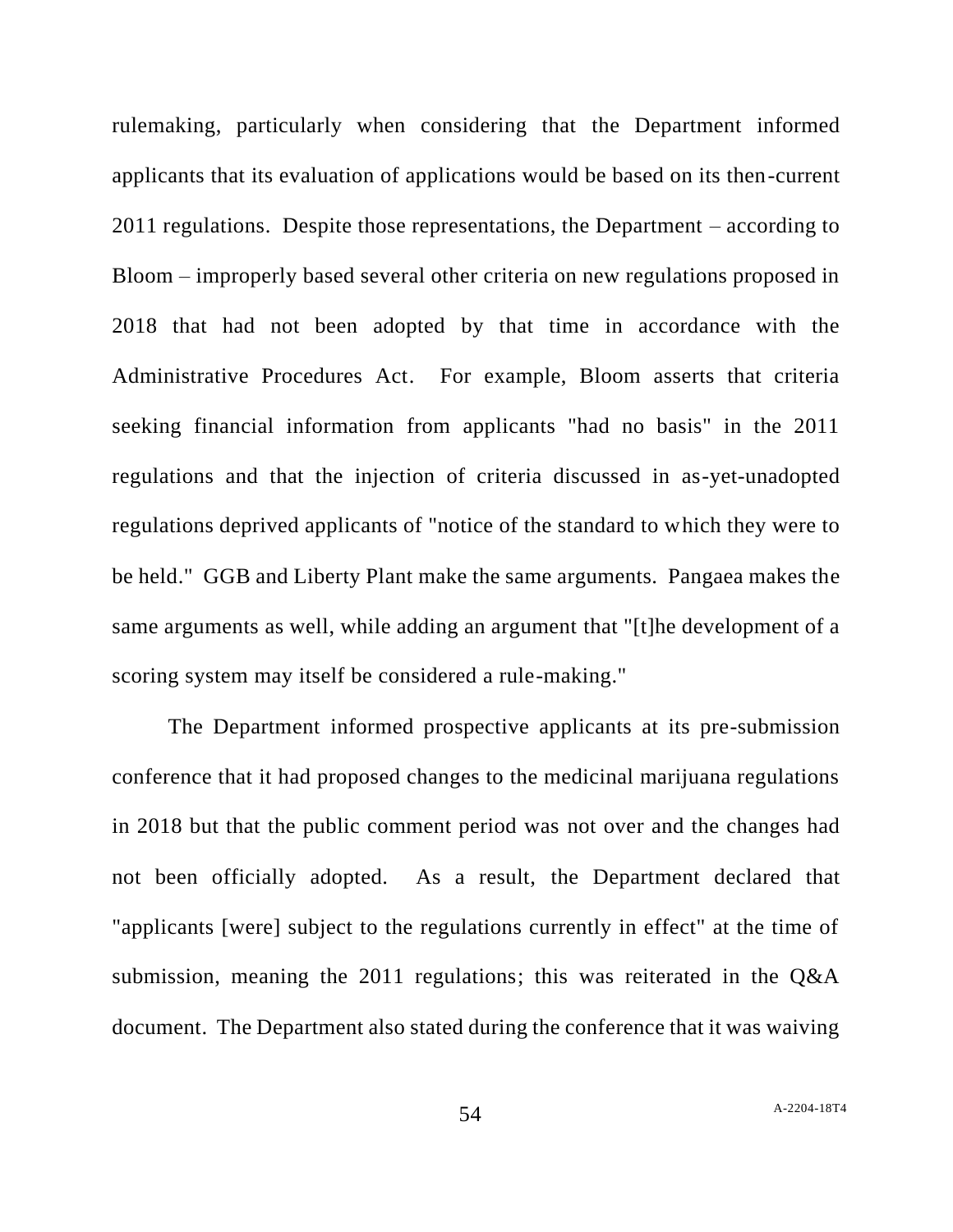the requirement in N.J.A.C. 8:64-6.2 that a permit holder have "documented involvement [with] an acute care hospital," explaining that the Department had found this to be "somewhat impracticable" and advising that the formal repeal of this requirement had been proposed in the new regulations. At the pre-scoring meeting, the review committee was also told to evaluate applications in accordance with the original 2011 regulations.

N.J.S.A. 52:14B-4 mandates that prior to the adoption of a regulation, an agency must give at least thirty days' notice of its intended action and provide "an opportunity for all interested persons to submit data, views, or arguments in writing or orally." George Harms Constr. Co. v. N.J. Tpk. Auth., 137 N.J. 8, 18 (1994). Any proposed agency rule that "revises, rescinds or replaces" an existing rule is considered a "new rule" subject to these provisions. N.J.S.A. 52:14B-4.9. Once a regulation is in effect, it has "the force and effect of statutory law," and an administrative agency "ordinarily . . . may not disregard [it]." Van Note-Harvey Assocs., P.C. v. N.J. Sch. Dev. Auth., 407 N.J. Super. 643, 650 (App. Div. 2009).

While an administrative agency's actions must not exceed the powers conferred to it by the Legislature, "the breadth of an agency's authority encompasses all express and implied powers necessary to fulfill the legislative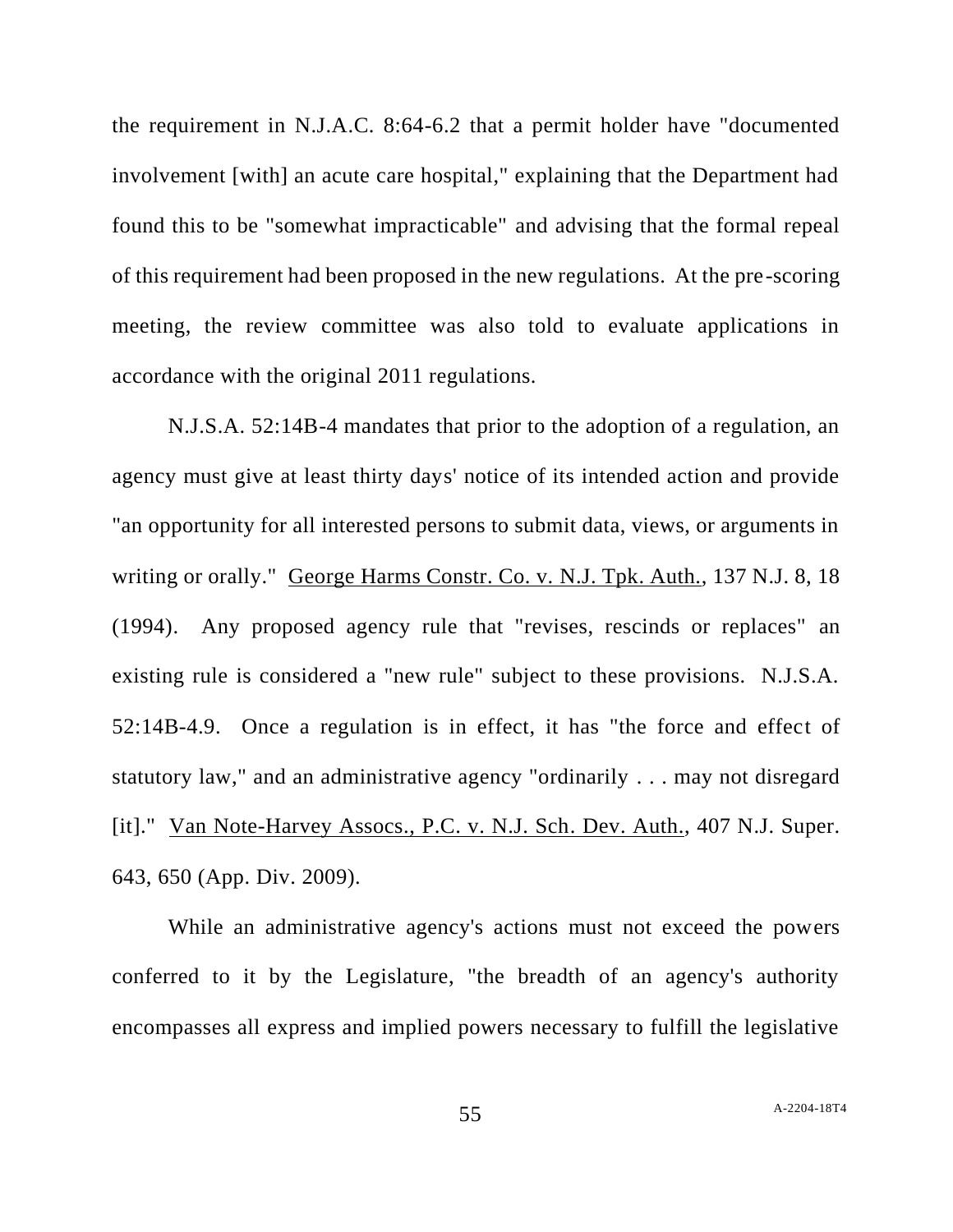scheme that the agency has been entrusted to administer." In re Application of Virtua-West Jersey Hosp. Voorhees for a Certificate of Need, 194 N.J. 413, 422- 23 (2008). Thus, agencies are "allowed some leeway to permit them to fulfill their assigned responsibilities." Id. at 423.

Notwithstanding, due process requires that substantive procedural standards control agency discretion. Crema, 94 N.J. at 301. The regulated community reasonably expects "that known and uniform rules, standards, interpretations, advice and statements of policy" will be applied by state agencies. Cath. Fam. & Cmty. Servs. v. State-Operated Sch. Dist. of Paterson, 412 N.J. Super. 426, 442 (App. Div. 2010). An agency also may not use its power to interpret its regulations as a means of amending them or adopting new ones. Venuti v. Cape May Cty. Constr. Bd. of Appeals, 231 N.J. Super 546, 554 (App. Div. 1989). Overall, when an agency's action "could not have been fairly anticipated or addressed" because neither the enabling statute nor applicable regulations provided for it, the action is not a proper exercise of discretion. Crema, 94 N.J. at 302.

When the Department issued its 2018 request for applications, N.J.A.C. 8:64-6.2(a) provided that a committee would evaluate applications for ATC permits "on the following general criteria":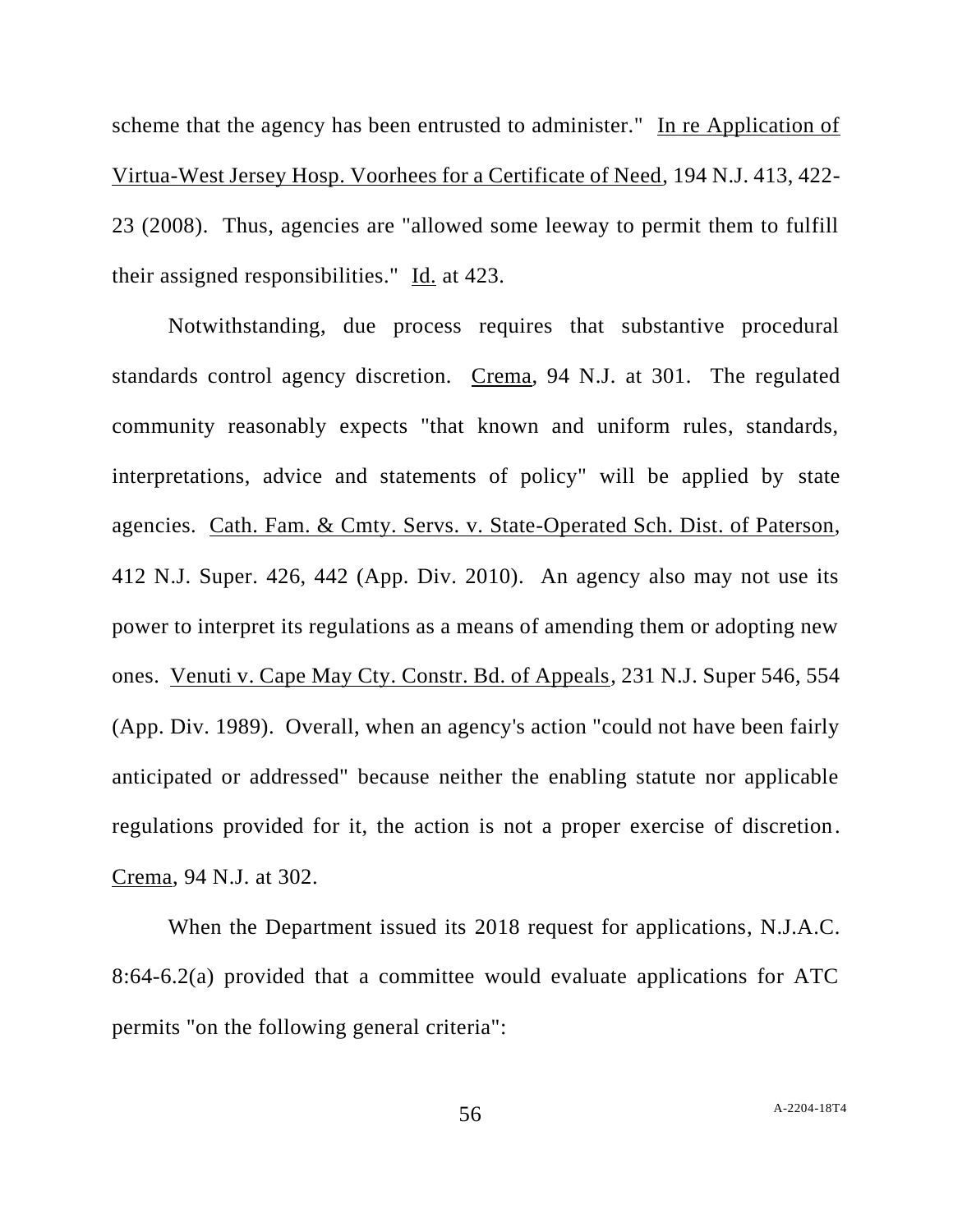1. Submission of mandatory organizational information;

2. Documented involvement of a New Jersey acute care general hospital in the ATC's organization;

3. Ability to meet overall health needs of qualified patients and safety of the public;

4. Community support and participation; and

5. Ability to provide appropriate research data.

[See 50 N.J.R. 1398(a).]

The new version of this regulation, which became effective on May 20, 2019, removed the requirement of an acute care hospital's involvement and added new criteria to be evaluated: "experience in cultivating, processing, or dispensing marijuana in compliance with government-regulated marijuana programs"; "history of compliance with regulations and policies governing government-regulated marijuana programs"; "ability and experience of the applicant in ensuring adequate supply of marijuana"; and "workforce and job creation plan, including plan to involve women, minorities, and military veterans in ATC ownership and management and experience with collective bargaining in the cannabis and other industries." N.J.A.C. 8:64-6.2(a).

In proceeding on the basis of anticipated changes in its regulatory scheme, the Department did not necessarily act arbitrarily, capriciously, and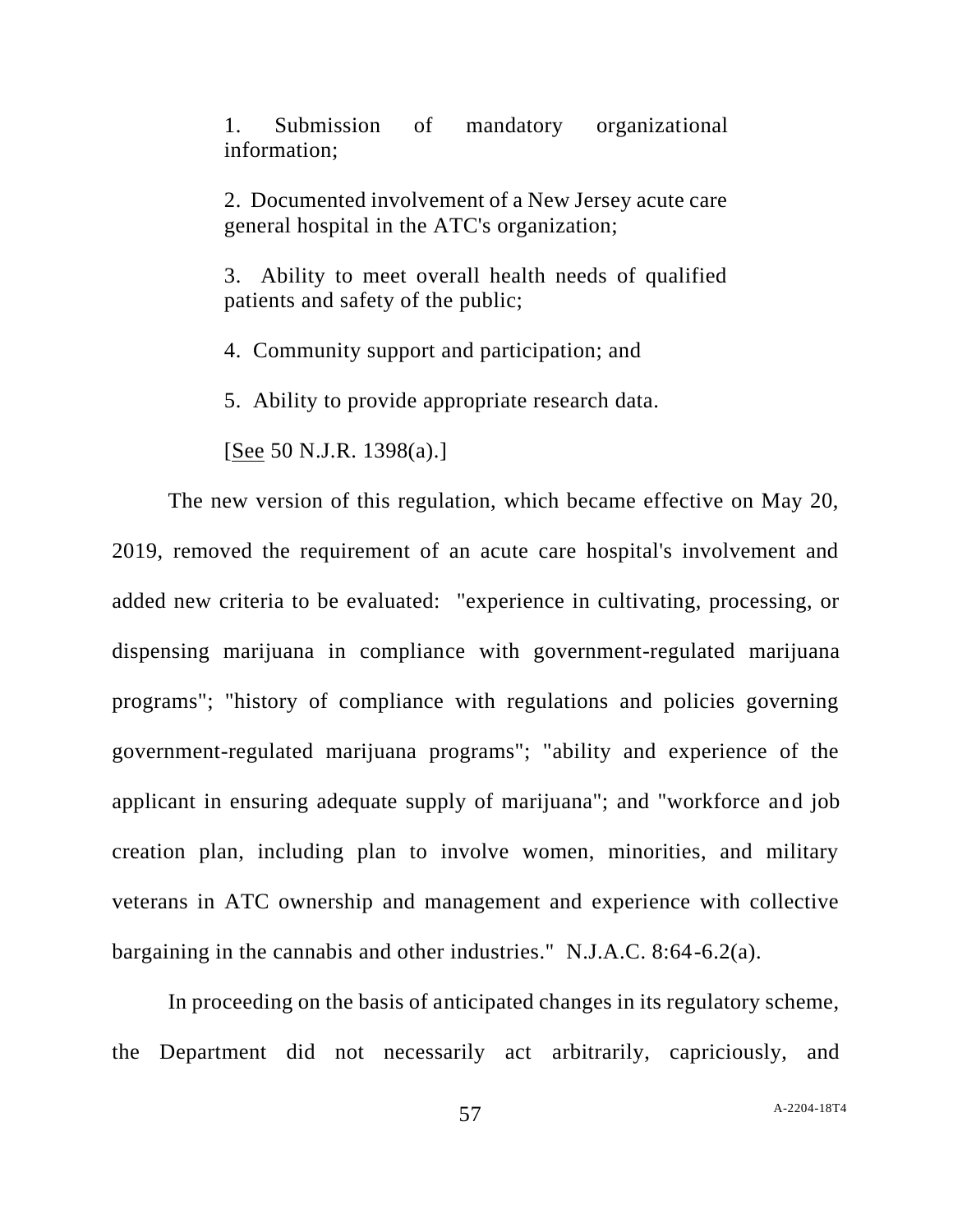unreasonably. N.J.A.C. 8:64-7.11, which was effective at the time of the request for applications, provides that the Department "may waive a requirement regarding the operations of [an] ATC" if it determines that it "is necessary to achieve the purpose of the [Compassionate Use] Act and provide access to patients who would otherwise qualify for the use of medicinal marijuana . . . and does not create a danger to the public health, safety or welfare." The Department informed prospective applicants in advance of the submission date that it was waiving the requirement that applicants be involved with an acute care hospital before this requirement was formally removed by the 2019 update to the regulations because it was "impracticable." We reject the argument that this was improper in light of the Department's power to waive such an obligation under N.J.A.C. 8:64-7.11; indeed, the waiver increased the pool of possible applicants and may have raised the quality of the pool as well. Because applicants were advised of this in advance, the waiver was fair and treated all applicants equally.

We also reject the argument that the Department improperly considered elements of pending regulations. When the request for applications was issued, the Compassionate Use Act did not set forth any particular standards under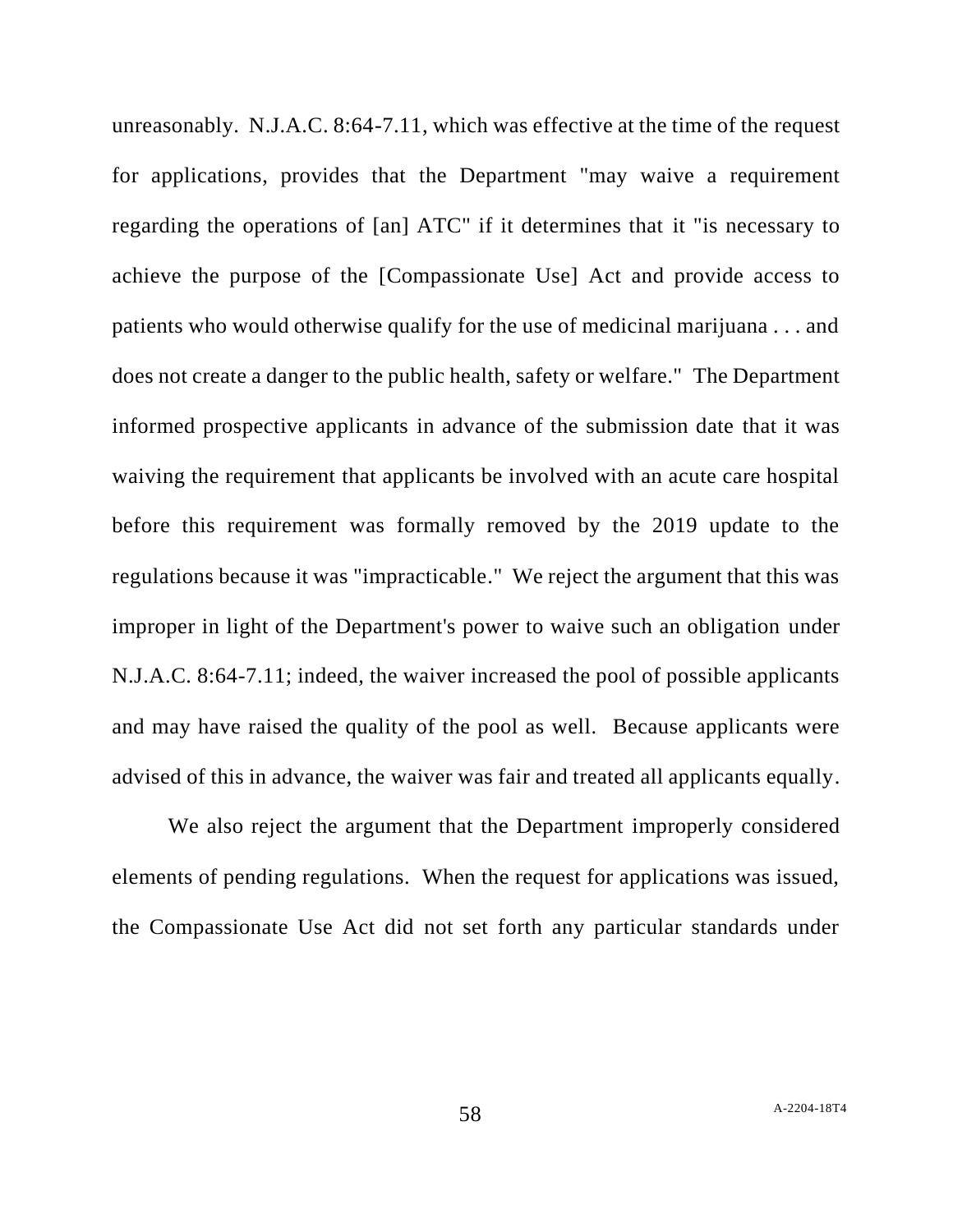which the Department was required to evaluate applications.<sup>17</sup> Instead, N.J.S.A. 24:6I-7(b) stated that the Department must require that an applicant "provide such information as [it] determines to be necessary pursuant to regulations adopted pursuant to [the Compassionate Use Act]." The Department had set forth some mandatory evaluation criteria in N.J.A.C. 8:64-6.2, but N.J.A.C. 8:64-6.1(b)(1) more generally provides that the Department must give notice of "eligibility criteria and a statement of the general criteria by which [it] shall evaluate applications."

We agree that, as a general matter, the Compassionate Use Act afforded the Department considerable discretion in selecting applications. It did not "shackle" the Department to a set of specific standards but instead allowed it the "ability to be flexible and responsive to changing conditions." Natural Med., 428 N.J. Super. at 271 (quoting Texter, 88 N.J. at 385). Because all prospective applicants were fully informed of the criteria in the request for applications, at the pre-application conference, and in the Q&A document, the criteria were "fairly anticipated" by the regulated community. Crema, 94 N.J. at 302.

<sup>&</sup>lt;sup>17</sup> N.J.S.A. 24:6I-7.2(c), (d), and (e), effective as of July 2, 2019, set forth in detail many criteria the Department must now evaluate when reviewing applications for cannabis cultivator, manufacturer, and dispensary permits.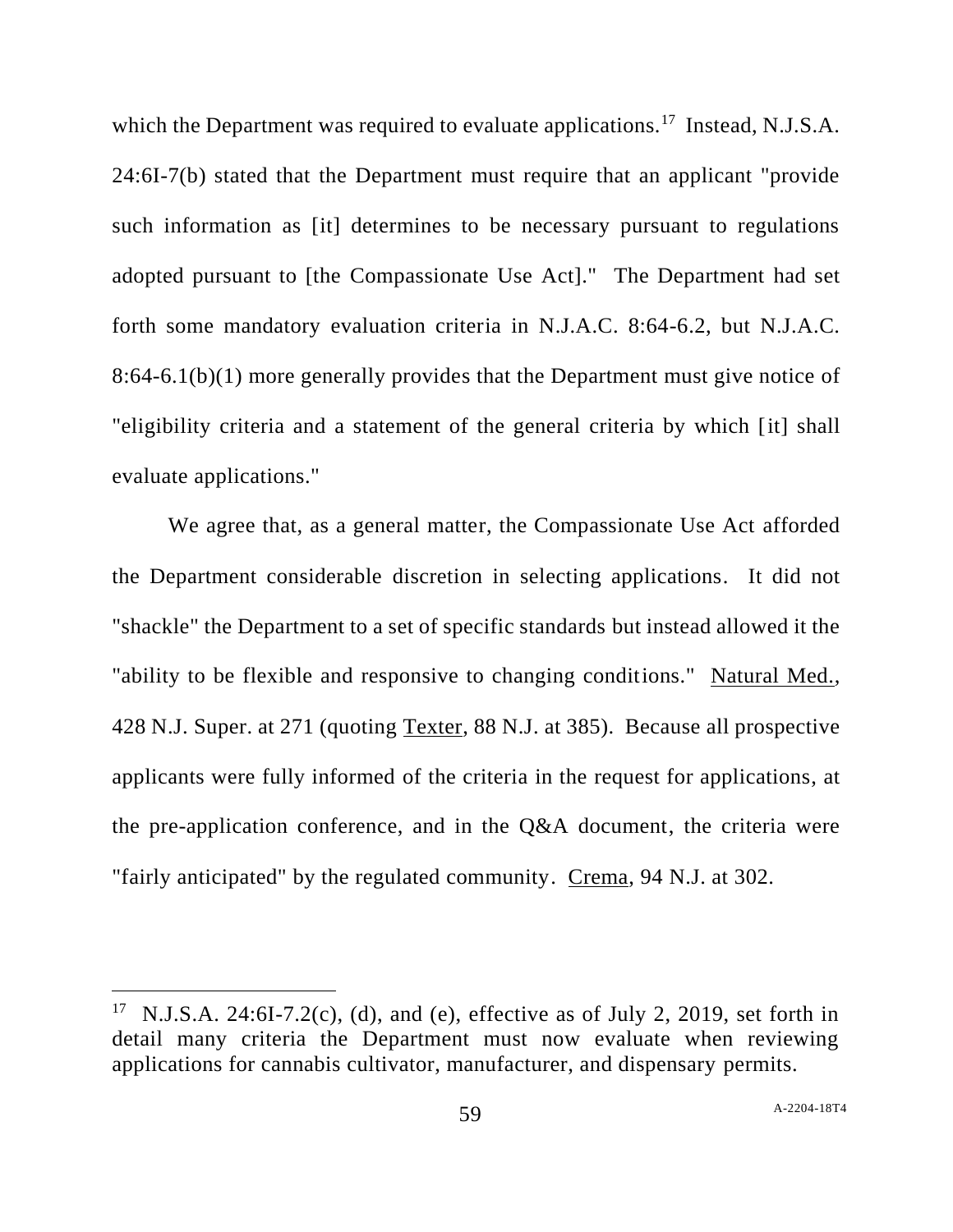We further reject Pangaea's argument that the Department's scoring system could be considered "rulemaking" subject to the requirements of the Administrative Procedure Act. "Not every action of an agency, including informal action, need . . . be subject to the formal notice and comment requirements." In re Dep't of Ins.'s Ord. Nos. A89-119 and A90-125 and the Adoption of N.J.A.C. 11:3-16A, 129 N.J. 365, 382 (1992).

Third, Harvest argues that the Department acted improperly when it decided, after applications were submitted, that vendors could be approved for only one ATC permit and that it should have included its method for ranking the three regions of the state in the request for applications instead of waiting until applications were submitted. Harvest goes so far as to say this action "[left] the award process subject to . . . [the] possibility of partiality and fraud" because applicants that did not have the best scores in a region could be chosen, while applicants with higher scores could be passed over because they had already been chosen elsewhere, raising the possibility that reviewers could "steer[]" awards toward "favored vendors."

We reject this contention because the process was similar to that utilized in the first round of ATC permitting in 2011. In its final agency decisions in that prior proceeding, the Department explained that it had decided not to allow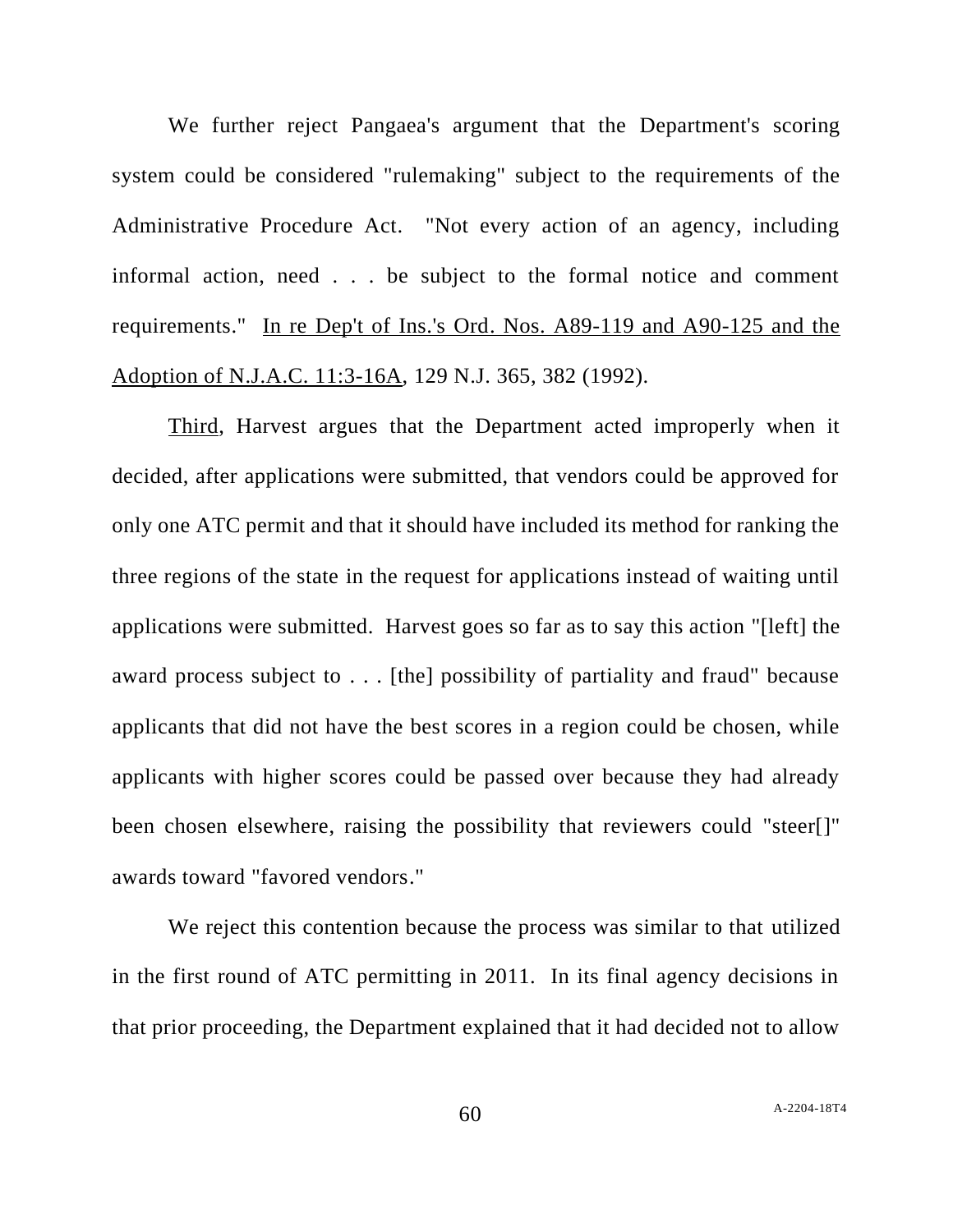any applicant to hold more than one permit; the fact that in this second round the Department informed applicants after the fact that they would be limited to one permit each was hardly surprising. The Department also explained its reasoning: a more diverse pool of ATC operators would limit the effects of one operator's crop failures or other difficulties on the Program as a whole. This rationale is not arbitrary, capricious, or unreasonable. The timing is a little more troublesome – the Department waiting until after applications were submitted – but there is nothing in the record to suggest that Harvest or other applicants would have decided to apply in more or fewer regions if they had known they could hold only one permit.<sup>18</sup>

Fourth, Compassionate Care argues that the Department's selection of MPX to proceed with the permitting process for an ATC in Atlantic City should be invalidated because the Department improperly failed to evaluate whether applicants' proposed ATC locations would promote "geographic diversity" and "how the location[s]  $\ldots$  will increase patient access across the state," which Compassionate Care argues it was "required to do."

<sup>&</sup>lt;sup>18</sup> In fact, all other things being equal, had applicants been allowed to hold multiple permits, only three entities would have been chosen to proceed with permitting: MPX and NETA in the central and southern regions, and GTI and NETA in the northern region.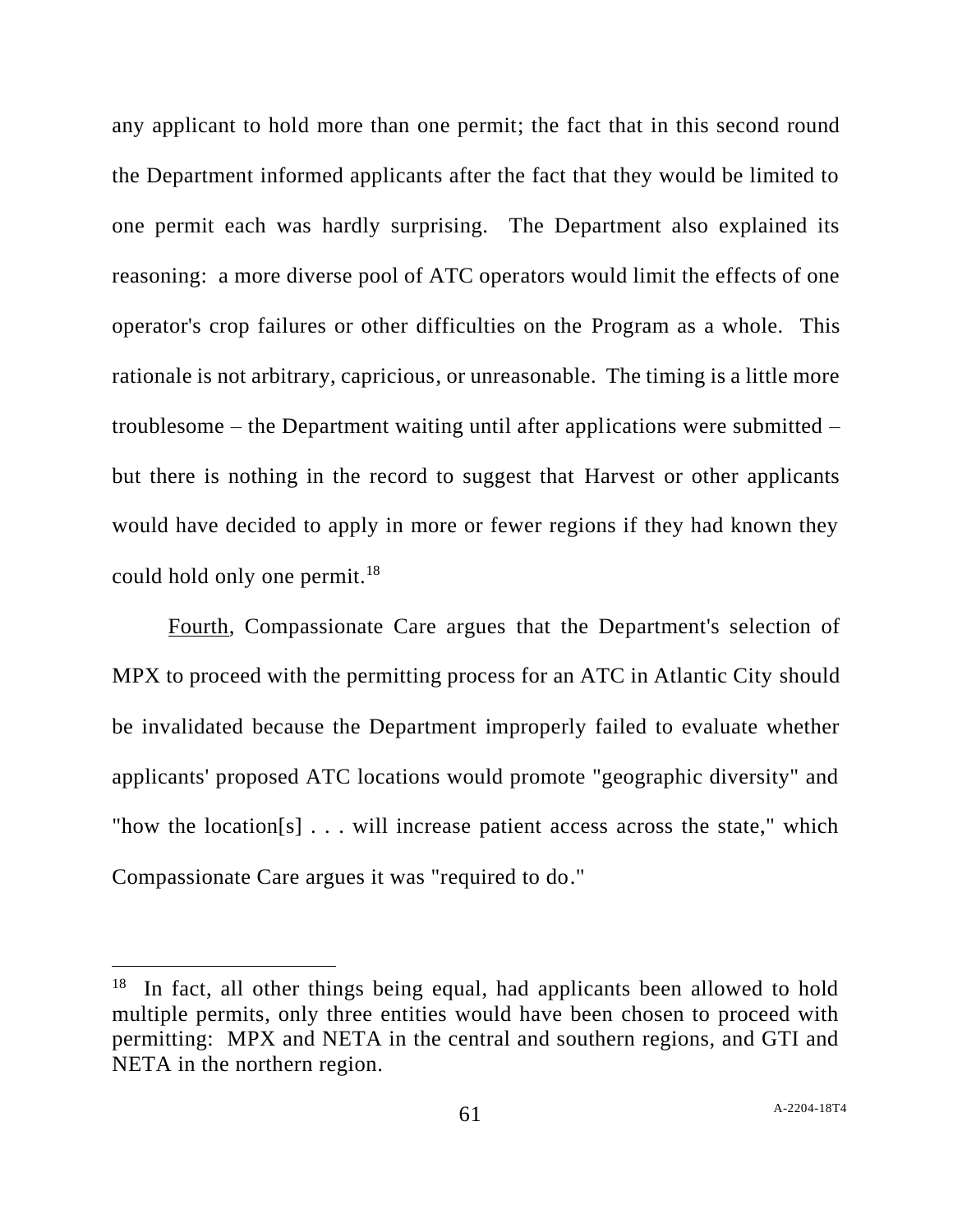Compassionate Care, one of the six entities selected in the first round of ATC permitting in 2011, operates an ATC in Egg Harbor Township. In April 2018, the Department invited the original six ATC owners to submit applications to waive the prohibition on satellite locations in N.J.A.C. 8:64-7.9, so they could open dispensaries in additional places. Later that same month, Compassionate Care applied for "satellite waivers" for three dispensaries, one in Atlantic City and two in Camden County.<sup>19</sup>

In September 2018, Compassionate Care submitted a street address for its proposed location in Atlantic City and was quickly advised by the Department that it could pursue the permitting process for an Atlantic City dispensary. The following month, Compassionate Care told the Department it was "reconsidering its satellite locations and was looking at other potential sites."

Through the proceedings now in question, the Department selected for the southern region MPX, which planned to locate its dispensary in Atlantic City. When ruling on Compassionate Care's motion for a stay pending appeal on this issue, the Department stated that it did not consider "the potential locations of theoretical satellite dispensaries," not only characterizing that information as

 $19$  In May 2018, Compassionate Care advised the Department that it was no longer pursuing one of the Camden County locations but was looking into a location in Burlington County.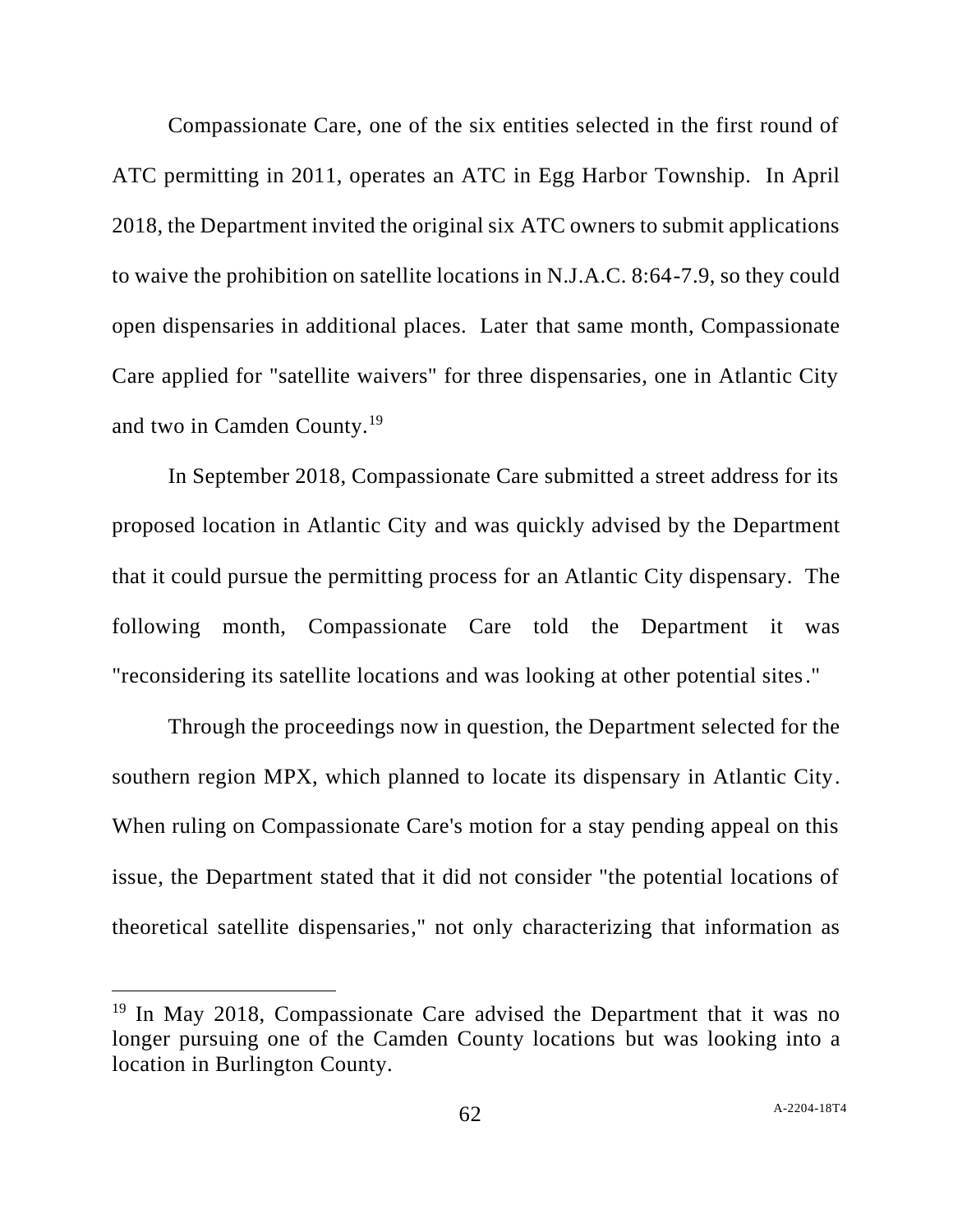"speculative," but also finding that Compassionate Care's "conduct and discussions with the Department over the [previous] several months" showed a "lack of commitment to opening a satellite location in Atlantic City." Specifically, the Department referred to several pieces of information and documents Compassionate Care had not provided regarding its plan to operate the satellite dispensary. It declared that considering Compassionate Care's or any other existing ATC permittee's proposed satellite location when selecting applicants under the 2018 request for applications would have been inappropriate because it would have allowed "maneuvering" by such permittees to limit their future competition's location options. We find no merit in Compassionate Care's argument.

N.J.S.A. 24:6I-7(a)(3)<sup>20</sup> states that there must be "at least two [ATCs] each in the northern, central, and southern regions of the State." Nothing else in the Act or the regulations DOH has promulgated pursuant to N.J.S.A. 24:6I-16 refers to the specific location of ATCs. It is true that the result of the 2011 request for applications led to the Department choosing Foundation Harmony, the applicant with the highest score that had not yet been chosen in another

<sup>20</sup> In the version of N.J.S.A. 24:6I-7 in effect during the administrative proceedings in question,  $\underline{L}$ . 2013,  $\underline{c}$ . 160, the same language was employed at subsection  $-7(a)$ .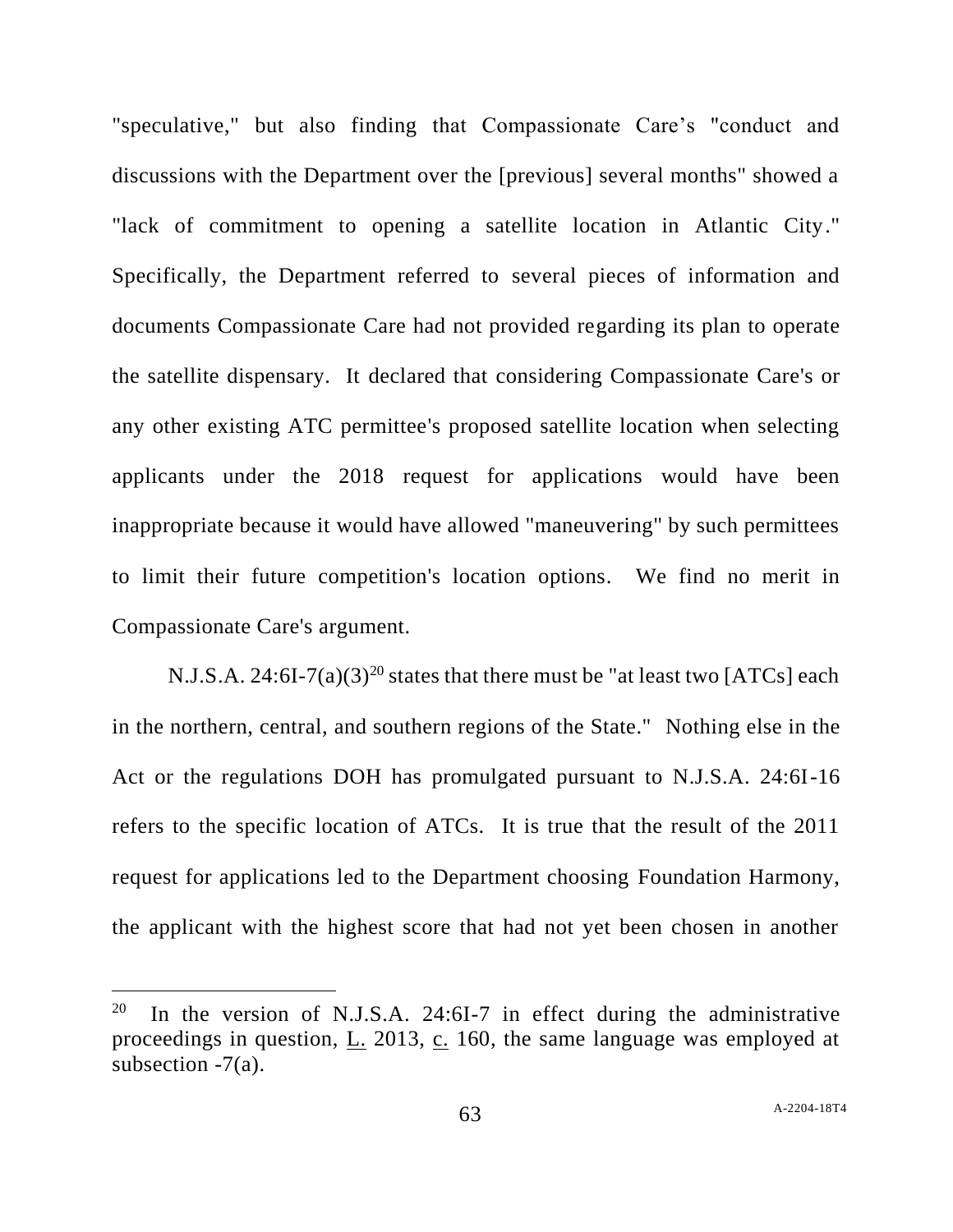region, as the first northern region winner. Because both Foundation Harmony and the next-highest scorer had proposed to locate their ATCs in Secaucus, the Department bypassed the second-place finisher and chose the next entity in line, explaining: "Taking into account the need for geographic diversity to improve patient access . . . [t]he Department does not believe that locating two ATCs in the same municipality to serve the seven-county [n]orthern region is in the best interest of the public." Inst. for Health Rsch., slip op. at 4. Compassionate Care argues that the Department has departed from this view by allowing an entity to operate in Atlantic City near where Compassionate Care has contemplated opening a satellite facility and has instead adopted a new view that geographic diversity may frustrate the purpose of the ATC Program.

In rejecting Compassionate Care's argument, we need not consider whether what was once deemed by the Department as important in 2011 precludes a different view in 2018 or after. The fact is that the Department did not choose an applicant to operate an ATC in a municipality where another existed. MPX will be the first ATC in Atlantic City, which will further the Compassionate Use Act's mandate that the Department ensure a sufficient number of ATCs to serve the needs of eligible patients. When MPX was selected, Compassionate Care had not been issued a permit for a dispensary in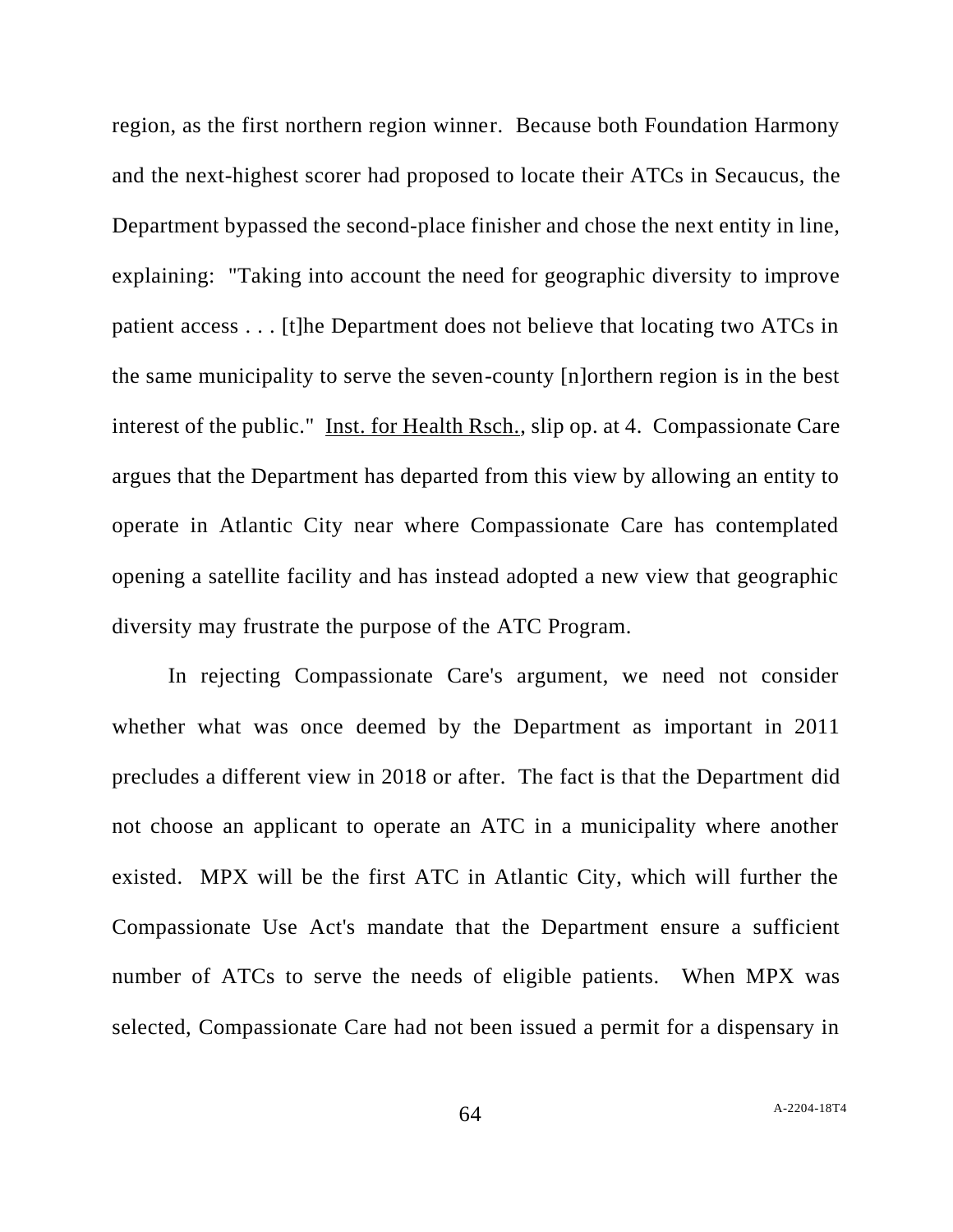Atlantic City, and the record suggests that it was far from committed to opening a satellite facility there. It was not arbitrary or capricious of the Department to fail to consider the hypothetical possibility that Compassionate Care might pursue an interest in Atlantic City. Indeed, consideration of noncommittal plans by one ATC to open a satellite office in another location could have had the very undue affect of impeding worthy applicants. We find nothing arbitrary or capricious in the Department's approach on this discrete issue.

Fifth, GGB argues that Verano engaged in "highly unethical" or even "criminal conduct" in formulating its application and, therefore, should not have been selected to go forward with permitting in the central region. GGB specifically alludes to the fact that Verano's application revealed that it entered into "host community agreements" (HCAs) with Elizabeth and Rahway, where it intended to locate its dispensary and cultivation site, as part of its efforts to demonstrate the community support required by the request for applications. GGB claims these HCAs were unethical because they provided that if Verano was selected it would make contributions to these municipalities. GGB would have these donations characterized as "bribes" to the municipalities in exchange for written letters of support that Verano could use in its application.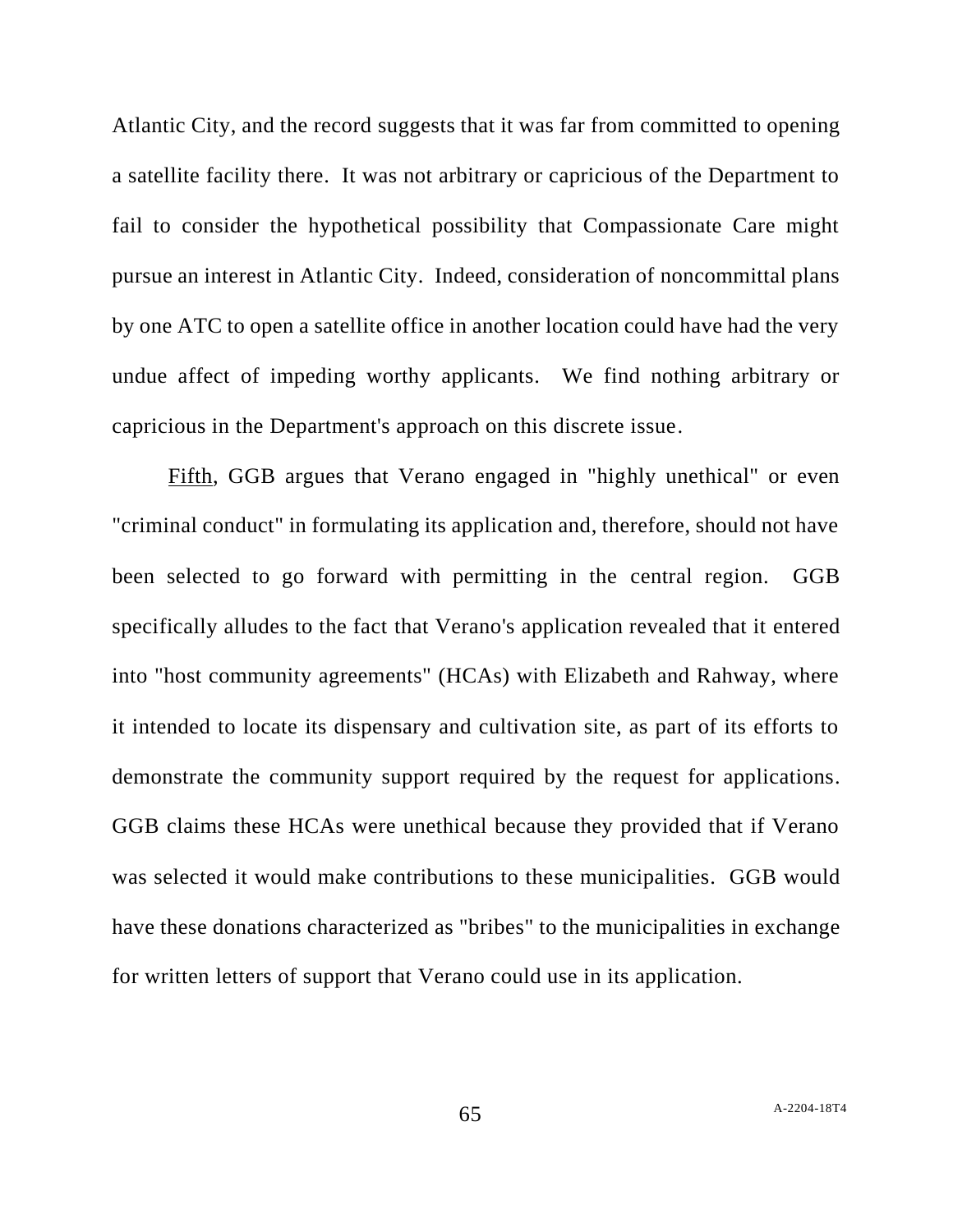Among other things, the request for applications asked applicants to provide "written verification of the approval of the community or governing body of the municipality in which the [ATC] is or will be located" and for the applicants to "describe their ties to the local community and history of community involvement," including but not limited to involvement with local non-profits and community organizations, business and investment ties, and local hiring plans. At the pre-application conference, the Department explained that it was "looking for some form of documentation that the municipal government [was] in favor of an [ATC] operating in that jurisdiction and [would] not . . . interfere and impede the [permitting] process."

Verano's HCAs with Elizabeth and Rahway state that in the event Verano's application was successful and it completed the permitting process to operate its dispensary in Elizabeth and its cultivation center in Rahway, it would make immediate "contributions" to those cities and further contributions at the end of every year it was in business. Verano also agreed to give priority to local businesses to provide services like plumbing and waste removal to its facilities, to hire local employees whenever possible, and to participate in "community cleanup/rehabilitation initiatives," and Elizabeth and Rahway agreed to work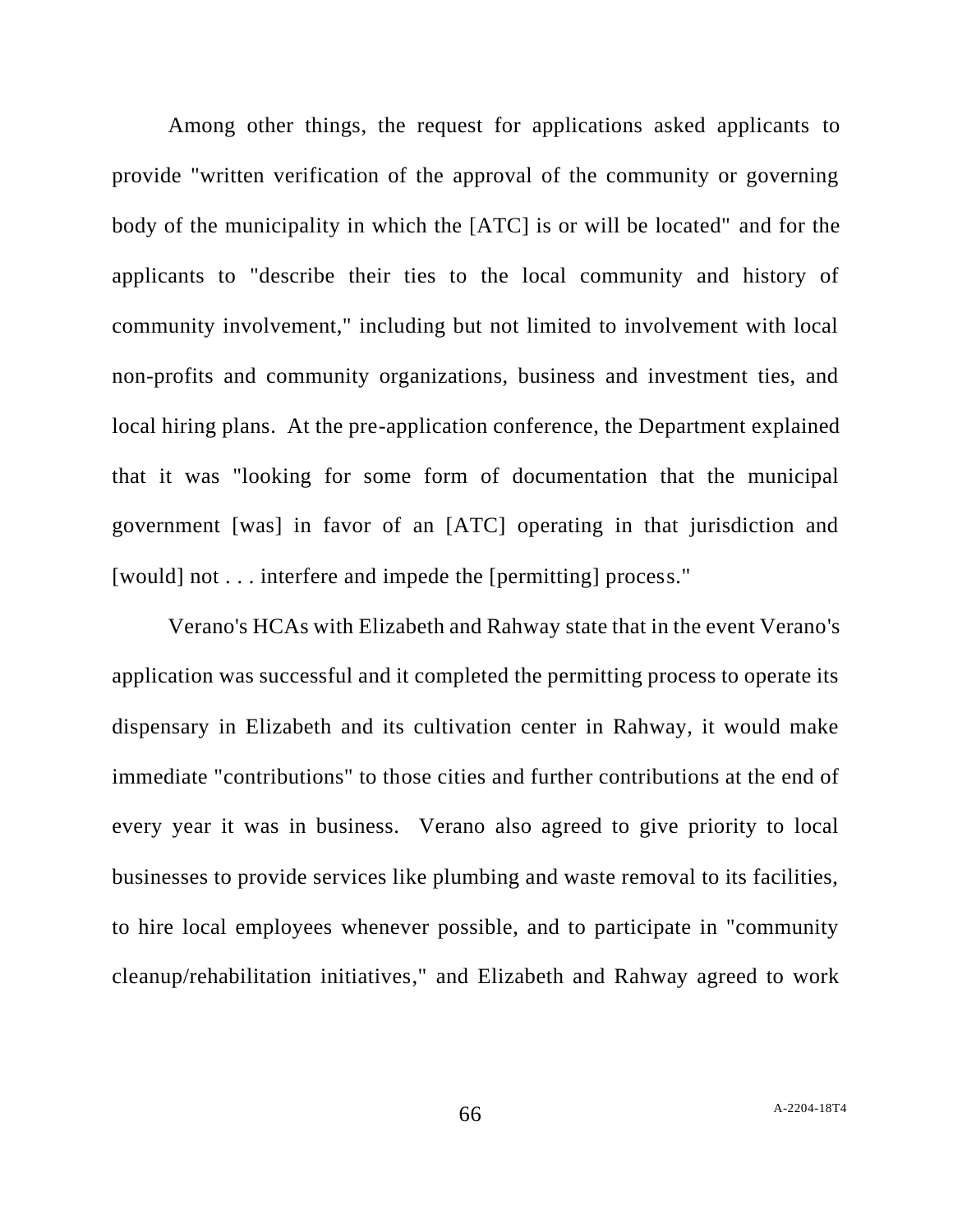with Verano to advise it regarding "research, community benefits, and employee training programs."

The HCAs, however, also stated that Elizabeth and Rahway were "under no obligation" to use Verano's contributions "in any particular manner," but that they would use them "in accordance to prior conversations and agreements." They also explained that by accepting Verano's "donations," the municipalities made "no representation or promise that [they would] act on any license or permit request in any particular way other than by [their] normal and regular course of conduct and in accordance with their rules and regulations and any statutory guidelines." Verano also included an Elizabeth resolution in its application that stated the mayor and council believed Elizabeth would benefit from the location of an ATC within its borders, "subject to compliance with terms and conditions to be agreed upon, provision of an agreed upon host community benefit fee, and compliance with all applicable City Ordinances, Permits and Approvals."

Other applicants included materials in their applications related to agreements made with municipalities. For example, JG submitted a letter from Ewing Township in which the mayor expressed support for its application and stated that JG had shown a "commitment to invest in Ewing" and "collaborate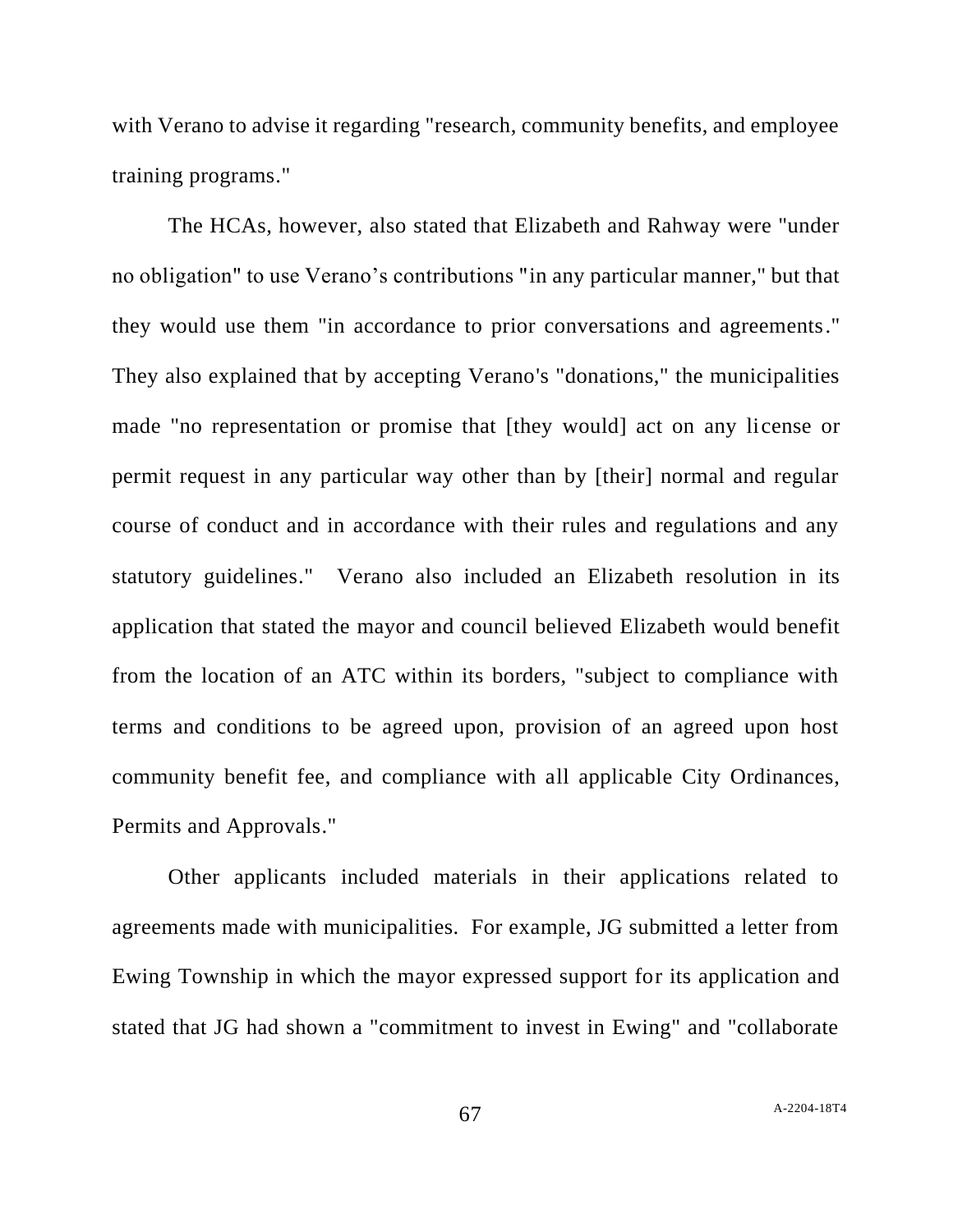with the Township." JG's application also included a "Letter of Intent for Host Community Agreement with Ewing Township," which is completely redacted in the record. Pangaea entered into a "memorandum of understanding" with Ewing Township in which it promised to "provide financial assistance" to the municipality for purposes of rehabilitating and upgrading local parks and recreational facilities in exchange for Ewing offering "support and assistance to Pangaea in securing facilities and necessary approvals" in the town to operate its ATC. Ewing issued letters stating its approval of Pangaea's intent to locate its operations in the town and passed a municipal resolution to that effect.

It is not readily apparent to us that there is something wrong or unethical about the HCAs in question. Indeed, such agreements are actually required in a similar Massachusetts program. Massachusetts requires applicants for medical marijuana permits to negotiate HCAs with municipalities where they propose to locate. 935 Mass. Code Regs. 500.101(1)(a)(8) – (2019). An HCA "may include a community impact fee for the host community," provided that the fee is "reasonably related to the costs imposed upon the municipality by the operation of the marijuana establishment." Mass. Gen. Laws ch. 94G,  $\S$  3(d) – (2017). Although the Compassionate Use Act does not contain those requirements, and New Jersey need not model its methods after Massachusetts's, it is worth noting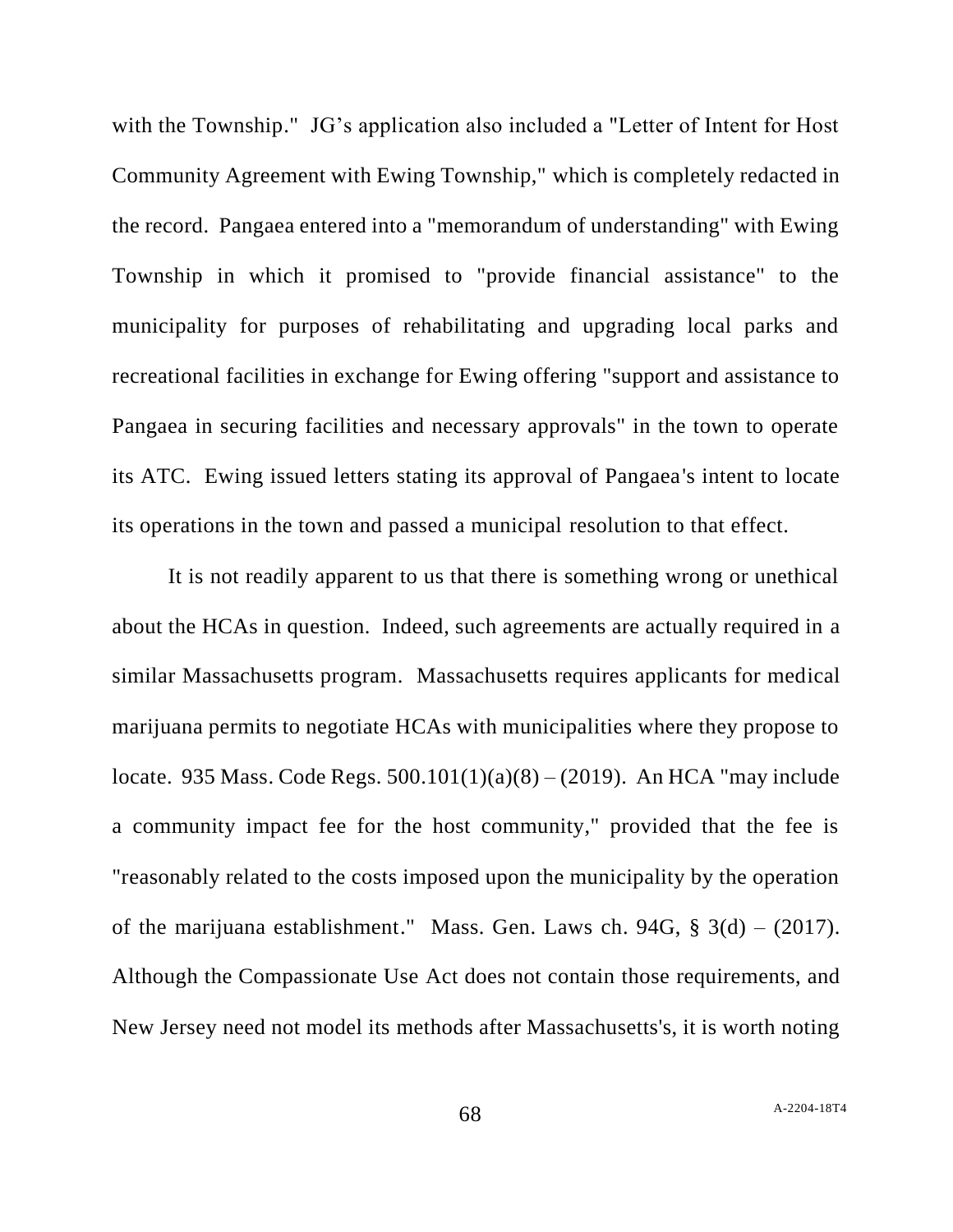that another state has found HCAs valuable to the expansion of its program, rather than rejecting them as unfair tactics by permit applicants.

More importantly, the question posed by GGB has not yet been addressed by the Department in explaining the reasons for granting and denying the applications submitted under the 2018 request for applications. We think that GGB's assertion – assuming it has any bearing on its own application<sup>21</sup> – should be in the first instance taken up in the Department, and we do not foreclose its consideration in the remand proceedings that will follow today's decision.

Sixth, Bloom has argued  $-$  in a footnote in its appeal brief  $-$  that NETA should not have had its application approved because it was seeking to operate a facility within 1000 feet of a school zone. Other than that bald assertion and NETA's equally bald denial – calling Bloom's allegation "unfair and untrue" – we have little more in the record to consider whether this argument has merit. As we have for some of these other issues, we will leave this for further consideration in the remand proceedings.

<sup>&</sup>lt;sup>21</sup> We are unsure of the relevance of GGB's opposition to Verano's accepted application since GGB applied in the northern region and was not in competition with Verano in the central region.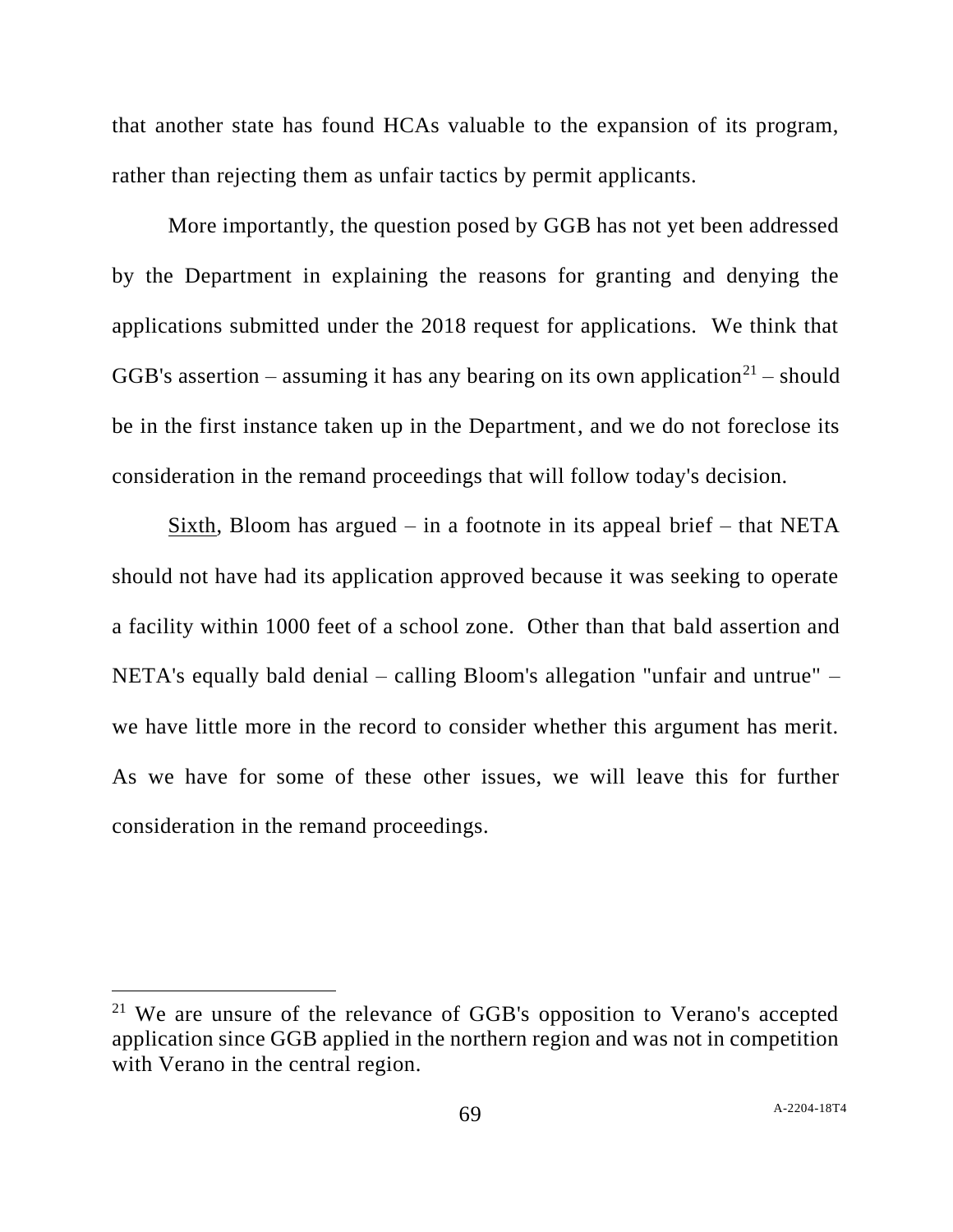The parties have also offered different views about potential remedies or how the status quo should be altered or remain unchanged if  $-$  as we have now determined – a remand is required. Some contend that we should vacate the final agency decisions in question and remand for more fulsome proceedings in the Department. Others argue we should grant them approval in their chosen region or remand for rescoring. For example, Harvest argues – in relying on our bidding decision in Van Note-Harvey, 407 N.J. Super. at 651 – that we should simply "direct [the Department] to add Harvest to its list of approved applicants." Harvest argues that if its application had been properly scored, it would have been awarded one of the six top spots and that the equitable result is not to deprive one of the successful applicants of its award but to simply add Harvest to the list. One respondent  $-$  Verano  $-$  while seeking to vindicate the final agency decisions also expresses some support for application of the remedy imposed in Van Note-Harvey, arguing that "if the [c]ourt is inclined to grant any relief at all, it should be relief that expands the roster of licensed ATC operators, not relief that continues and prolongs the current bottleneck situation, which is contrary to the Legislature's declared policy of compassion." Verano's position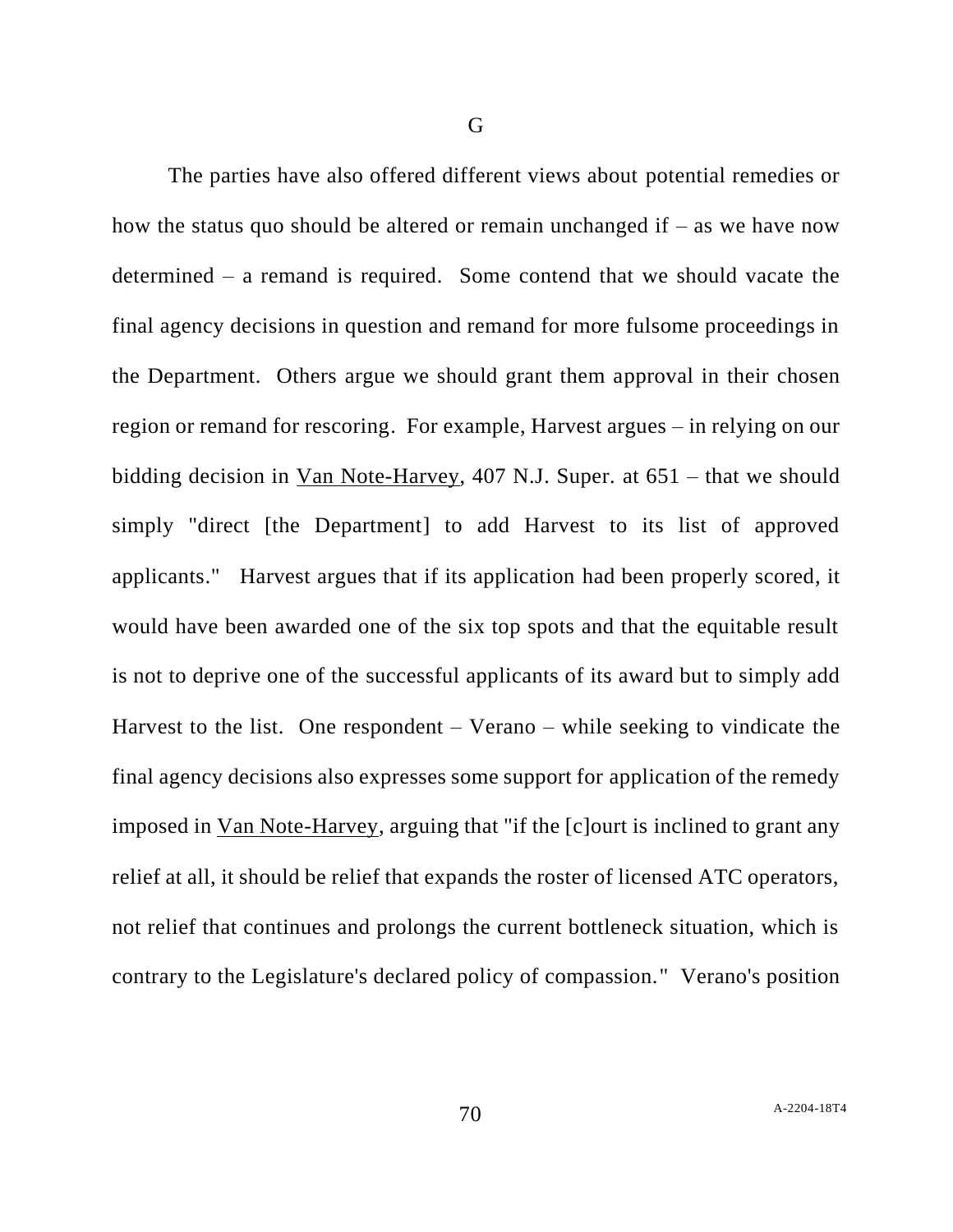is that, whatever we do, we should not upset the progress made by the successful applicants to date:

> The worst thing that could happen from these appeals, and the one thing that should not be allowed to happen, is to backslide or regress. The six selected applicants should be allowed to move forward with their planned operations, even if the [c]ourt finds Pangaea or any of the other applicants to be entitled to some relief.

There is some appeal in that argument, considering the long delays in implementing the Compassionate Use Act.

Granting appellants relief in the form of awarding them additional positions without depriving the successful applicants of their positions may be tempting, but it is too facile a result even when considering that voters just approved the legalization of recreational marijuana use<sup>22</sup> that will likely generate an increased need for permits. But we think it is not our place to alter the amount of permits that may issue; such questions reside with the Legislature and whatever direction given by the Legislature to the Department.

 $22$  New Jersey voters were given the opportunity to answer the following question: "Do you approve amending the Constitution to legalize a controlled form of marijuana called 'cannabis'?" At the polls on November 3, 2020, twothirds of the voters said yes. See Tracey Tully, Recreational Marijuana Legalized by New Jersey Voters, N.Y. Times (Nov. 3, 2020), https://www.nytimes.com/2020/11/03/nyregion/nj-marijuana-legalization.html (last visited Nov. 12, 2020).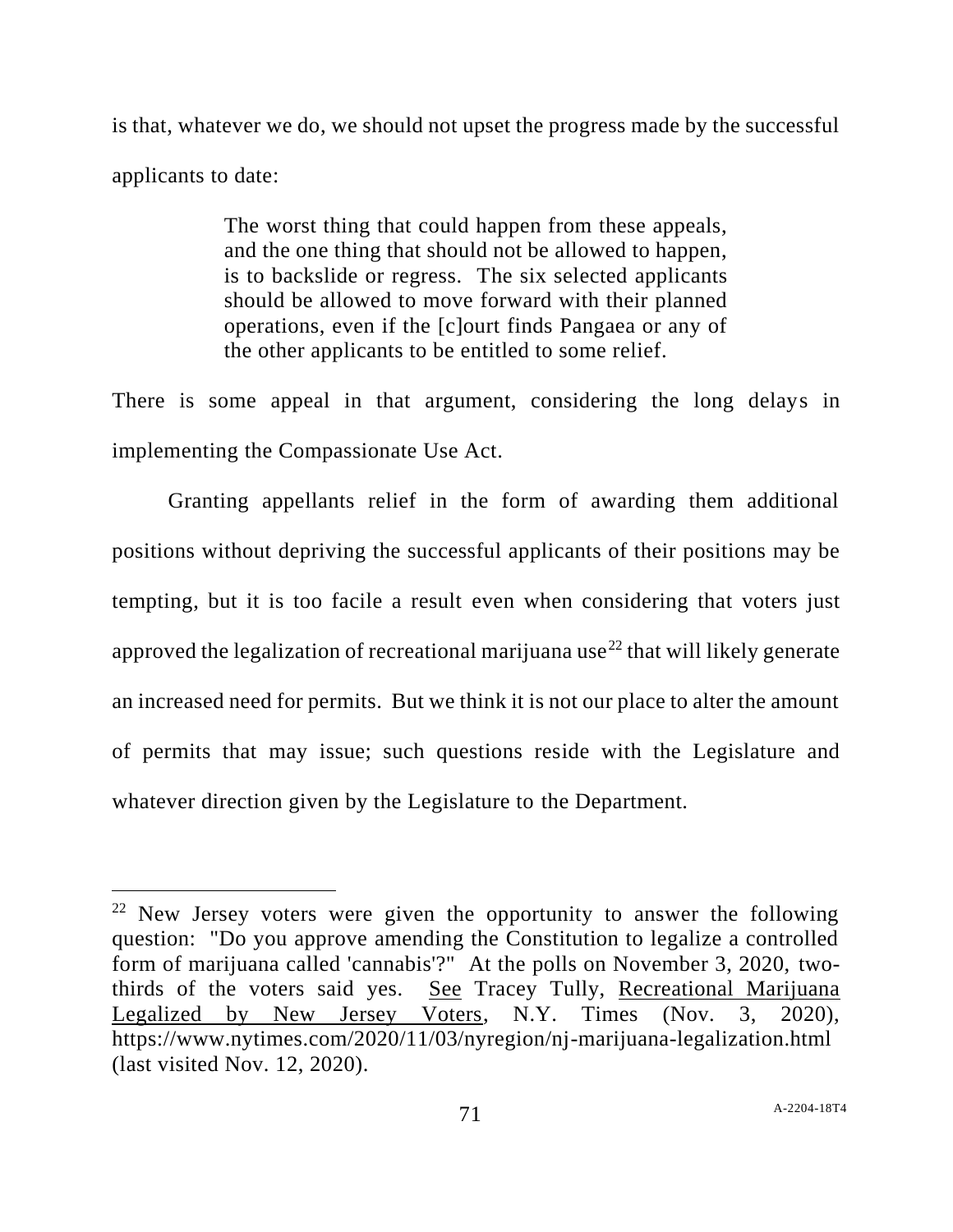Van Note-Harvey is a narrowly-defined decision in inapposite circumstances. There, the Schools Development Authority requested proposals for site consultants for school construction projects for a three-year period. Id. at 646. In ranking the applicants, the Authority took steps that we found were inconsistent with applicable regulations; those steps caused Van Note to fall in the rankings, ultimately depriving it of eligibility. Id. at 648. After finding the Authority had failed to properly apply its regulations, we considered the appropriate remedy and concluded "the fairest outcome" was to "expand" the Authority's list of eligible consultants to include Van Note. Id. at 651. Importantly, unlike what some appellants argue here, we did not override the agency's determination as to the number of eligible consultants that would be permitted. Instead, we noted that when the request for proposals was issued, a determination had not been made as to "the final number of site consultants to be selected," only an "estimate<sup>[]</sup> that up to nine firms might be chosen." Id. at 646. After we compelled the addition of Van Note, the list of eligible consultants was increased to eight and, so, did "not expand the list of eligible contractors beyond the number that had originally [been] contemplated." Id. at 651.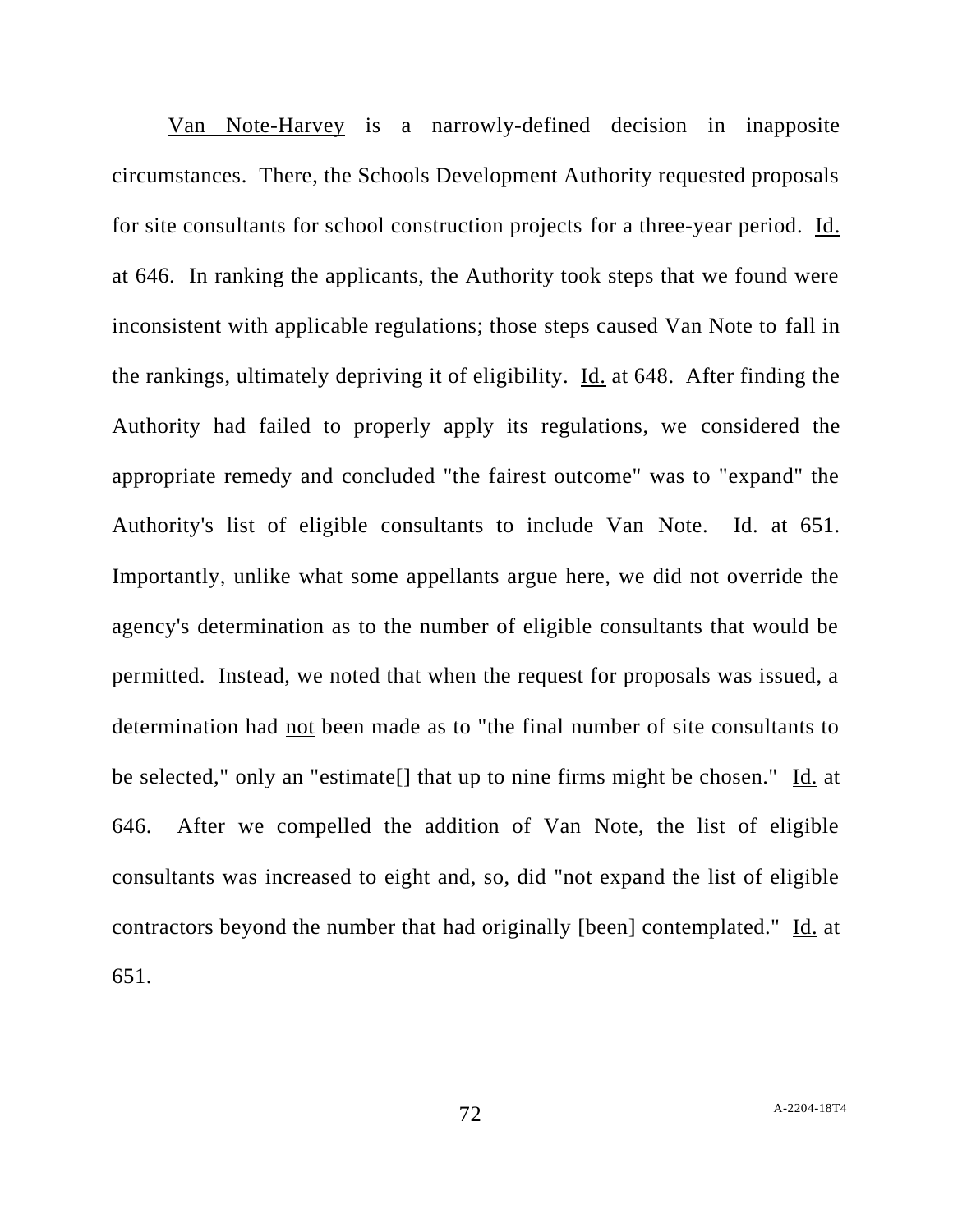Appellants argue that we should take a similar approach here, but that would require us to disregard the Department's decision to limit licensing to six entities – two in each region. As we have emphasized throughout this opinion, our power to intervene is limited; to put it simply, we may determine only whether the agency proceedings and the results obtained were arbitrary, capricious, or unreasonable. We have no license to increase the number of successful applicants beyond six as the means for moving these proceedings more quickly to the next step. In fact, it is far from clear that any further proceedings will move any appellant into the top six. We are too far in the dark to approve or reject the final agency decisions, so how could we possibly conclude that some of these unsuccessful applicants should be permitted to move forward in the process?

Beyond remanding for further proceedings, we decline to impose any of the interim relief sought by appellants and otherwise leave the status quo undisturbed. We do not, however, preclude the Department from rendering relief to the appellants pending – or in place<sup>23</sup> – of its fulfillment of our mandate.

<sup>&</sup>lt;sup>23</sup> That is, we see no reason why the Department could not grant  $Van$  Note-Harvey-type relief to appellants rather than engage in the remand proceedings that we believe are otherwise required. We simply conclude that it is beyond our jurisdiction to impose that relief.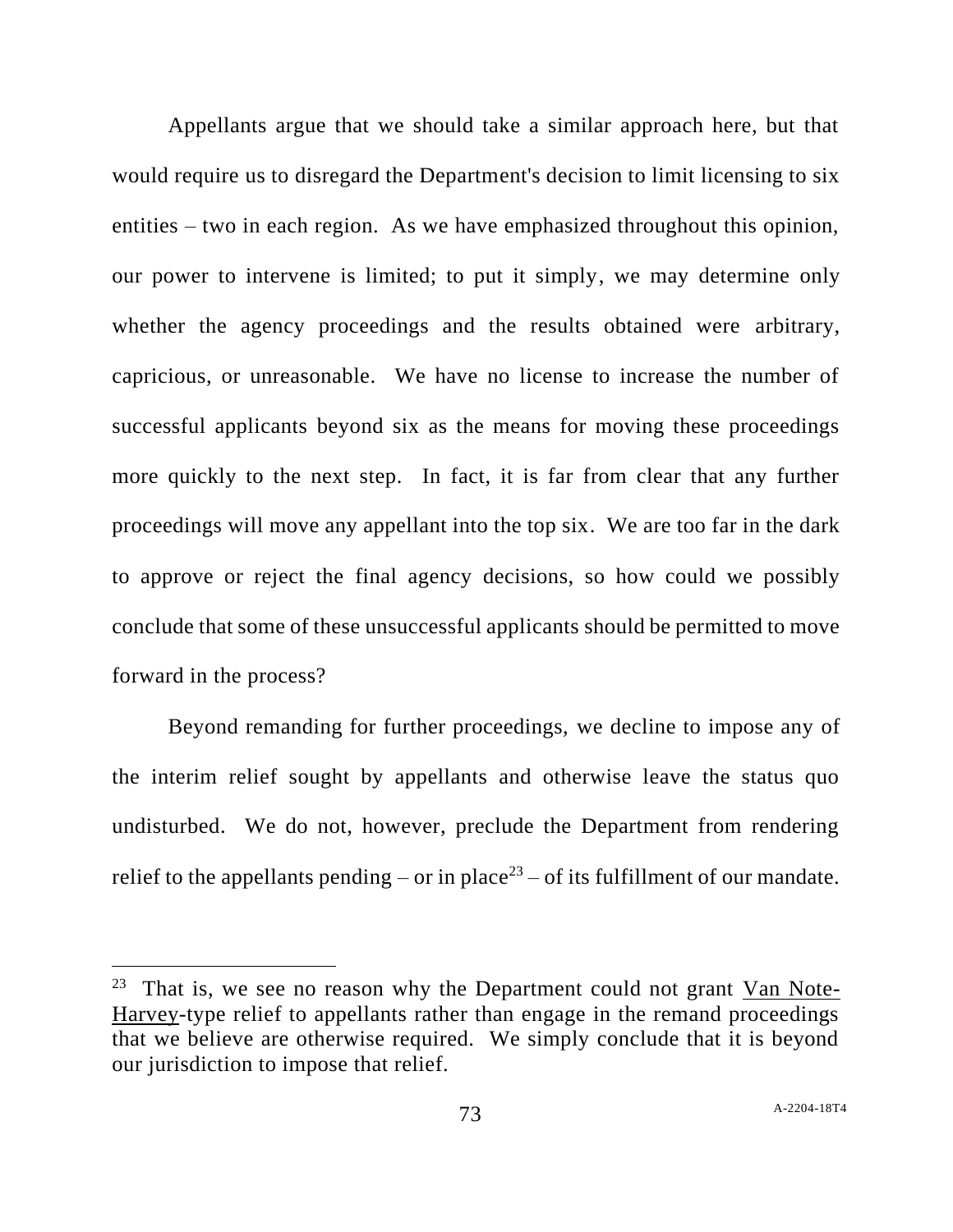For all these reasons, we have considerable concerns about the Department's processes and the results produced that – without further agency proceedings and explanation – would leave us to conclude that the decisions in question are arbitrary, capricious and unreasonable. We therefore vacate the final agency decisions in question and remand for further administrative proceedings in conformity with the spirit of this opinion. All requests for

interim relief are denied without prejudice to the completion of any further proceedings, which we assume will occur expeditiously.

Vacated and remanded. We do not retain jurisdiction.

I hereby certify that the foregoing is a true copy of the original on file in my office. CLERK OF THE APPELLATE DIVISION

\* \* \*

## Appendix

## Northern Region

| 932.17 |
|--------|
| 927.33 |
| 894.83 |
| 894.67 |
| 823.67 |
|        |